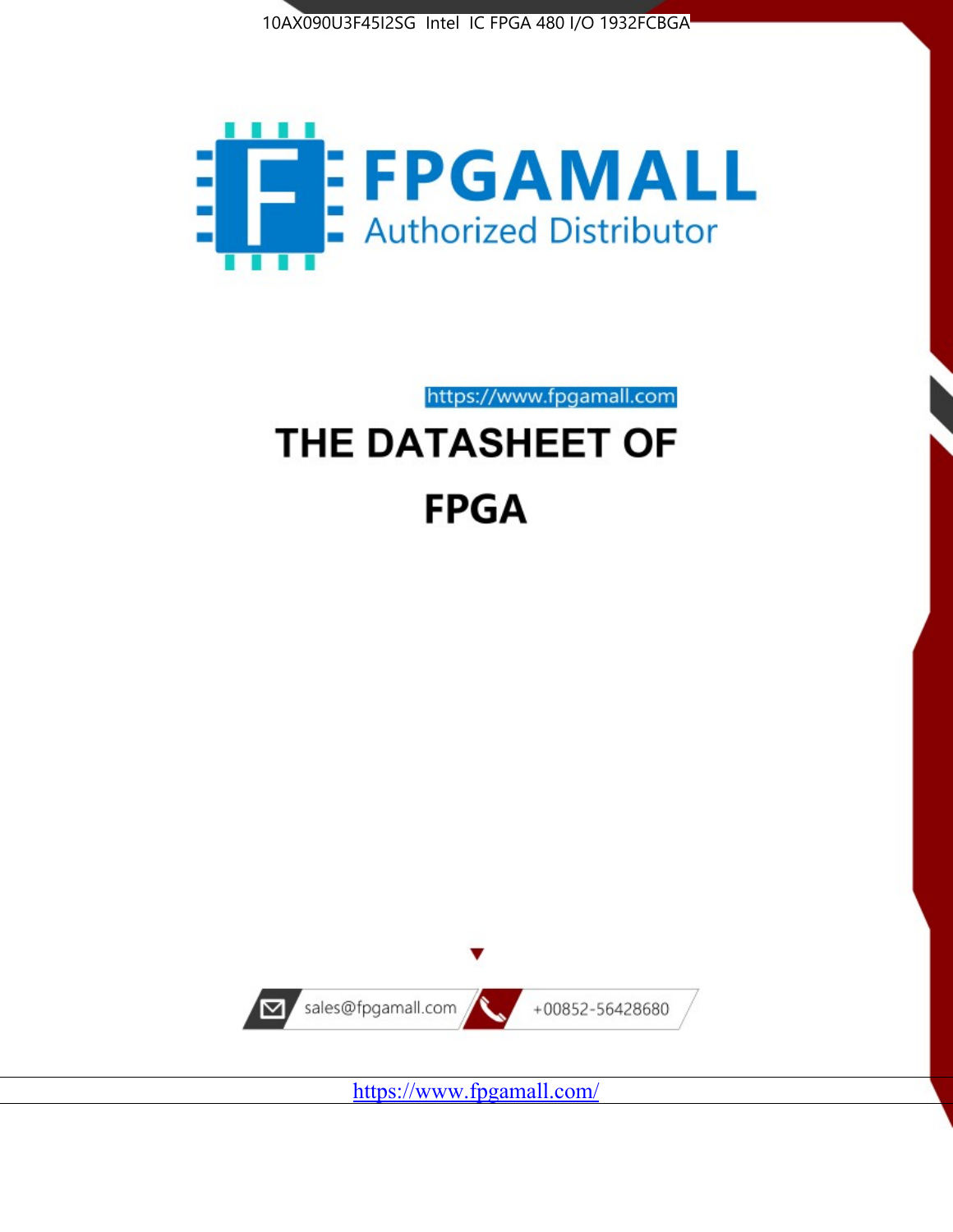10AX090U3F45I2SG Intel IC FPGA 480 I/O 1932FCBGA



# **Intel® Arria® 10 Device Overview**



**A10-OVERVIEW | 2018.12.06** Latest document on the web: **[PDF](https://www.intel.com/content/dam/www/programmable/us/en/pdfs/literature/hb/arria-10/a10_overview.pdf)** | **[HTML](https://www.intel.com/content/www/us/en/programmable/documentation/sam1403480274650.html)**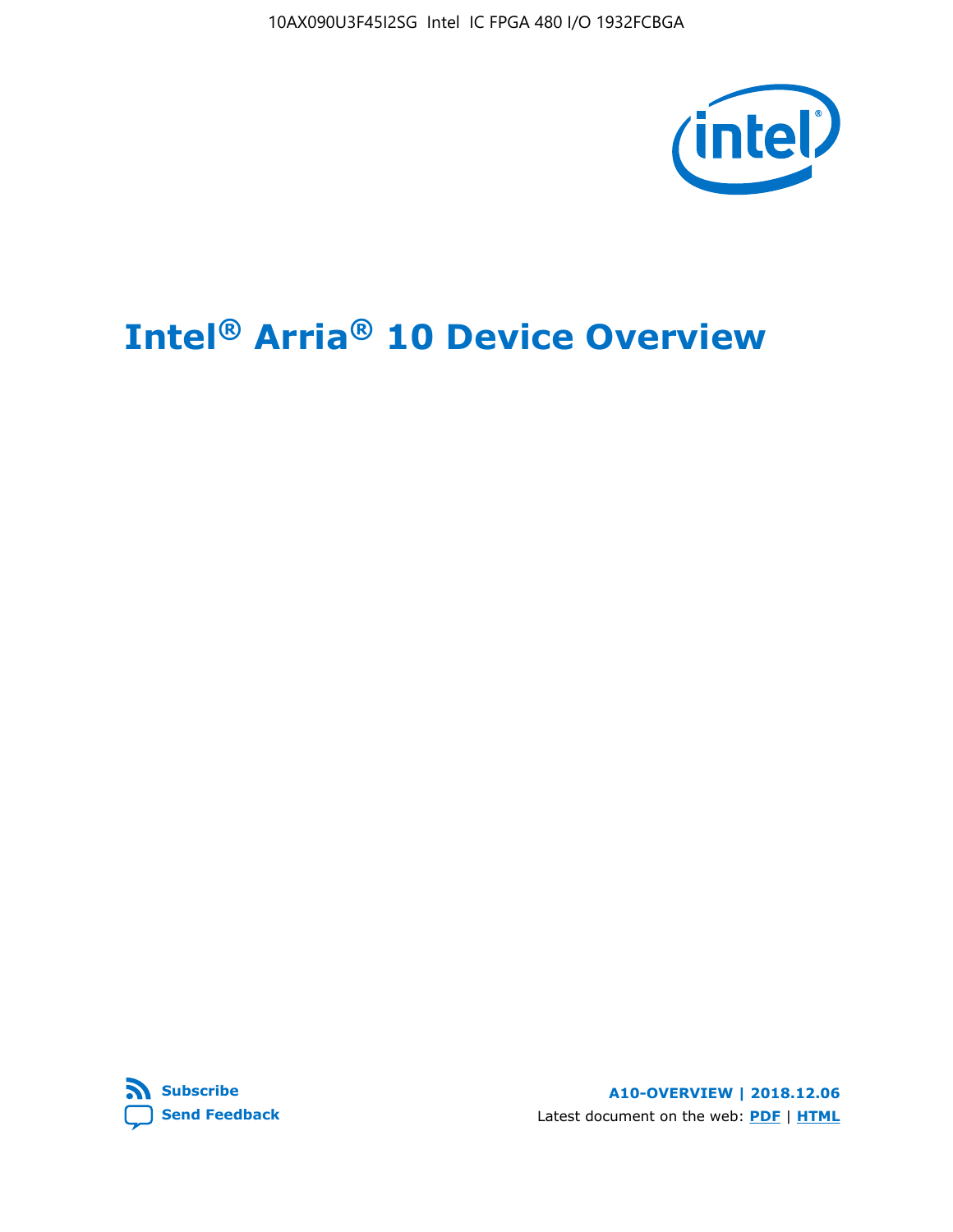

**Contents** 

# **Contents**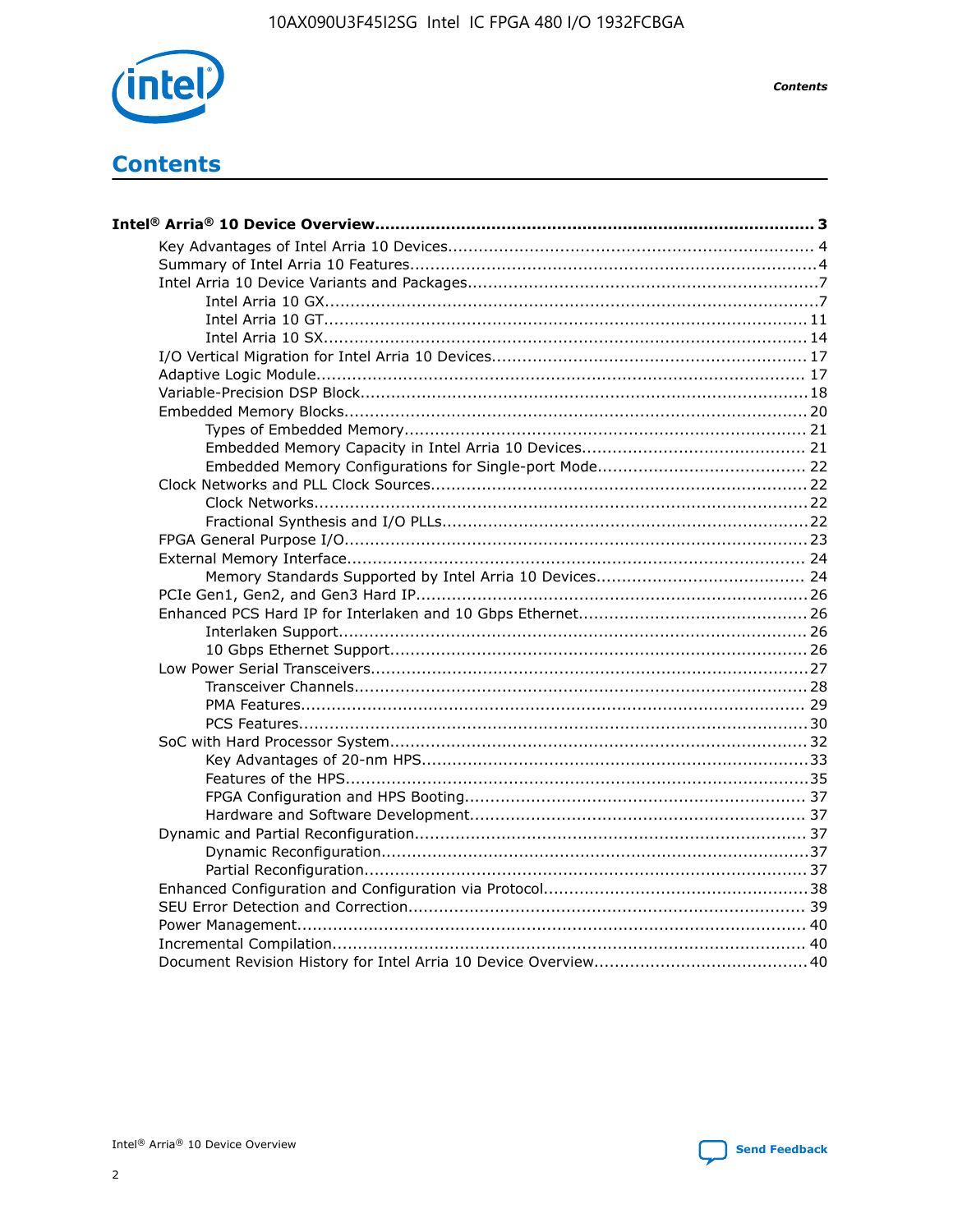**A10-OVERVIEW | 2018.12.06**

**[Send Feedback](mailto:FPGAtechdocfeedback@intel.com?subject=Feedback%20on%20Intel%20Arria%2010%20Device%20Overview%20(A10-OVERVIEW%202018.12.06)&body=We%20appreciate%20your%20feedback.%20In%20your%20comments,%20also%20specify%20the%20page%20number%20or%20paragraph.%20Thank%20you.)**



# **Intel® Arria® 10 Device Overview**

The Intel<sup>®</sup> Arria<sup>®</sup> 10 device family consists of high-performance and power-efficient 20 nm mid-range FPGAs and SoCs.

Intel Arria 10 device family delivers:

- Higher performance than the previous generation of mid-range and high-end FPGAs.
- Power efficiency attained through a comprehensive set of power-saving technologies.

The Intel Arria 10 devices are ideal for high performance, power-sensitive, midrange applications in diverse markets.

| <b>Market</b>         | <b>Applications</b>                                                                                               |
|-----------------------|-------------------------------------------------------------------------------------------------------------------|
| Wireless              | Channel and switch cards in remote radio heads<br>٠<br>Mobile backhaul<br>٠                                       |
| Wireline              | 40G/100G muxponders and transponders<br>٠<br>100G line cards<br>٠<br><b>Bridging</b><br>٠<br>Aggregation<br>٠     |
| <b>Broadcast</b>      | Studio switches<br>٠<br>Servers and transport<br>٠<br>Videoconferencing<br>٠<br>Professional audio and video<br>٠ |
| Computing and Storage | Flash cache<br>٠<br>Cloud computing servers<br>٠<br>Server acceleration<br>٠                                      |
| Medical               | Diagnostic scanners<br>٠<br>Diagnostic imaging<br>٠                                                               |
| Military              | Missile guidance and control<br>٠<br>Radar<br>٠<br>Electronic warfare<br>٠<br>Secure communications<br>٠          |

#### **Table 1. Sample Markets and Ideal Applications for Intel Arria 10 Devices**

#### **Related Information**

- [Intel Arria 10 Device Handbook: Known Issues](http://www.altera.com/support/kdb/solutions/rd07302013_646.html) Lists the planned updates to the *Intel Arria 10 Device Handbook* chapters.
- [Intel Arria 10 GX/GT Device Errata and Design Recommendations](https://www.intel.com/content/www/us/en/programmable/documentation/agz1493851706374.html#yqz1494433888646)
- [Intel Arria 10 SX Device Errata and Design Recommendations](https://www.intel.com/content/www/us/en/programmable/documentation/cru1462832385668.html#cru1462832558642)

Intel Corporation. All rights reserved. Intel, the Intel logo, Altera, Arria, Cyclone, Enpirion, MAX, Nios, Quartus and Stratix words and logos are trademarks of Intel Corporation or its subsidiaries in the U.S. and/or other countries. Intel warrants performance of its FPGA and semiconductor products to current specifications in accordance with Intel's standard warranty, but reserves the right to make changes to any products and services at any time without notice. Intel assumes no responsibility or liability arising out of the application or use of any information, product, or service described herein except as expressly agreed to in writing by Intel. Intel customers are advised to obtain the latest version of device specifications before relying on any published information and before placing orders for products or services. \*Other names and brands may be claimed as the property of others.

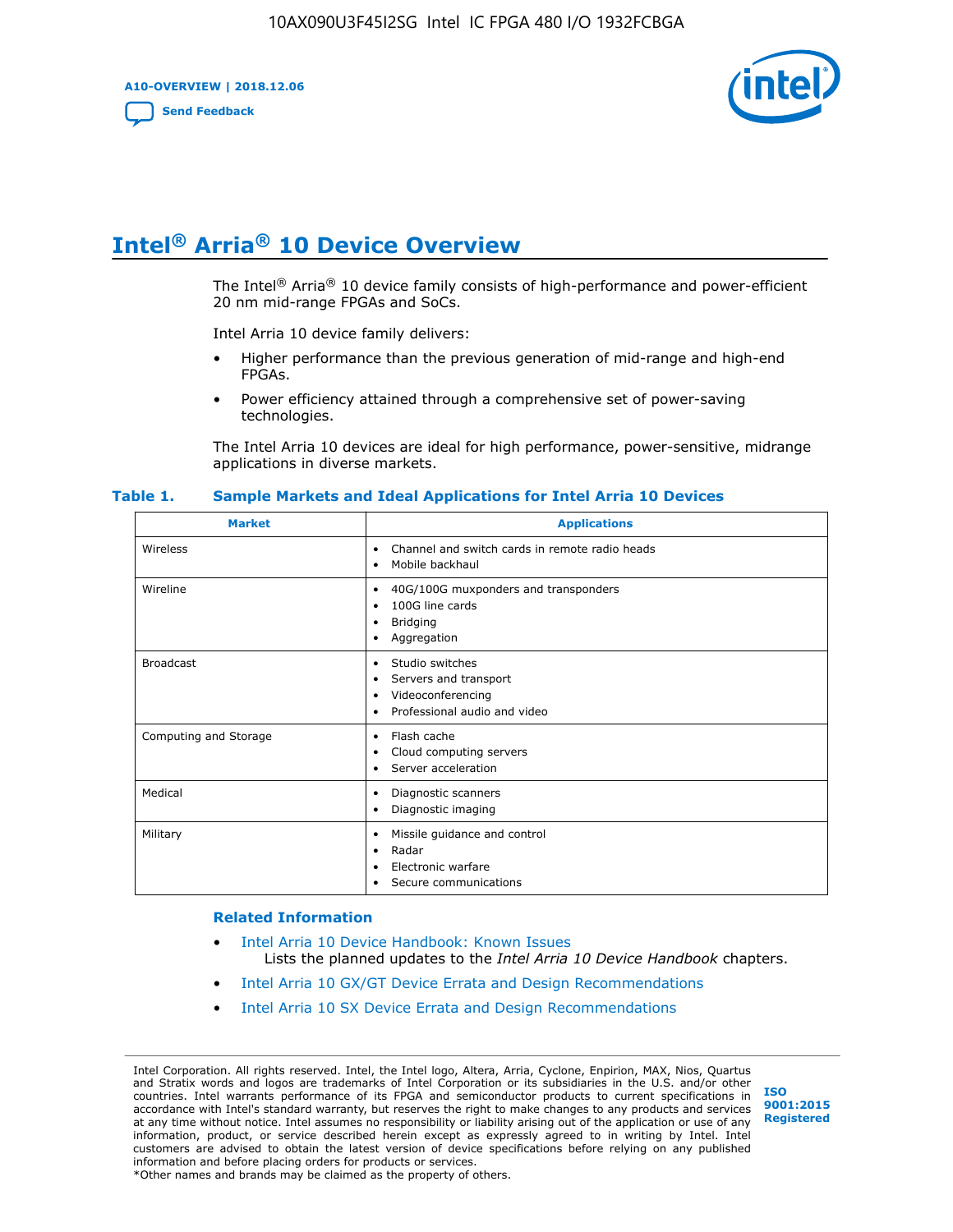

# **Key Advantages of Intel Arria 10 Devices**

## **Table 2. Key Advantages of the Intel Arria 10 Device Family**

| <b>Advantage</b>                                                                                          | <b>Supporting Feature</b>                                                                                                                                                                                                                                                                                                |
|-----------------------------------------------------------------------------------------------------------|--------------------------------------------------------------------------------------------------------------------------------------------------------------------------------------------------------------------------------------------------------------------------------------------------------------------------|
| Enhanced core architecture                                                                                | Built on TSMC's 20 nm process technology<br>٠<br>60% higher performance than the previous generation of mid-range FPGAs<br>٠<br>15% higher performance than the fastest previous-generation FPGA<br>٠                                                                                                                    |
| High-bandwidth integrated<br>transceivers                                                                 | Short-reach rates up to 25.8 Gigabits per second (Gbps)<br>٠<br>Backplane capability up to 12.5 Gbps<br>٠<br>Integrated 10GBASE-KR and 40GBASE-KR4 Forward Error Correction (FEC)<br>٠                                                                                                                                   |
| Improved logic integration and<br>hard IP blocks                                                          | 8-input adaptive logic module (ALM)<br>٠<br>Up to 65.6 megabits (Mb) of embedded memory<br>٠<br>Variable-precision digital signal processing (DSP) blocks<br>Fractional synthesis phase-locked loops (PLLs)<br>Hard PCI Express Gen3 IP blocks<br>Hard memory controllers and PHY up to 2,400 Megabits per second (Mbps) |
| Second generation hard<br>processor system (HPS) with<br>integrated ARM* Cortex*-A9*<br>MPCore* processor | Tight integration of a dual-core ARM Cortex-A9 MPCore processor, hard IP, and an<br>٠<br>FPGA in a single Intel Arria 10 system-on-a-chip (SoC)<br>Supports over 128 Gbps peak bandwidth with integrated data coherency between<br>$\bullet$<br>the processor and the FPGA fabric                                        |
| Advanced power savings                                                                                    | Comprehensive set of advanced power saving features<br>٠<br>Power-optimized MultiTrack routing and core architecture<br>٠<br>Up to 40% lower power compared to previous generation of mid-range FPGAs<br>٠<br>Up to 60% lower power compared to previous generation of high-end FPGAs<br>٠                               |

# **Summary of Intel Arria 10 Features**

## **Table 3. Summary of Features for Intel Arria 10 Devices**

| <b>Feature</b>                  | <b>Description</b>                                                                                                                                                                                                                                                                                                                                                                                       |
|---------------------------------|----------------------------------------------------------------------------------------------------------------------------------------------------------------------------------------------------------------------------------------------------------------------------------------------------------------------------------------------------------------------------------------------------------|
| Technology                      | TSMC's 20-nm SoC process technology<br>٠<br>Allows operation at a lower $V_{\text{CC}}$ level of 0.82 V instead of the 0.9 V standard $V_{\text{CC}}$ core voltage                                                                                                                                                                                                                                       |
| Packaging                       | 1.0 mm ball-pitch Fineline BGA packaging<br>0.8 mm ball-pitch Ultra Fineline BGA packaging<br>Multiple devices with identical package footprints for seamless migration between different<br><b>FPGA</b> densities<br>Devices with compatible package footprints allow migration to next generation high-end<br>Stratix $\mathcal{R}$ 10 devices<br>RoHS, leaded $(1)$ , and lead-free (Pb-free) options |
| High-performance<br>FPGA fabric | Enhanced 8-input ALM with four registers<br>٠<br>Improved multi-track routing architecture to reduce congestion and improve compilation time<br>Hierarchical core clocking architecture<br>Fine-grained partial reconfiguration                                                                                                                                                                          |
| Internal memory<br>blocks       | M20K-20-Kb memory blocks with hard error correction code (ECC)<br>Memory logic array block (MLAB)-640-bit memory                                                                                                                                                                                                                                                                                         |
|                                 | continued                                                                                                                                                                                                                                                                                                                                                                                                |



<sup>(1)</sup> Contact Intel for availability.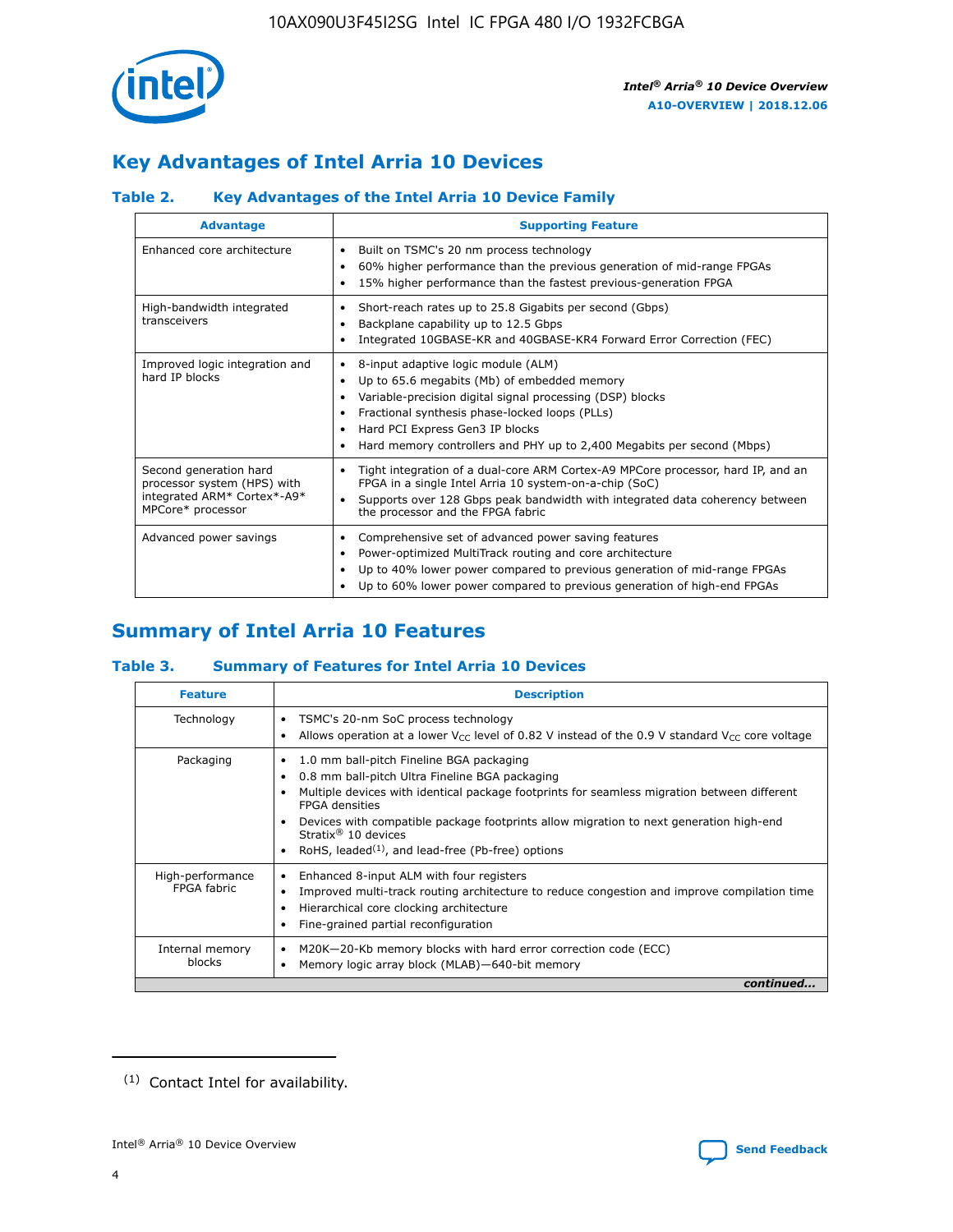r



| <b>Feature</b>                         |                                                                                                                | <b>Description</b>                                                                                                                                                                                                                                                                                                                                                                                                                                                                                                                                                                                                                                                                                                                                                                                                                     |
|----------------------------------------|----------------------------------------------------------------------------------------------------------------|----------------------------------------------------------------------------------------------------------------------------------------------------------------------------------------------------------------------------------------------------------------------------------------------------------------------------------------------------------------------------------------------------------------------------------------------------------------------------------------------------------------------------------------------------------------------------------------------------------------------------------------------------------------------------------------------------------------------------------------------------------------------------------------------------------------------------------------|
| Embedded Hard IP<br>blocks             | Variable-precision DSP                                                                                         | Native support for signal processing precision levels from $18 \times 19$ to<br>54 x 54<br>Native support for 27 x 27 multiplier mode<br>64-bit accumulator and cascade for systolic finite impulse responses<br>(FIRs)<br>Internal coefficient memory banks<br>$\bullet$<br>Preadder/subtractor for improved efficiency<br>Additional pipeline register to increase performance and reduce<br>power<br>Supports floating point arithmetic:<br>- Perform multiplication, addition, subtraction, multiply-add,<br>multiply-subtract, and complex multiplication.<br>- Supports multiplication with accumulation capability, cascade<br>summation, and cascade subtraction capability.<br>- Dynamic accumulator reset control.<br>- Support direct vector dot and complex multiplication chaining<br>multiply floating point DSP blocks. |
|                                        | Memory controller                                                                                              | DDR4, DDR3, and DDR3L                                                                                                                                                                                                                                                                                                                                                                                                                                                                                                                                                                                                                                                                                                                                                                                                                  |
|                                        | PCI Express*                                                                                                   | PCI Express (PCIe*) Gen3 (x1, x2, x4, or x8), Gen2 (x1, x2, x4, or x8)<br>and Gen1 (x1, x2, x4, or x8) hard IP with complete protocol stack,<br>endpoint, and root port                                                                                                                                                                                                                                                                                                                                                                                                                                                                                                                                                                                                                                                                |
|                                        | Transceiver I/O                                                                                                | 10GBASE-KR/40GBASE-KR4 Forward Error Correction (FEC)<br>PCS hard IPs that support:<br>$\bullet$<br>- 10-Gbps Ethernet (10GbE)<br>- PCIe PIPE interface<br>$-$ Interlaken<br>- Gbps Ethernet (GbE)<br>- Common Public Radio Interface (CPRI) with deterministic latency<br>support<br>- Gigabit-capable passive optical network (GPON) with fast lock-<br>time support<br>13.5G JESD204b<br>$\bullet$<br>8B/10B, 64B/66B, 64B/67B encoders and decoders<br>Custom mode support for proprietary protocols                                                                                                                                                                                                                                                                                                                               |
| Core clock networks                    | $\bullet$<br>$\bullet$                                                                                         | Up to 800 MHz fabric clocking, depending on the application:<br>- 667 MHz external memory interface clocking with 2,400 Mbps DDR4 interface<br>- 800 MHz LVDS interface clocking with 1,600 Mbps LVDS interface<br>Global, regional, and peripheral clock networks<br>Clock networks that are not used can be gated to reduce dynamic power                                                                                                                                                                                                                                                                                                                                                                                                                                                                                            |
| Phase-locked loops<br>(PLLs)           | High-resolution fractional synthesis PLLs:<br>$\bullet$<br>Integer PLLs:<br>- Adjacent to general purpose I/Os | - Precision clock synthesis, clock delay compensation, and zero delay buffering (ZDB)<br>- Support integer mode and fractional mode<br>- Fractional mode support with third-order delta-sigma modulation<br>- Support external memory and LVDS interfaces                                                                                                                                                                                                                                                                                                                                                                                                                                                                                                                                                                              |
| FPGA General-purpose<br>$I/Os$ (GPIOs) | On-chip termination (OCT)                                                                                      | 1.6 Gbps LVDS-every pair can be configured as receiver or transmitter<br>1.2 V to 3.0 V single-ended LVTTL/LVCMOS interfacing                                                                                                                                                                                                                                                                                                                                                                                                                                                                                                                                                                                                                                                                                                          |
| <b>External Memory</b><br>Interface    |                                                                                                                | Hard memory controller- DDR4, DDR3, and DDR3L support<br>$-$ DDR4 $-$ speeds up to 1,200 MHz/2,400 Mbps<br>- DDR3-speeds up to 1,067 MHz/2,133 Mbps<br>Soft memory controller—provides support for RLDRAM $3^{(2)}$ , QDR IV $^{(2)}$ , and QDR II+<br>continued                                                                                                                                                                                                                                                                                                                                                                                                                                                                                                                                                                       |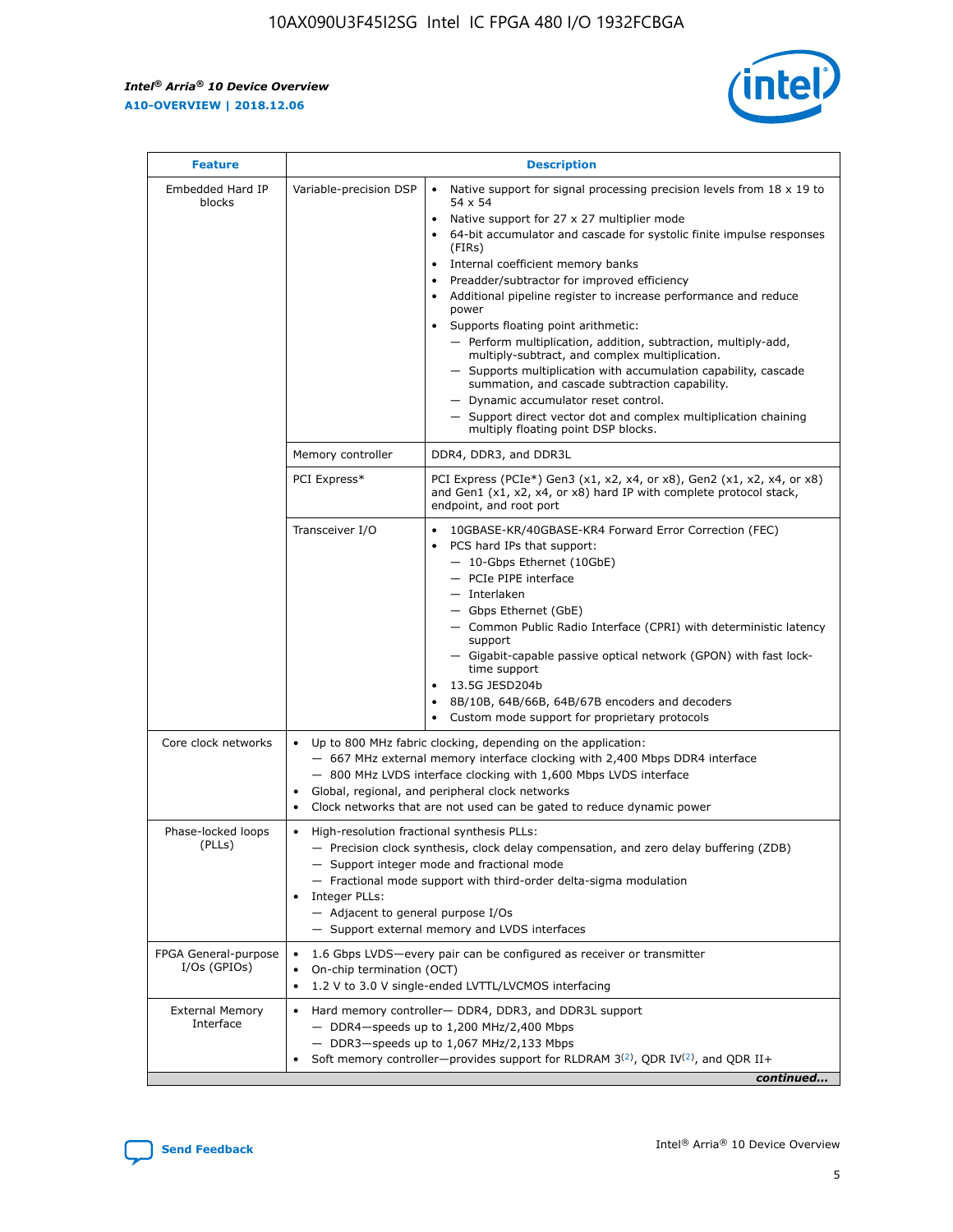

| <b>Feature</b>                                    | <b>Description</b>                                                                                                                                                                                                                                                                                                                                                                                                                                                                                                                                                                                                                             |
|---------------------------------------------------|------------------------------------------------------------------------------------------------------------------------------------------------------------------------------------------------------------------------------------------------------------------------------------------------------------------------------------------------------------------------------------------------------------------------------------------------------------------------------------------------------------------------------------------------------------------------------------------------------------------------------------------------|
| Low-power serial<br>transceivers                  | • Continuous operating range:<br>- Intel Arria 10 GX-1 Gbps to 17.4 Gbps<br>- Intel Arria 10 GT-1 Gbps to 25.8 Gbps<br>Backplane support:<br>$-$ Intel Arria 10 GX-up to 12.5<br>$-$ Intel Arria 10 GT-up to 12.5<br>Extended range down to 125 Mbps with oversampling<br>ATX transmit PLLs with user-configurable fractional synthesis capability<br>• Electronic Dispersion Compensation (EDC) support for XFP, SFP+, QSFP, and CFP optical<br>module<br>• Adaptive linear and decision feedback equalization<br>Transmitter pre-emphasis and de-emphasis<br>$\bullet$<br>Dynamic partial reconfiguration of individual transceiver channels |
| <b>HPS</b><br>(Intel Arria 10 SX<br>devices only) | Processor and system<br>Dual-core ARM Cortex-A9 MPCore processor-1.2 GHz CPU with<br>$\bullet$<br>1.5 GHz overdrive capability<br>256 KB on-chip RAM and 64 KB on-chip ROM<br>$\bullet$<br>System peripherals-general-purpose timers, watchdog timers, direct<br>memory access (DMA) controller, FPGA configuration manager, and<br>clock and reset managers<br>• Security features—anti-tamper, secure boot, Advanced Encryption<br>Standard (AES) and authentication (SHA)<br>ARM CoreSight* JTAG debug access port, trace port, and on-chip<br>trace storage                                                                                |
|                                                   | <b>External interfaces</b><br>Hard memory interface—Hard memory controller (2,400 Mbps DDR4,<br>$\bullet$<br>and 2,133 Mbps DDR3), Quad serial peripheral interface (QSPI) flash<br>controller, NAND flash controller, direct memory access (DMA)<br>controller, Secure Digital/MultiMediaCard (SD/MMC) controller<br>Communication interface-10/100/1000 Ethernet media access<br>control (MAC), USB On-The-GO (OTG) controllers, I <sup>2</sup> C controllers,<br>UART 16550, serial peripheral interface (SPI), and up to 62<br>HPS GPIO interfaces (48 direct-share I/Os)                                                                  |
|                                                   | High-performance ARM AMBA* AXI bus bridges that support<br>Interconnects to core<br>$\bullet$<br>simultaneous read and write<br>HPS-FPGA bridges—include the FPGA-to-HPS, HPS-to-FPGA, and<br>$\bullet$<br>lightweight HPS-to-FPGA bridges that allow the FPGA fabric to issue<br>transactions to slaves in the HPS, and vice versa<br>Configuration bridge that allows HPS configuration manager to<br>configure the core logic via dedicated 32-bit configuration port<br>FPGA-to-HPS SDRAM controller bridge-provides configuration<br>interfaces for the multiport front end (MPFE) of the HPS SDRAM<br>controller                         |
| Configuration                                     | Tamper protection—comprehensive design protection to protect your valuable IP investments<br>Enhanced 256-bit advanced encryption standard (AES) design security with authentication<br>$\bullet$<br>Configuration via protocol (CvP) using PCIe Gen1, Gen2, or Gen3<br>continued                                                                                                                                                                                                                                                                                                                                                              |

<sup>(2)</sup> Intel Arria 10 devices support this external memory interface using hard PHY with soft memory controller.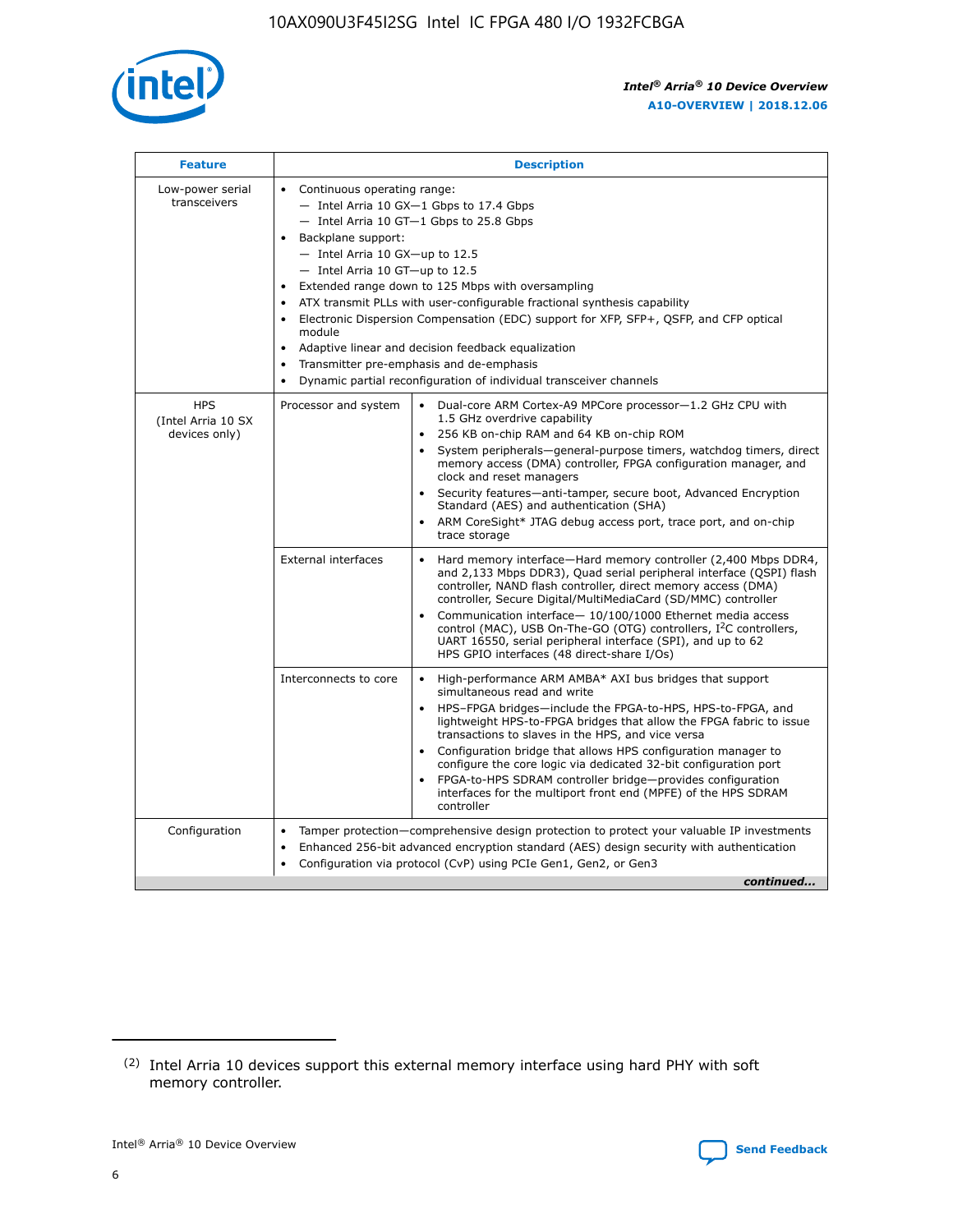

| <b>Feature</b>     | <b>Description</b>                                                                                                                                                                                               |
|--------------------|------------------------------------------------------------------------------------------------------------------------------------------------------------------------------------------------------------------|
|                    | Dynamic reconfiguration of the transceivers and PLLs<br>Fine-grained partial reconfiguration of the core fabric<br>Active Serial x4 Interface<br>$\bullet$                                                       |
| Power management   | SmartVID<br>Low static power device options<br>Programmable Power Technology<br>Intel Quartus <sup>®</sup> Prime integrated power analysis                                                                       |
| Software and tools | Intel Quartus Prime design suite<br>Transceiver toolkit<br>Platform Designer system integration tool<br>DSP Builder for Intel FPGAs<br>OpenCL <sup>™</sup> support<br>Intel SoC FPGA Embedded Design Suite (EDS) |

## **Related Information**

[Intel Arria 10 Transceiver PHY Overview](https://www.intel.com/content/www/us/en/programmable/documentation/nik1398707230472.html#nik1398706768037) Provides details on Intel Arria 10 transceivers.

## **Intel Arria 10 Device Variants and Packages**

#### **Table 4. Device Variants for the Intel Arria 10 Device Family**

| <b>Variant</b>    | <b>Description</b>                                                                                                                                                                                                     |
|-------------------|------------------------------------------------------------------------------------------------------------------------------------------------------------------------------------------------------------------------|
| Intel Arria 10 GX | FPGA featuring 17.4 Gbps transceivers for short reach applications with 12.5 backplane driving<br>capability.                                                                                                          |
| Intel Arria 10 GT | FPGA featuring:<br>17.4 Gbps transceivers for short reach applications with 12.5 backplane driving capability.<br>25.8 Gbps transceivers for supporting CAUI-4 and CEI-25G applications with CFP2 and CFP4<br>modules. |
| Intel Arria 10 SX | SoC integrating ARM-based HPS and FPGA featuring 17.4 Gbps transceivers for short reach<br>applications with 12.5 backplane driving capability.                                                                        |

## **Intel Arria 10 GX**

This section provides the available options, maximum resource counts, and package plan for the Intel Arria 10 GX devices.

The information in this section is correct at the time of publication. For the latest information and to get more details, refer to the Intel FPGA Product Selector.

#### **Related Information**

#### [Intel FPGA Product Selector](http://www.altera.com/products/selector/psg-selector.html) Provides the latest information on Intel products.

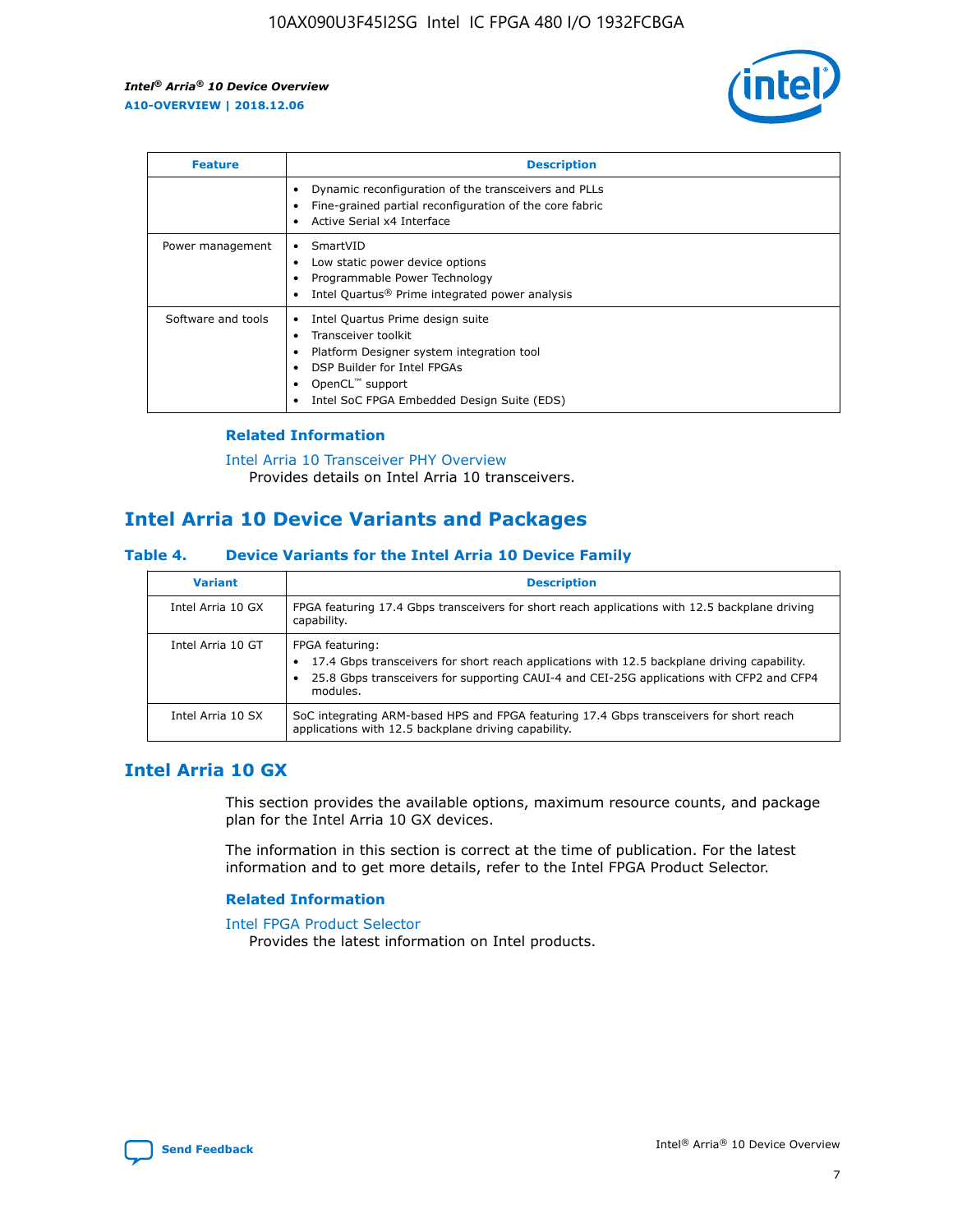

## **Available Options**





#### **Related Information**

[Transceiver Performance for Intel Arria 10 GX/SX Devices](https://www.intel.com/content/www/us/en/programmable/documentation/mcn1413182292568.html#mcn1413213965502) Provides more information about the transceiver speed grade.

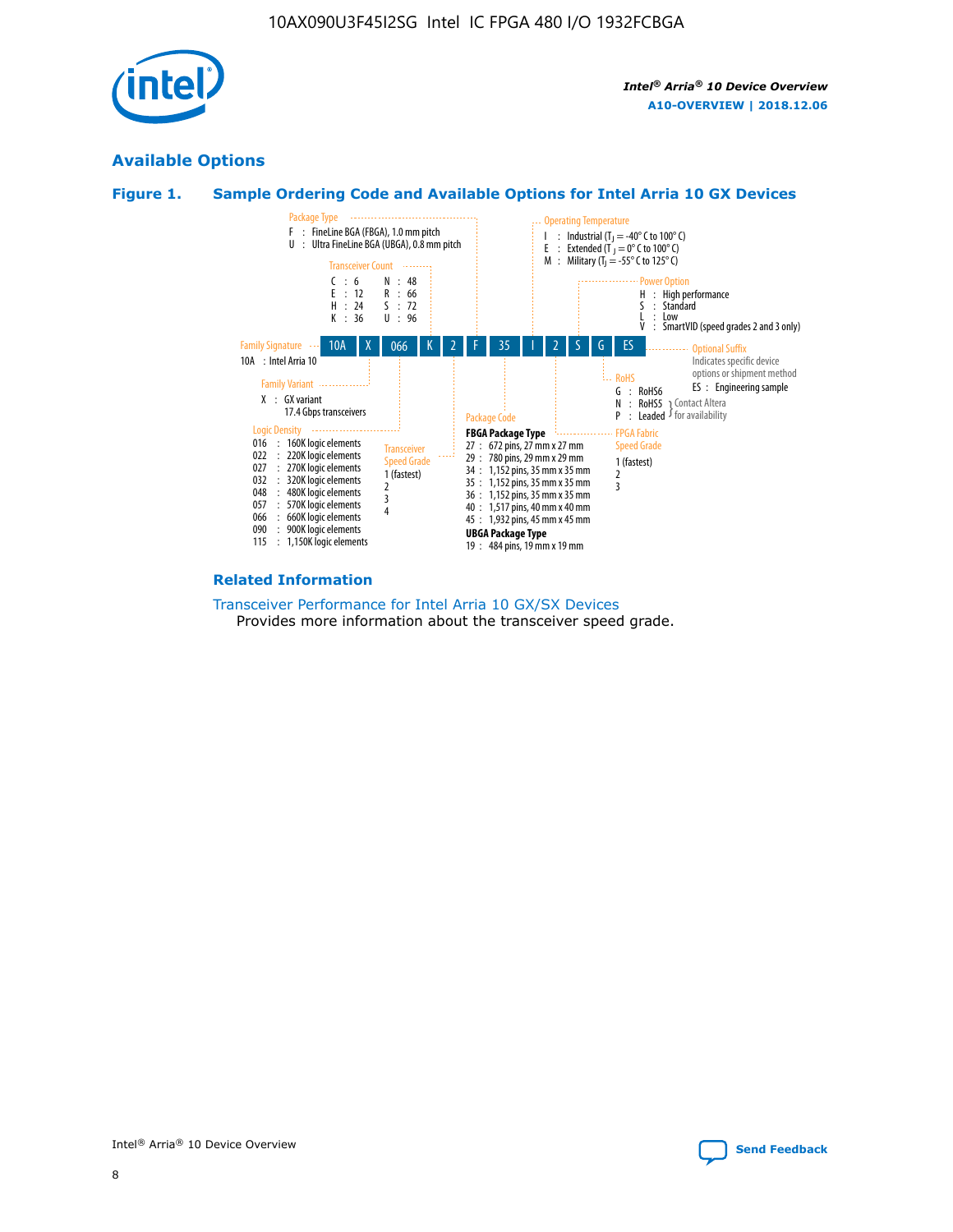

## **Maximum Resources**

#### **Table 5. Maximum Resource Counts for Intel Arria 10 GX Devices (GX 160, GX 220, GX 270, GX 320, and GX 480)**

| <b>Resource</b>         |                                                          | <b>Product Line</b> |                                                 |         |                |                |  |  |  |
|-------------------------|----------------------------------------------------------|---------------------|-------------------------------------------------|---------|----------------|----------------|--|--|--|
|                         |                                                          | <b>GX 160</b>       | <b>GX 220</b><br><b>GX 270</b><br><b>GX 320</b> |         |                | <b>GX 480</b>  |  |  |  |
| Logic Elements (LE) (K) |                                                          | 160                 | 220                                             | 270     | 320            | 480            |  |  |  |
| <b>ALM</b>              |                                                          | 61,510              | 80,330                                          | 101,620 | 119,900        | 183,590        |  |  |  |
| Register                |                                                          | 246,040             | 321,320                                         | 406,480 | 479,600        | 734,360        |  |  |  |
| Memory (Kb)             | M <sub>20</sub> K                                        | 8,800               | 11,740                                          | 15,000  | 17,820         | 28,620         |  |  |  |
| <b>MLAB</b>             |                                                          | 1,050               | 1,690                                           | 2,452   | 2,727          | 4,164          |  |  |  |
|                         | Variable-precision DSP Block<br>156<br>192<br>830<br>985 |                     |                                                 |         | 1,368          |                |  |  |  |
| 18 x 19 Multiplier      |                                                          | 312                 | 384                                             | 1,660   | 1,970          | 2,736          |  |  |  |
| PLL                     | Fractional<br>Synthesis                                  | 6                   | 6                                               | 8       | 8              | 12             |  |  |  |
|                         | I/O                                                      | 6                   | 6                                               | 8       | 8              | 12             |  |  |  |
| 17.4 Gbps Transceiver   |                                                          | 12                  | 12                                              | 24      | 24             |                |  |  |  |
| GPIO <sup>(3)</sup>     |                                                          | 288                 | 288                                             | 384     | 384            | 492            |  |  |  |
| LVDS Pair $(4)$         |                                                          | 120                 | 120                                             | 168     | 168            | 222            |  |  |  |
| PCIe Hard IP Block      |                                                          | 1                   | 1                                               | 2       | $\overline{2}$ | $\overline{2}$ |  |  |  |
| Hard Memory Controller  |                                                          | 6                   | 6                                               | 8       | 8              | 12             |  |  |  |

<sup>(4)</sup> Each LVDS I/O pair can be used as differential input or output.



<sup>(3)</sup> The number of GPIOs does not include transceiver I/Os. In the Intel Quartus Prime software, the number of user I/Os includes transceiver I/Os.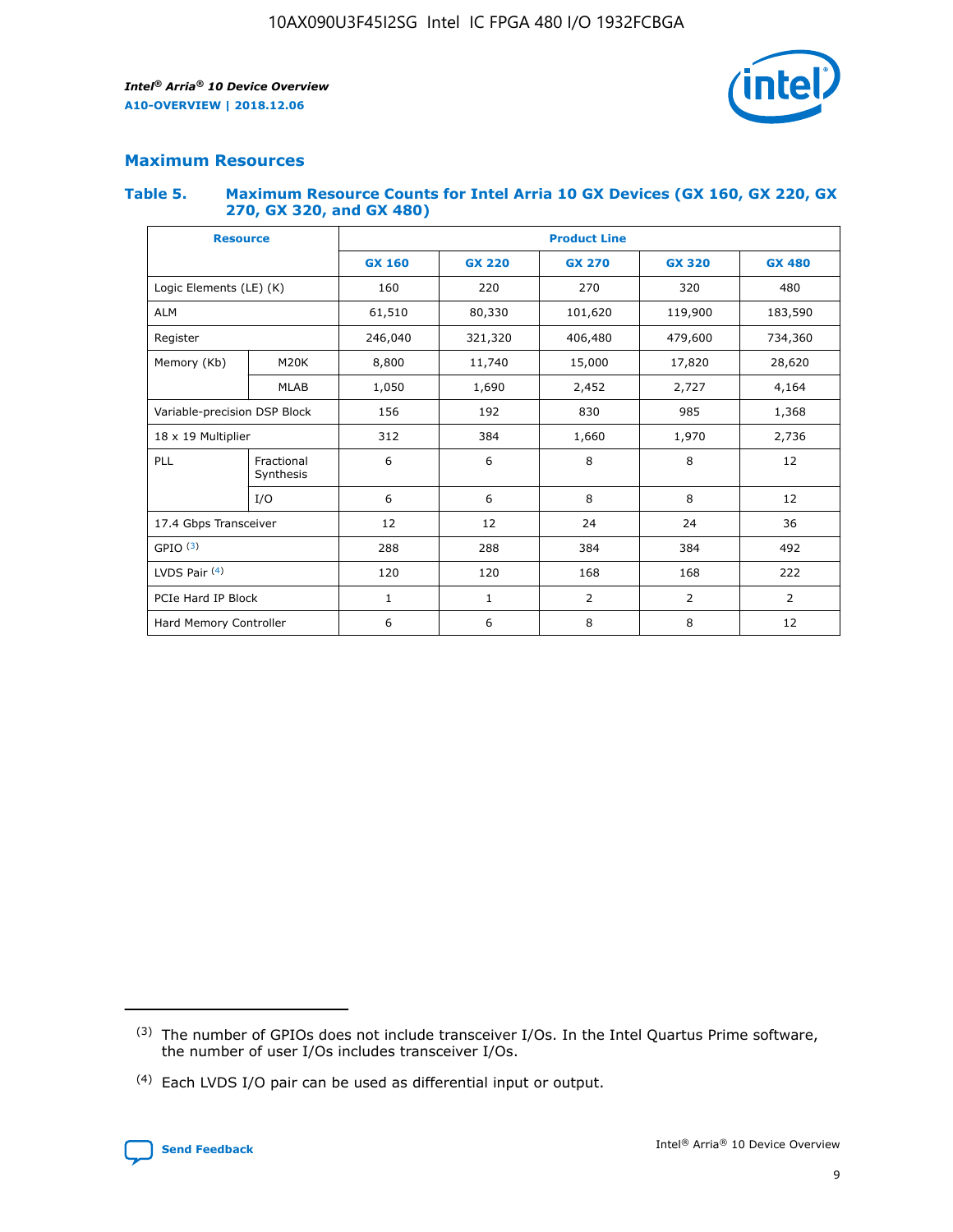

## **Table 6. Maximum Resource Counts for Intel Arria 10 GX Devices (GX 570, GX 660, GX 900, and GX 1150)**

|                              | <b>Resource</b>         | <b>Product Line</b> |               |                |                |  |  |  |
|------------------------------|-------------------------|---------------------|---------------|----------------|----------------|--|--|--|
|                              |                         | <b>GX 570</b>       | <b>GX 660</b> | <b>GX 900</b>  | <b>GX 1150</b> |  |  |  |
| Logic Elements (LE) (K)      |                         | 570                 | 660           | 900            | 1,150          |  |  |  |
| <b>ALM</b>                   |                         | 217,080             | 251,680       | 339,620        | 427,200        |  |  |  |
| Register                     |                         | 868,320             | 1,006,720     | 1,358,480      | 1,708,800      |  |  |  |
| Memory (Kb)<br><b>M20K</b>   |                         | 36,000              | 42,620        | 48,460         | 54,260         |  |  |  |
|                              | <b>MLAB</b>             | 5,096               | 5,788         | 9,386          | 12,984         |  |  |  |
| Variable-precision DSP Block |                         | 1,523               | 1,687         | 1,518          | 1,518          |  |  |  |
| $18 \times 19$ Multiplier    |                         | 3,046               | 3,374         | 3,036          | 3,036          |  |  |  |
| PLL                          | Fractional<br>Synthesis | 16                  | 16            | 32             | 32             |  |  |  |
|                              | I/O                     | 16                  | 16            | 16             | 16             |  |  |  |
| 17.4 Gbps Transceiver        |                         | 48                  | 48            | 96             | 96             |  |  |  |
| GPIO <sup>(3)</sup>          |                         | 696                 | 696           | 768            | 768            |  |  |  |
| LVDS Pair $(4)$              |                         | 324                 | 324           | 384            | 384            |  |  |  |
| PCIe Hard IP Block           |                         | 2                   | 2             | $\overline{4}$ | $\overline{4}$ |  |  |  |
| Hard Memory Controller       |                         | 16                  | 16            | 16             | 16             |  |  |  |

## **Package Plan**

## **Table 7. Package Plan for Intel Arria 10 GX Devices (U19, F27, and F29)**

Refer to I/O and High Speed I/O in Intel Arria 10 Devices chapter for the number of 3 V I/O, LVDS I/O, and LVDS channels in each device package.

| <b>Product Line</b> | U <sub>19</sub><br>$(19 \text{ mm} \times 19 \text{ mm})$<br>484-pin UBGA) |          |             |         | <b>F27</b><br>(27 mm × 27 mm,<br>672-pin FBGA) |             | <b>F29</b><br>(29 mm × 29 mm,<br>780-pin FBGA) |          |             |  |
|---------------------|----------------------------------------------------------------------------|----------|-------------|---------|------------------------------------------------|-------------|------------------------------------------------|----------|-------------|--|
|                     | 3 V I/O                                                                    | LVDS I/O | <b>XCVR</b> | 3 V I/O | <b>LVDS I/O</b>                                | <b>XCVR</b> | 3 V I/O                                        | LVDS I/O | <b>XCVR</b> |  |
| GX 160              | 48                                                                         | 192      | 6           | 48      | 192                                            | 12          | 48                                             | 240      | 12          |  |
| GX 220              | 48                                                                         | 192      | 6           | 48      | 192                                            | 12          | 48                                             | 240      | 12          |  |
| GX 270              |                                                                            |          |             | 48      | 192                                            | 12          | 48                                             | 312      | 12          |  |
| GX 320              |                                                                            |          |             | 48      | 192                                            | 12          | 48                                             | 312      | 12          |  |
| GX 480              |                                                                            |          |             |         |                                                |             | 48                                             | 312      | 12          |  |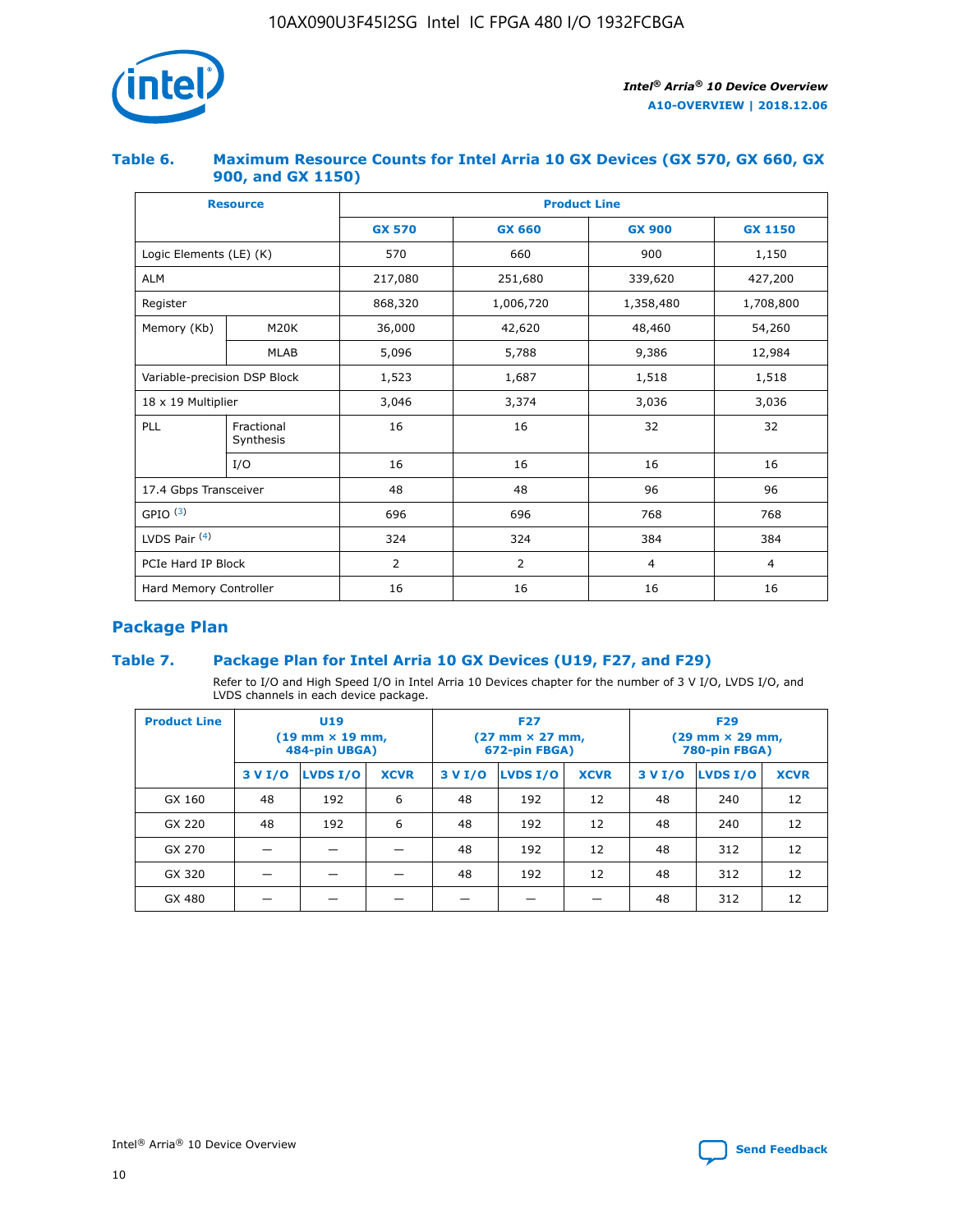

#### **Table 8. Package Plan for Intel Arria 10 GX Devices (F34, F35, NF40, and KF40)**

Refer to I/O and High Speed I/O in Intel Arria 10 Devices chapter for the number of 3 V I/O, LVDS I/O, and LVDS channels in each device package.

| <b>Product Line</b> | <b>F34</b><br>$(35 \text{ mm} \times 35 \text{ mm})$<br>1152-pin FBGA) |                    | <b>F35</b><br>$(35$ mm $\times$ 35 mm,<br><b>1152-pin FBGA)</b> |           | <b>KF40</b><br>$(40 \text{ mm} \times 40 \text{ mm})$<br>1517-pin FBGA) |             |           | <b>NF40</b><br>$(40 \text{ mm} \times 40 \text{ mm})$<br><b>1517-pin FBGA)</b> |             |            |                    |             |
|---------------------|------------------------------------------------------------------------|--------------------|-----------------------------------------------------------------|-----------|-------------------------------------------------------------------------|-------------|-----------|--------------------------------------------------------------------------------|-------------|------------|--------------------|-------------|
|                     | 3V<br>I/O                                                              | <b>LVDS</b><br>I/O | <b>XCVR</b>                                                     | 3V<br>I/O | <b>LVDS</b><br>I/O                                                      | <b>XCVR</b> | 3V<br>I/O | <b>LVDS</b><br>I/O                                                             | <b>XCVR</b> | 3 V<br>I/O | <b>LVDS</b><br>I/O | <b>XCVR</b> |
| GX 270              | 48                                                                     | 336                | 24                                                              | 48        | 336                                                                     | 24          |           |                                                                                |             |            |                    |             |
| GX 320              | 48                                                                     | 336                | 24                                                              | 48        | 336                                                                     | 24          |           |                                                                                |             |            |                    |             |
| GX 480              | 48                                                                     | 444                | 24                                                              | 48        | 348                                                                     | 36          |           |                                                                                |             |            |                    |             |
| GX 570              | 48                                                                     | 444                | 24                                                              | 48        | 348                                                                     | 36          | 96        | 600                                                                            | 36          | 48         | 540                | 48          |
| GX 660              | 48                                                                     | 444                | 24                                                              | 48        | 348                                                                     | 36          | 96        | 600                                                                            | 36          | 48         | 540                | 48          |
| GX 900              |                                                                        | 504                | 24                                                              | –         |                                                                         |             |           |                                                                                |             |            | 600                | 48          |
| GX 1150             |                                                                        | 504                | 24                                                              |           |                                                                         |             |           |                                                                                |             |            | 600                | 48          |

#### **Table 9. Package Plan for Intel Arria 10 GX Devices (RF40, NF45, SF45, and UF45)**

Refer to I/O and High Speed I/O in Intel Arria 10 Devices chapter for the number of 3 V I/O, LVDS I/O, and LVDS channels in each device package.

| <b>Product Line</b> | <b>RF40</b><br>$(40 \text{ mm} \times 40 \text{ mm})$<br>1517-pin FBGA) |                    | <b>NF45</b><br>$(45 \text{ mm} \times 45 \text{ mm})$<br><b>1932-pin FBGA)</b> |            |                    | <b>SF45</b><br>$(45 \text{ mm} \times 45 \text{ mm})$<br><b>1932-pin FBGA)</b> |            |                    | <b>UF45</b><br>$(45 \text{ mm} \times 45 \text{ mm})$<br>1932-pin FBGA) |           |                    |             |
|---------------------|-------------------------------------------------------------------------|--------------------|--------------------------------------------------------------------------------|------------|--------------------|--------------------------------------------------------------------------------|------------|--------------------|-------------------------------------------------------------------------|-----------|--------------------|-------------|
|                     | 3V<br>I/O                                                               | <b>LVDS</b><br>I/O | <b>XCVR</b>                                                                    | 3 V<br>I/O | <b>LVDS</b><br>I/O | <b>XCVR</b>                                                                    | 3 V<br>I/O | <b>LVDS</b><br>I/O | <b>XCVR</b>                                                             | 3V<br>I/O | <b>LVDS</b><br>I/O | <b>XCVR</b> |
| GX 900              |                                                                         | 342                | 66                                                                             | _          | 768                | 48                                                                             |            | 624                | 72                                                                      |           | 480                | 96          |
| GX 1150             |                                                                         | 342                | 66                                                                             | -          | 768                | 48                                                                             |            | 624                | 72                                                                      |           | 480                | 96          |

### **Related Information**

[I/O and High-Speed Differential I/O Interfaces in Intel Arria 10 Devices chapter, Intel](https://www.intel.com/content/www/us/en/programmable/documentation/sam1403482614086.html#sam1403482030321) [Arria 10 Device Handbook](https://www.intel.com/content/www/us/en/programmable/documentation/sam1403482614086.html#sam1403482030321)

Provides the number of 3 V and LVDS I/Os, and LVDS channels for each Intel Arria 10 device package.

## **Intel Arria 10 GT**

This section provides the available options, maximum resource counts, and package plan for the Intel Arria 10 GT devices.

The information in this section is correct at the time of publication. For the latest information and to get more details, refer to the Intel FPGA Product Selector.

#### **Related Information**

#### [Intel FPGA Product Selector](http://www.altera.com/products/selector/psg-selector.html)

Provides the latest information on Intel products.

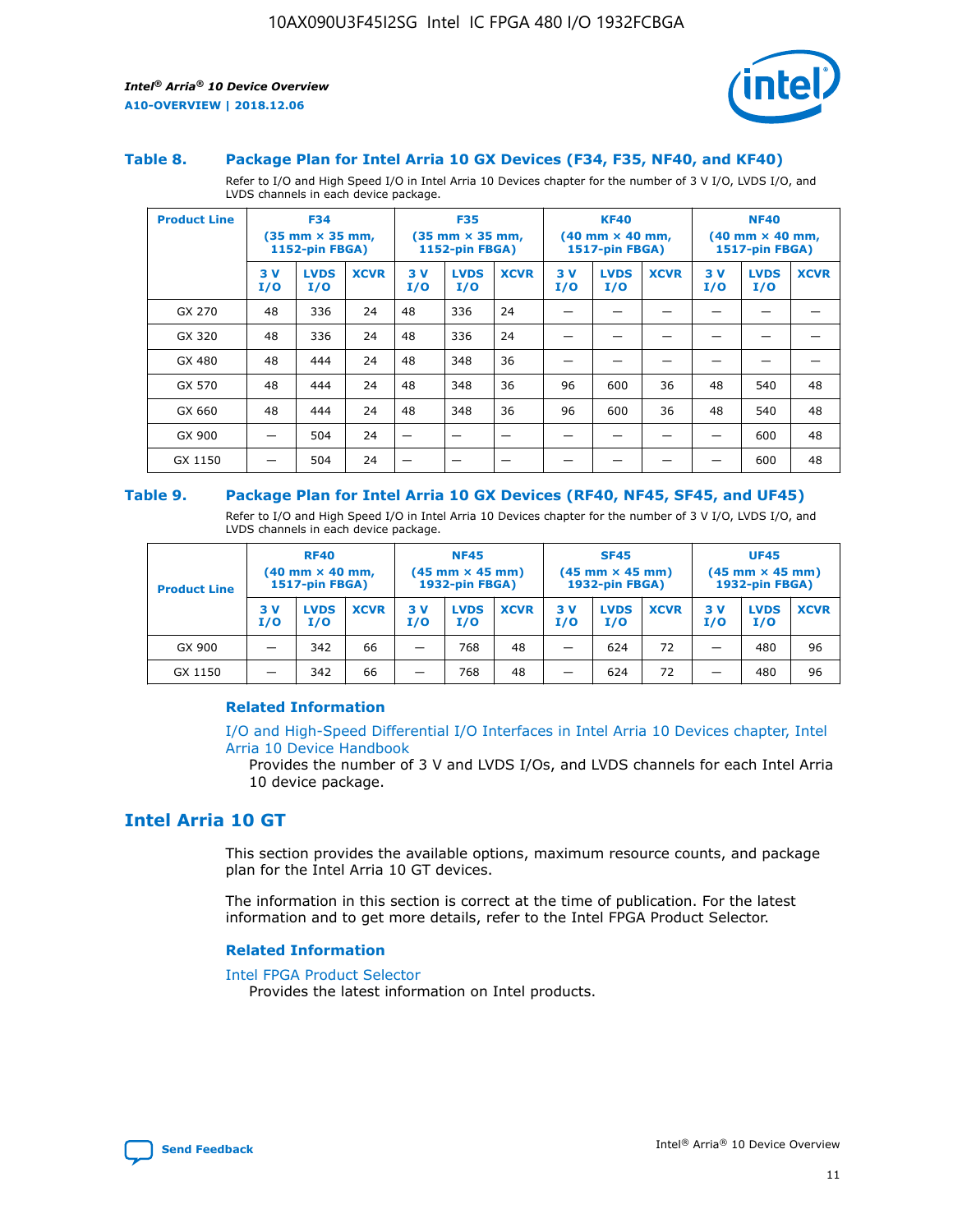

## **Available Options**

## **Figure 2. Sample Ordering Code and Available Options for Intel Arria 10 GT Devices**

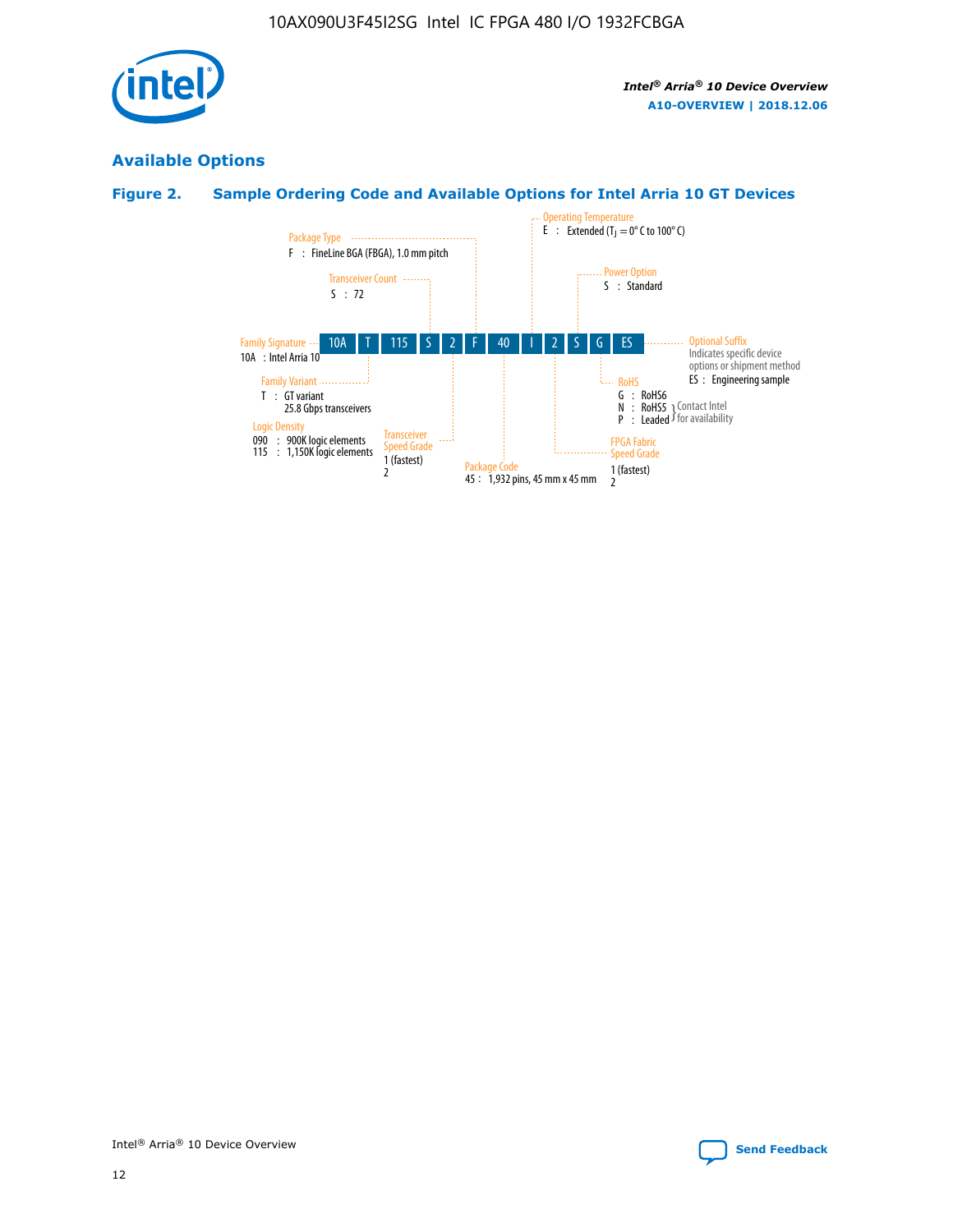

## **Maximum Resources**

#### **Table 10. Maximum Resource Counts for Intel Arria 10 GT Devices**

| <b>Resource</b>              |                      |                | <b>Product Line</b> |  |
|------------------------------|----------------------|----------------|---------------------|--|
|                              |                      | <b>GT 900</b>  | <b>GT 1150</b>      |  |
| Logic Elements (LE) (K)      |                      | 900            | 1,150               |  |
| <b>ALM</b>                   |                      | 339,620        | 427,200             |  |
| Register                     |                      | 1,358,480      | 1,708,800           |  |
| Memory (Kb)                  | M20K                 | 48,460         | 54,260              |  |
|                              | <b>MLAB</b>          | 9,386          | 12,984              |  |
| Variable-precision DSP Block |                      | 1,518          | 1,518               |  |
| 18 x 19 Multiplier           |                      | 3,036          | 3,036               |  |
| PLL                          | Fractional Synthesis | 32             | 32                  |  |
|                              | I/O                  | 16             | 16                  |  |
| Transceiver                  | 17.4 Gbps            | 72(5)          | 72(5)               |  |
|                              | 25.8 Gbps            | 6              | 6                   |  |
| GPIO <sup>(6)</sup>          |                      | 624            | 624                 |  |
| LVDS Pair $(7)$              |                      | 312            | 312                 |  |
| PCIe Hard IP Block           |                      | $\overline{4}$ | $\overline{4}$      |  |
| Hard Memory Controller       |                      | 16             | 16                  |  |

### **Related Information**

#### [Intel Arria 10 GT Channel Usage](https://www.intel.com/content/www/us/en/programmable/documentation/nik1398707230472.html#nik1398707008178)

Configuring GT/GX channels in Intel Arria 10 GT devices.

## **Package Plan**

#### **Table 11. Package Plan for Intel Arria 10 GT Devices**

Refer to I/O and High Speed I/O in Intel Arria 10 Devices chapter for the number of 3 V I/O, LVDS I/O, and LVDS channels in each device package.

| <b>Product Line</b> | <b>SF45</b><br>(45 mm × 45 mm, 1932-pin FBGA) |                 |             |  |  |  |
|---------------------|-----------------------------------------------|-----------------|-------------|--|--|--|
|                     | 3 V I/O                                       | <b>LVDS I/O</b> | <b>XCVR</b> |  |  |  |
| GT 900              |                                               | 624             | 72          |  |  |  |
| GT 1150             |                                               | 624             | 72          |  |  |  |

<sup>(7)</sup> Each LVDS I/O pair can be used as differential input or output.



 $(5)$  If all 6 GT channels are in use, 12 of the GX channels are not usable.

<sup>(6)</sup> The number of GPIOs does not include transceiver I/Os. In the Intel Quartus Prime software, the number of user I/Os includes transceiver I/Os.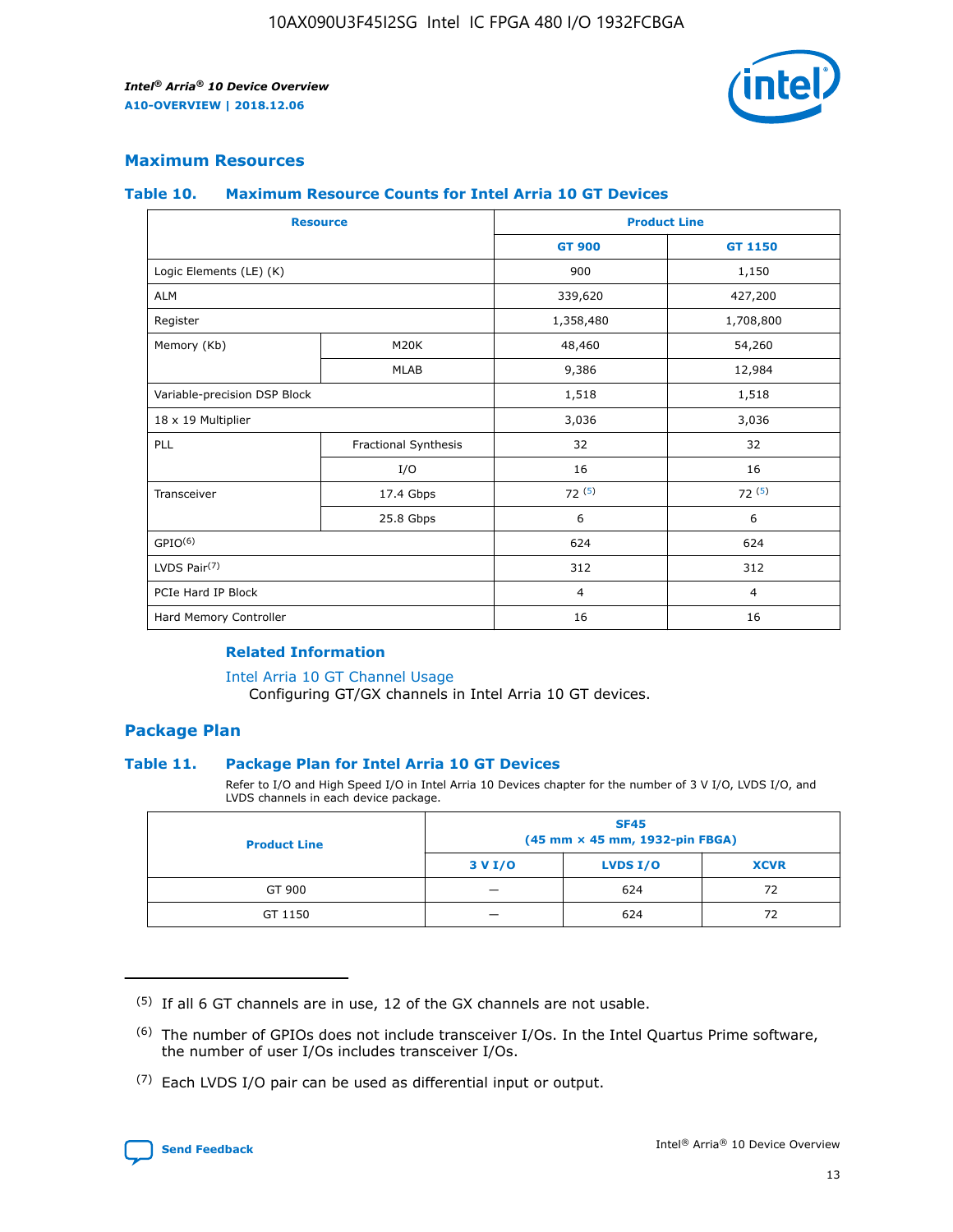

#### **Related Information**

[I/O and High-Speed Differential I/O Interfaces in Intel Arria 10 Devices chapter, Intel](https://www.intel.com/content/www/us/en/programmable/documentation/sam1403482614086.html#sam1403482030321) [Arria 10 Device Handbook](https://www.intel.com/content/www/us/en/programmable/documentation/sam1403482614086.html#sam1403482030321)

Provides the number of 3 V and LVDS I/Os, and LVDS channels for each Intel Arria 10 device package.

## **Intel Arria 10 SX**

This section provides the available options, maximum resource counts, and package plan for the Intel Arria 10 SX devices.

The information in this section is correct at the time of publication. For the latest information and to get more details, refer to the Intel FPGA Product Selector.

#### **Related Information**

[Intel FPGA Product Selector](http://www.altera.com/products/selector/psg-selector.html) Provides the latest information on Intel products.

#### **Available Options**

#### **Figure 3. Sample Ordering Code and Available Options for Intel Arria 10 SX Devices**



#### **Related Information**

[Transceiver Performance for Intel Arria 10 GX/SX Devices](https://www.intel.com/content/www/us/en/programmable/documentation/mcn1413182292568.html#mcn1413213965502) Provides more information about the transceiver speed grade.

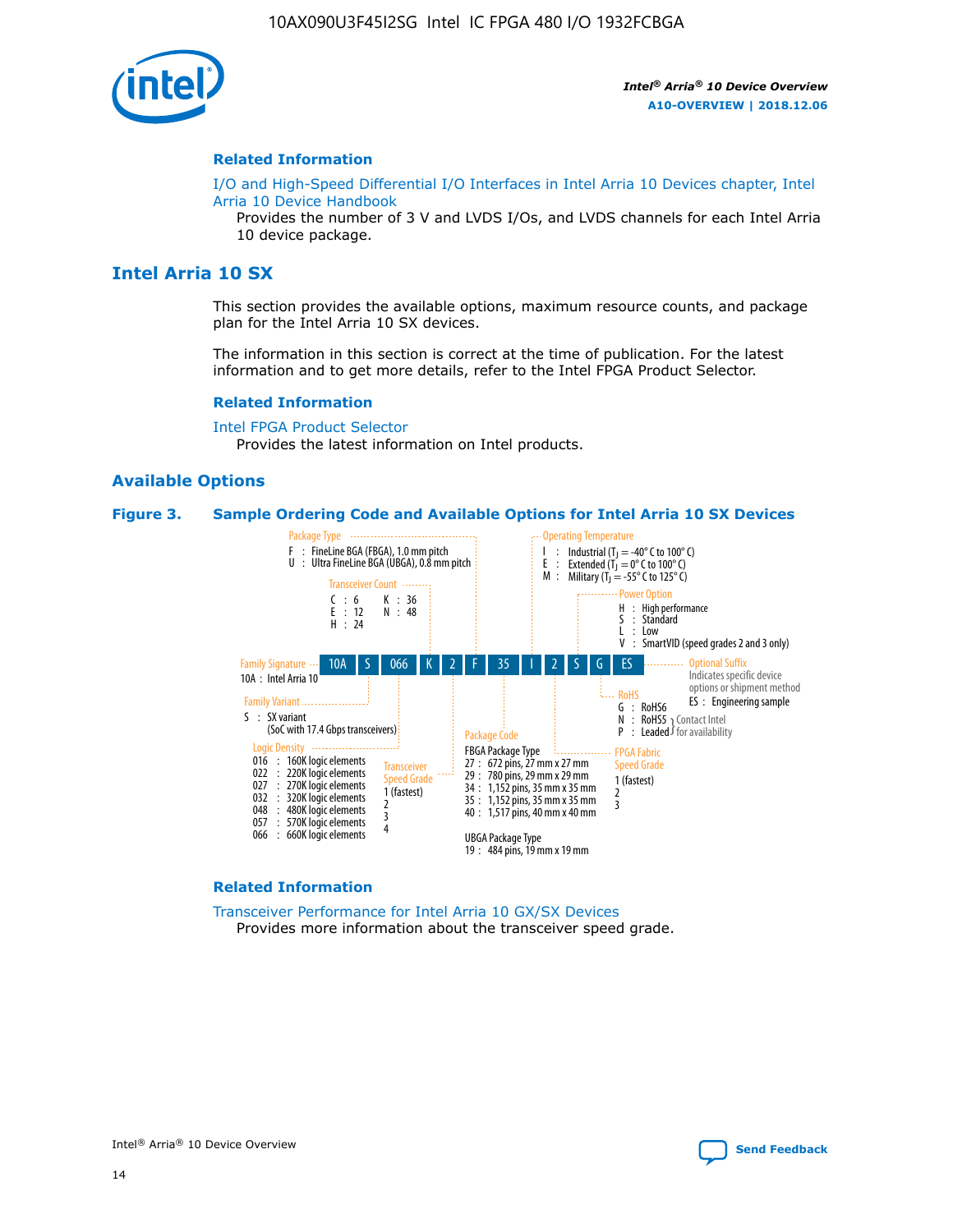

## **Maximum Resources**

#### **Table 12. Maximum Resource Counts for Intel Arria 10 SX Devices**

| <b>Resource</b>                   |                         |               |               |                | <b>Product Line</b> |                |                |                |
|-----------------------------------|-------------------------|---------------|---------------|----------------|---------------------|----------------|----------------|----------------|
|                                   |                         | <b>SX 160</b> | <b>SX 220</b> | <b>SX 270</b>  | <b>SX 320</b>       | <b>SX 480</b>  | <b>SX 570</b>  | <b>SX 660</b>  |
| Logic Elements (LE) (K)           |                         | 160           | 220           | 270            | 320                 | 480            | 570            | 660            |
| <b>ALM</b>                        |                         | 61,510        | 80,330        | 101,620        | 119,900             | 183,590        | 217,080        | 251,680        |
| Register                          |                         | 246,040       | 321,320       | 406,480        | 479,600             | 734,360        | 868,320        | 1,006,720      |
| Memory (Kb)                       | M <sub>20</sub> K       | 8,800         | 11,740        | 15,000         | 17,820              | 28,620         | 36,000         | 42,620         |
|                                   | <b>MLAB</b>             | 1,050         | 1,690         | 2,452          | 2,727               | 4,164          | 5,096          | 5,788          |
| Variable-precision DSP Block      |                         | 156           | 192           | 830            | 985                 | 1,368          | 1,523          | 1,687          |
| 18 x 19 Multiplier                |                         | 312           | 384           | 1,660          | 1,970               | 2,736          | 3,046          | 3,374          |
| PLL                               | Fractional<br>Synthesis | 6             | 6             | 8              | 8                   | 12             | 16             | 16             |
|                                   | I/O                     | 6             | 6             | 8              | 8                   | 12             | 16             | 16             |
| 17.4 Gbps Transceiver             |                         | 12            | 12            | 24             | 24                  | 36             | 48             | 48             |
| GPIO <sup>(8)</sup>               |                         | 288           | 288           | 384            | 384                 | 492            | 696            | 696            |
| LVDS Pair $(9)$                   |                         | 120           | 120           | 168            | 168                 | 174            | 324            | 324            |
| PCIe Hard IP Block                |                         | $\mathbf{1}$  | $\mathbf{1}$  | $\overline{2}$ | $\overline{2}$      | $\overline{2}$ | $\overline{2}$ | $\overline{2}$ |
| Hard Memory Controller            |                         | 6             | 6             | 8              | 8                   | 12             | 16             | 16             |
| ARM Cortex-A9 MPCore<br>Processor |                         | Yes           | Yes           | Yes            | Yes                 | Yes            | Yes            | Yes            |

## **Package Plan**

#### **Table 13. Package Plan for Intel Arria 10 SX Devices (U19, F27, F29, and F34)**

Refer to I/O and High Speed I/O in Intel Arria 10 Devices chapter for the number of 3 V I/O, LVDS I/O, and LVDS channels in each device package.

| <b>Product Line</b> | <b>U19</b><br>$(19 \text{ mm} \times 19 \text{ mm})$<br>484-pin UBGA) |                    | <b>F27</b><br>$(27 \text{ mm} \times 27 \text{ mm})$<br>672-pin FBGA) |           | <b>F29</b><br>$(29$ mm $\times$ 29 mm,<br>780-pin FBGA) |             |            | <b>F34</b><br>$(35 \text{ mm} \times 35 \text{ mm})$<br>1152-pin FBGA) |             |           |                    |             |
|---------------------|-----------------------------------------------------------------------|--------------------|-----------------------------------------------------------------------|-----------|---------------------------------------------------------|-------------|------------|------------------------------------------------------------------------|-------------|-----------|--------------------|-------------|
|                     | 3V<br>I/O                                                             | <b>LVDS</b><br>I/O | <b>XCVR</b>                                                           | 3V<br>I/O | <b>LVDS</b><br>I/O                                      | <b>XCVR</b> | 3 V<br>I/O | <b>LVDS</b><br>I/O                                                     | <b>XCVR</b> | 3V<br>I/O | <b>LVDS</b><br>I/O | <b>XCVR</b> |
| SX 160              | 48                                                                    | 144                | 6                                                                     | 48        | 192                                                     | 12          | 48         | 240                                                                    | 12          | –         |                    |             |
| SX 220              | 48                                                                    | 144                | 6                                                                     | 48        | 192                                                     | 12          | 48         | 240                                                                    | 12          |           |                    |             |
| SX 270              |                                                                       |                    |                                                                       | 48        | 192                                                     | 12          | 48         | 312                                                                    | 12          | 48        | 336                | 24          |
| SX 320              |                                                                       |                    |                                                                       | 48        | 192                                                     | 12          | 48         | 312                                                                    | 12          | 48        | 336                | 24          |
|                     | continued                                                             |                    |                                                                       |           |                                                         |             |            |                                                                        |             |           |                    |             |

 $(8)$  The number of GPIOs does not include transceiver I/Os. In the Intel Quartus Prime software, the number of user I/Os includes transceiver I/Os.

 $(9)$  Each LVDS I/O pair can be used as differential input or output.

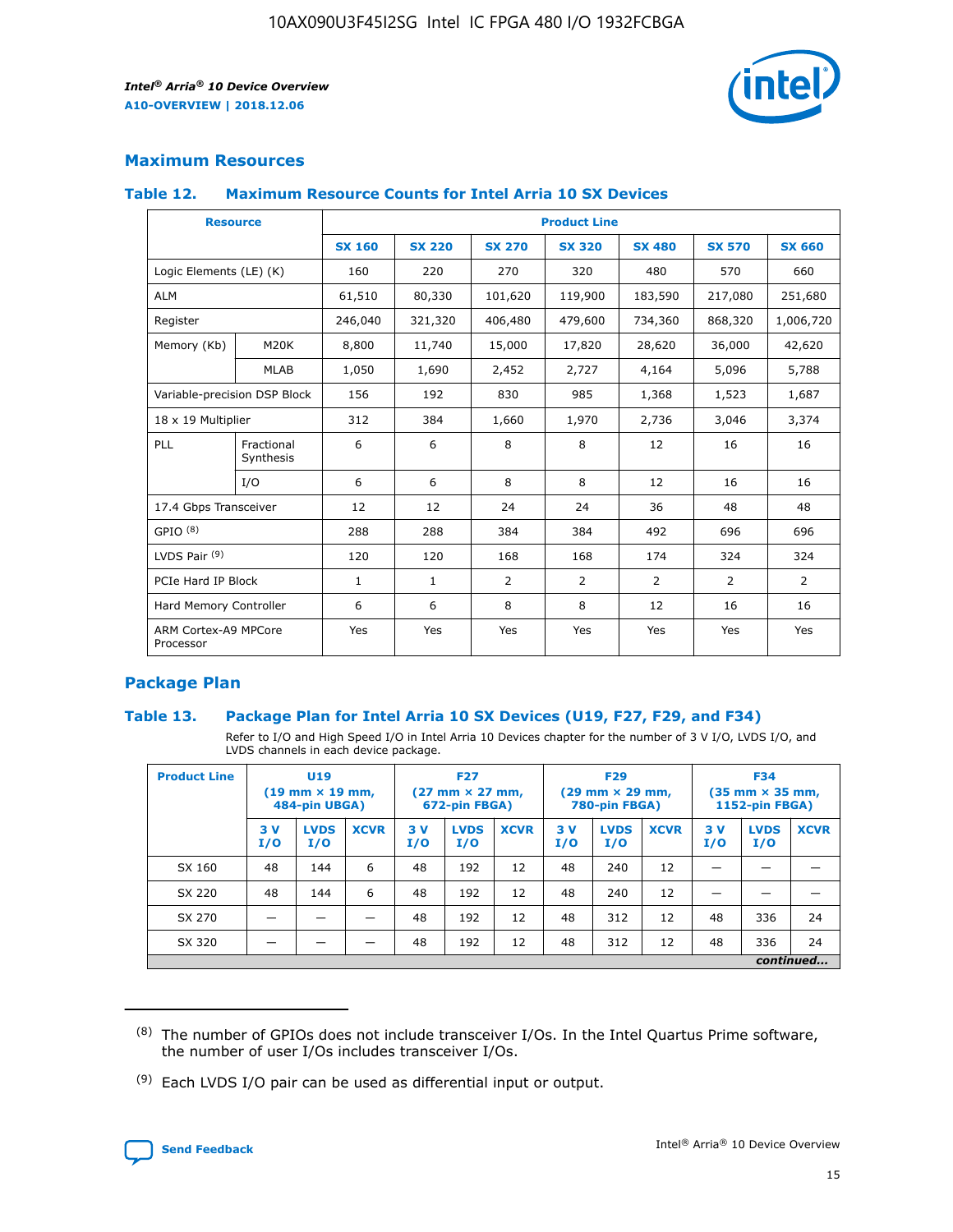

| <b>Product Line</b> | U <sub>19</sub><br>$(19 \text{ mm} \times 19 \text{ mm})$<br>484-pin UBGA) |                    | <b>F27</b><br>$(27 \text{ mm} \times 27 \text{ mm})$<br>672-pin FBGA) |           |                    | <b>F29</b><br>$(29 \text{ mm} \times 29 \text{ mm})$<br>780-pin FBGA) |           |                    | <b>F34</b><br>$(35$ mm $\times$ 35 mm,<br><b>1152-pin FBGA)</b> |           |                    |             |
|---------------------|----------------------------------------------------------------------------|--------------------|-----------------------------------------------------------------------|-----------|--------------------|-----------------------------------------------------------------------|-----------|--------------------|-----------------------------------------------------------------|-----------|--------------------|-------------|
|                     | 3 V<br>I/O                                                                 | <b>LVDS</b><br>I/O | <b>XCVR</b>                                                           | 3V<br>I/O | <b>LVDS</b><br>I/O | <b>XCVR</b>                                                           | 3V<br>I/O | <b>LVDS</b><br>I/O | <b>XCVR</b>                                                     | 3V<br>I/O | <b>LVDS</b><br>I/O | <b>XCVR</b> |
| SX 480              |                                                                            |                    |                                                                       |           |                    |                                                                       | 48        | 312                | 12                                                              | 48        | 444                | 24          |
| SX 570              |                                                                            |                    |                                                                       |           |                    |                                                                       |           |                    |                                                                 | 48        | 444                | 24          |
| SX 660              |                                                                            |                    |                                                                       |           |                    |                                                                       |           |                    |                                                                 | 48        | 444                | 24          |

## **Table 14. Package Plan for Intel Arria 10 SX Devices (F35, KF40, and NF40)**

Refer to I/O and High Speed I/O in Intel Arria 10 Devices chapter for the number of 3 V I/O, LVDS I/O, and LVDS channels in each device package.

| <b>Product Line</b> | <b>F35</b><br>(35 mm × 35 mm,<br><b>1152-pin FBGA)</b> |          |             |                                           | <b>KF40</b><br>(40 mm × 40 mm,<br>1517-pin FBGA) |    | <b>NF40</b><br>$(40 \text{ mm} \times 40 \text{ mm})$<br>1517-pin FBGA) |          |             |  |
|---------------------|--------------------------------------------------------|----------|-------------|-------------------------------------------|--------------------------------------------------|----|-------------------------------------------------------------------------|----------|-------------|--|
|                     | 3 V I/O                                                | LVDS I/O | <b>XCVR</b> | <b>LVDS I/O</b><br>3 V I/O<br><b>XCVR</b> |                                                  |    | 3 V I/O                                                                 | LVDS I/O | <b>XCVR</b> |  |
| SX 270              | 48                                                     | 336      | 24          |                                           |                                                  |    |                                                                         |          |             |  |
| SX 320              | 48                                                     | 336      | 24          |                                           |                                                  |    |                                                                         |          |             |  |
| SX 480              | 48                                                     | 348      | 36          |                                           |                                                  |    |                                                                         |          |             |  |
| SX 570              | 48                                                     | 348      | 36          | 96                                        | 600                                              | 36 | 48                                                                      | 540      | 48          |  |
| SX 660              | 48                                                     | 348      | 36          | 96                                        | 600                                              | 36 | 48                                                                      | 540      | 48          |  |

## **Related Information**

[I/O and High-Speed Differential I/O Interfaces in Intel Arria 10 Devices chapter, Intel](https://www.intel.com/content/www/us/en/programmable/documentation/sam1403482614086.html#sam1403482030321) [Arria 10 Device Handbook](https://www.intel.com/content/www/us/en/programmable/documentation/sam1403482614086.html#sam1403482030321)

Provides the number of 3 V and LVDS I/Os, and LVDS channels for each Intel Arria 10 device package.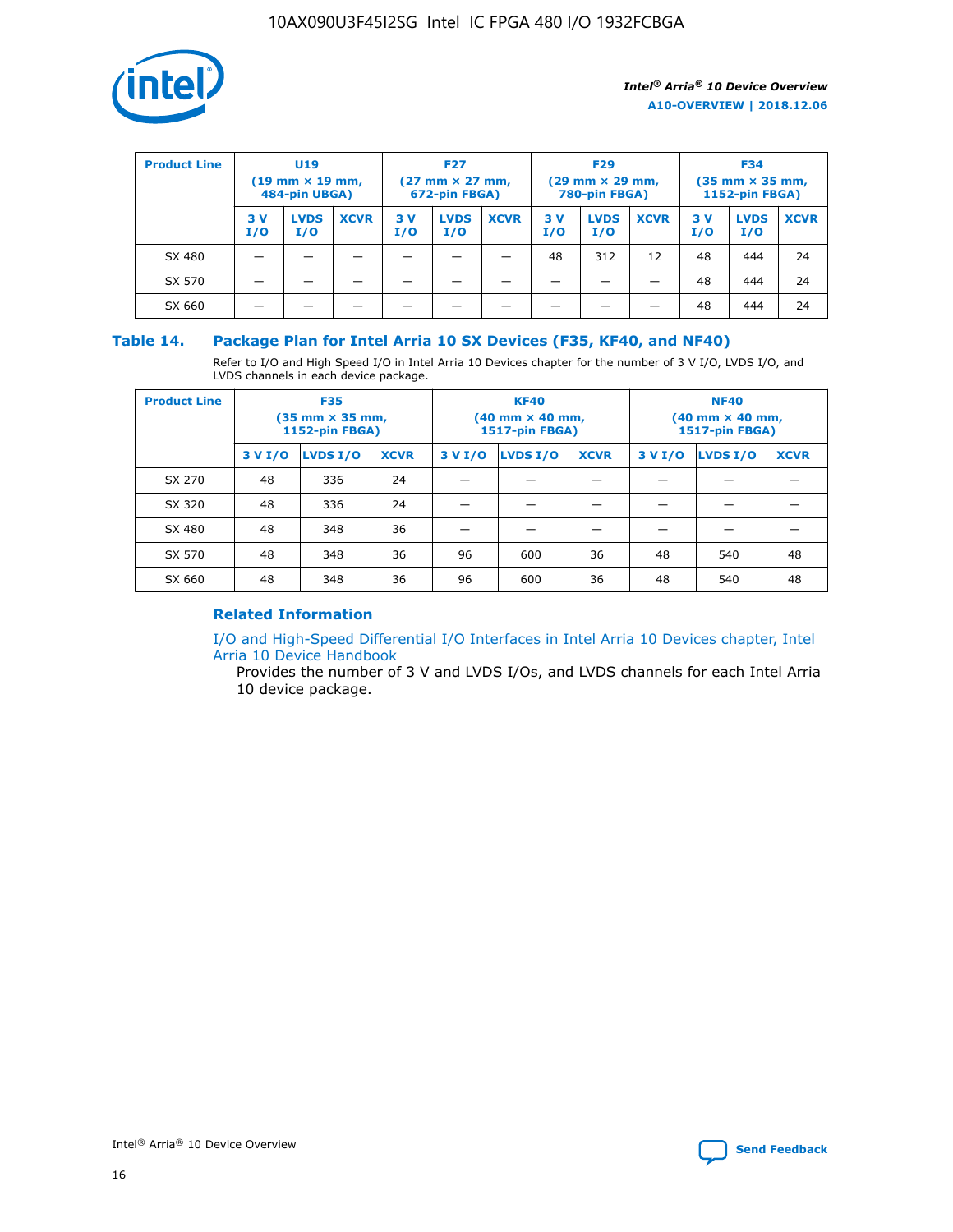

# **I/O Vertical Migration for Intel Arria 10 Devices**

#### **Figure 4. Migration Capability Across Intel Arria 10 Product Lines**

- The arrows indicate the migration paths. The devices included in each vertical migration path are shaded. Devices with fewer resources in the same path have lighter shades.
- To achieve the full I/O migration across product lines in the same migration path, restrict I/Os and transceivers usage to match the product line with the lowest I/O and transceiver counts.
- An LVDS I/O bank in the source device may be mapped to a 3 V I/O bank in the target device. To use memory interface clock frequency higher than 533 MHz, assign external memory interface pins only to banks that are LVDS I/O in both devices.
- There may be nominal 0.15 mm package height difference between some product lines in the same package type.
	- **Variant Product Line Package U19 F27 F29 F34 F35 KF40 NF40 RF40 NF45 SF45 UF45** Intel® Arria® 10 GX GX 160 GX 220 GX 270 GX 320 GX 480 GX 570 GX 660 GX 900 GX 1150 Intel Arria 10 GT GT 900 GT 1150 Intel Arria 10 SX SX 160 SX 220 SX 270 SX 320 SX 480 SX 570 SX 660
- Some migration paths are not shown in the Intel Quartus Prime software **Pin Migration View**.

*Note:* To verify the pin migration compatibility, use the **Pin Migration View** window in the Intel Quartus Prime software Pin Planner.

## **Adaptive Logic Module**

Intel Arria 10 devices use a 20 nm ALM as the basic building block of the logic fabric.

The ALM architecture is the same as the previous generation FPGAs, allowing for efficient implementation of logic functions and easy conversion of IP between the device generations.

The ALM, as shown in following figure, uses an 8-input fracturable look-up table (LUT) with four dedicated registers to help improve timing closure in register-rich designs and achieve an even higher design packing capability than the traditional two-register per LUT architecture.

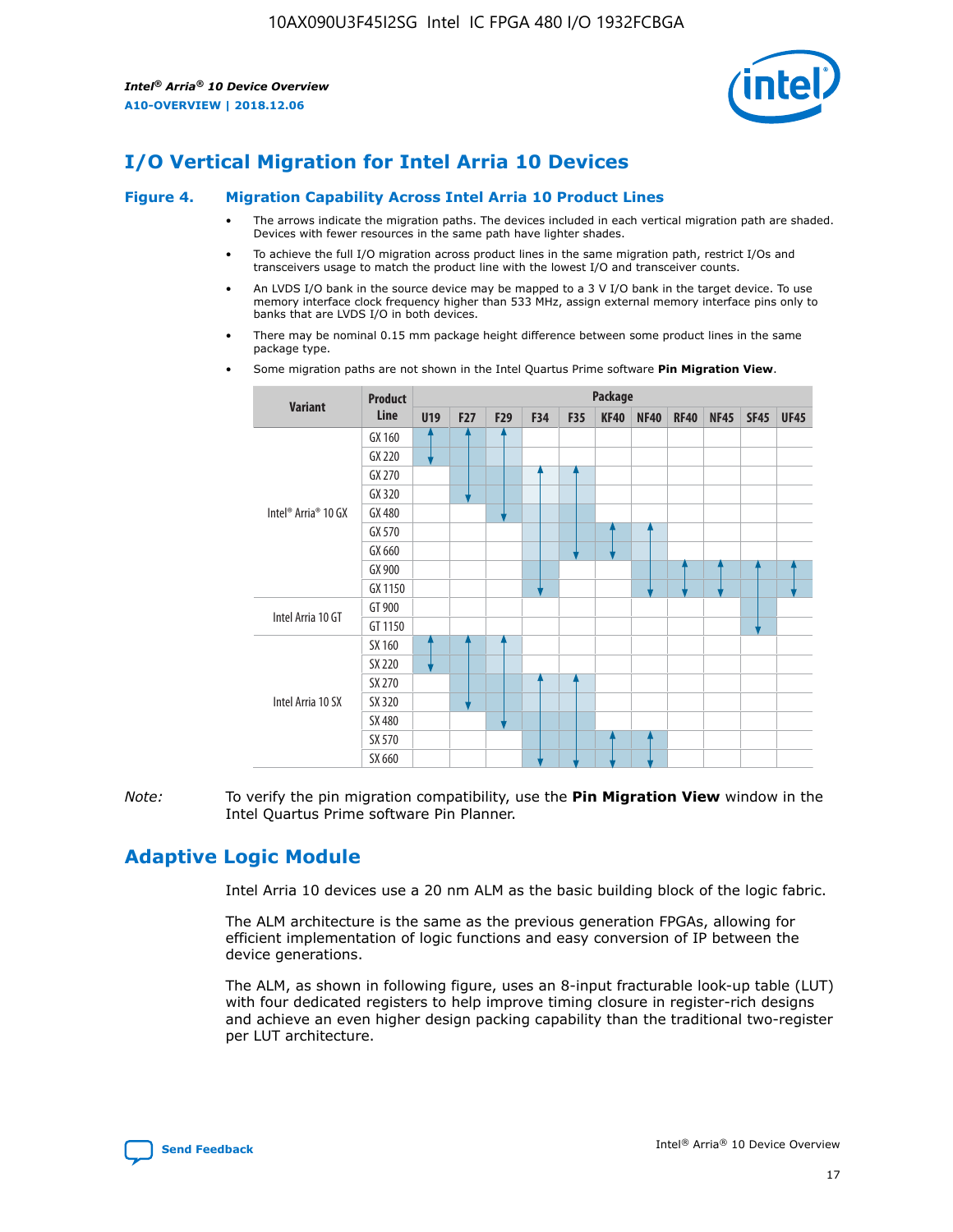

**Figure 5. ALM for Intel Arria 10 Devices**



The Intel Quartus Prime software optimizes your design according to the ALM logic structure and automatically maps legacy designs into the Intel Arria 10 ALM architecture.

## **Variable-Precision DSP Block**

The Intel Arria 10 variable precision DSP blocks support fixed-point arithmetic and floating-point arithmetic.

Features for fixed-point arithmetic:

- High-performance, power-optimized, and fully registered multiplication operations
- 18-bit and 27-bit word lengths
- Two 18 x 19 multipliers or one 27 x 27 multiplier per DSP block
- Built-in addition, subtraction, and 64-bit double accumulation register to combine multiplication results
- Cascading 19-bit or 27-bit when pre-adder is disabled and cascading 18-bit when pre-adder is used to form the tap-delay line for filtering applications
- Cascading 64-bit output bus to propagate output results from one block to the next block without external logic support
- Hard pre-adder supported in 19-bit and 27-bit modes for symmetric filters
- Internal coefficient register bank in both 18-bit and 27-bit modes for filter implementation
- 18-bit and 27-bit systolic finite impulse response (FIR) filters with distributed output adder
- Biased rounding support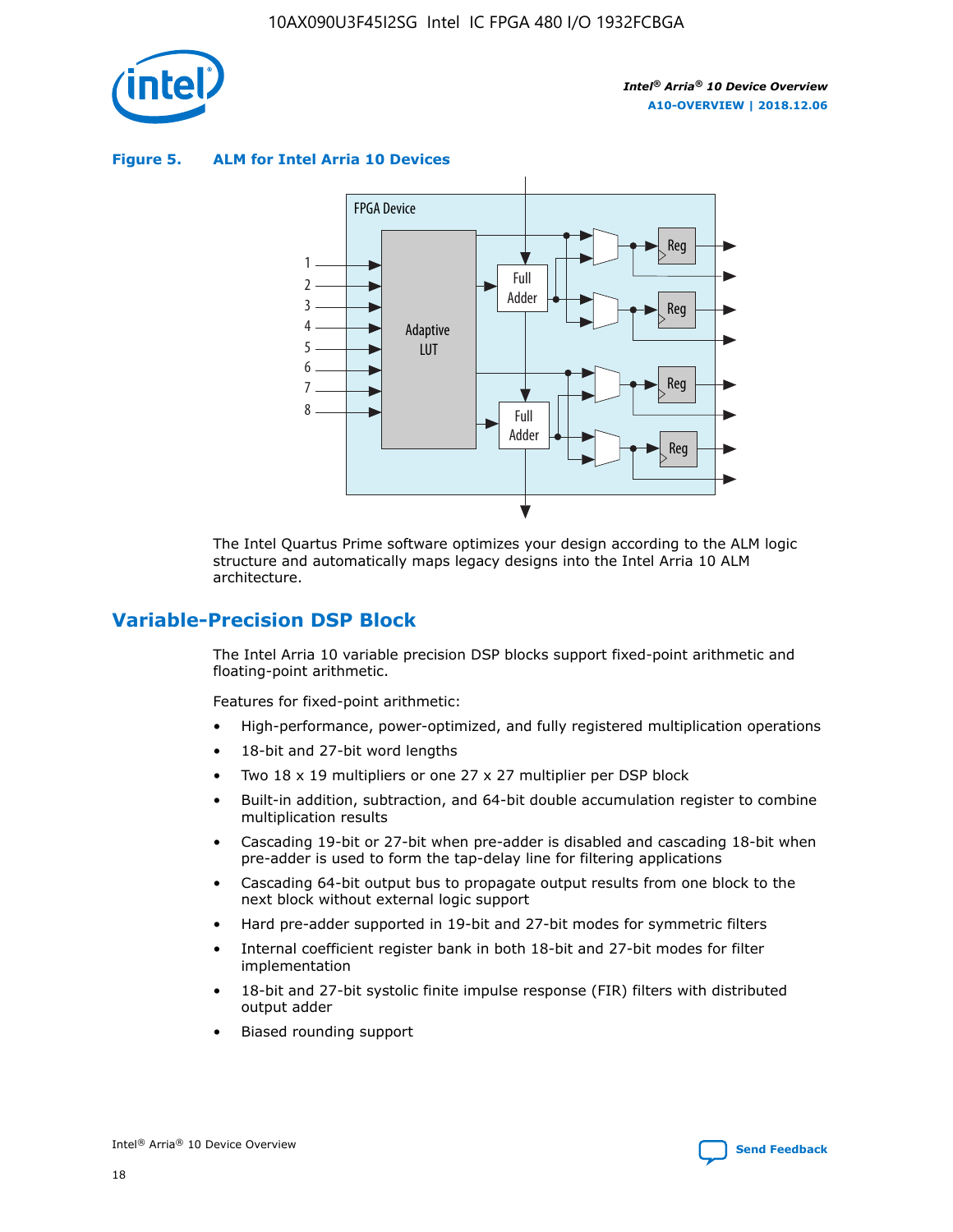

Features for floating-point arithmetic:

- A completely hardened architecture that supports multiplication, addition, subtraction, multiply-add, and multiply-subtract
- Multiplication with accumulation capability and a dynamic accumulator reset control
- Multiplication with cascade summation capability
- Multiplication with cascade subtraction capability
- Complex multiplication
- Direct vector dot product
- Systolic FIR filter

#### **Table 15. Variable-Precision DSP Block Configurations for Intel Arria 10 Devices**

| <b>Usage Example</b>                                       | <b>Multiplier Size (Bit)</b>    | <b>DSP Block Resources</b> |
|------------------------------------------------------------|---------------------------------|----------------------------|
| Medium precision fixed point                               | Two 18 x 19                     |                            |
| High precision fixed or Single precision<br>floating point | One 27 x 27                     |                            |
| Fixed point FFTs                                           | One 19 x 36 with external adder |                            |
| Very high precision fixed point                            | One 36 x 36 with external adder |                            |
| Double precision floating point                            | One 54 x 54 with external adder | 4                          |

#### **Table 16. Resources for Fixed-Point Arithmetic in Intel Arria 10 Devices**

The table lists the variable-precision DSP resources by bit precision for each Intel Arria 10 device.

| <b>Variant</b>  | <b>Product Line</b> | Variable-<br>precision<br><b>DSP Block</b> | <b>Independent Input and Output</b><br><b>Multiplications Operator</b> |                                     | 18 x 19<br><b>Multiplier</b><br><b>Adder Sum</b> | $18 \times 18$<br><b>Multiplier</b><br><b>Adder</b> |
|-----------------|---------------------|--------------------------------------------|------------------------------------------------------------------------|-------------------------------------|--------------------------------------------------|-----------------------------------------------------|
|                 |                     |                                            | 18 x 19<br><b>Multiplier</b>                                           | $27 \times 27$<br><b>Multiplier</b> | <b>Mode</b>                                      | <b>Summed with</b><br>36 bit Input                  |
| AIntel Arria 10 | GX 160              | 156                                        | 312                                                                    | 156                                 | 156                                              | 156                                                 |
| GX              | GX 220              | 192                                        | 384                                                                    | 192                                 | 192                                              | 192                                                 |
|                 | GX 270              | 830                                        | 1,660                                                                  | 830                                 | 830                                              | 830                                                 |
|                 | GX 320              | 984                                        | 1,968                                                                  | 984                                 | 984                                              | 984                                                 |
|                 | GX 480              | 1,368                                      | 2,736                                                                  | 1,368                               | 1,368                                            | 1,368                                               |
|                 | GX 570              | 1,523                                      | 3,046                                                                  | 1,523                               | 1,523                                            | 1,523                                               |
|                 | GX 660              | 1,687                                      | 3,374                                                                  | 1,687                               | 1,687                                            | 1,687                                               |
|                 | GX 900              | 1,518                                      | 3,036                                                                  | 1,518                               | 1,518                                            | 1,518                                               |
|                 | GX 1150             | 1,518                                      | 3,036                                                                  | 1,518                               | 1,518                                            | 1,518                                               |
| Intel Arria 10  | GT 900              | 1,518                                      | 3,036                                                                  | 1,518                               | 1,518                                            | 1,518                                               |
| GT              | GT 1150             | 1,518                                      | 3,036                                                                  | 1,518                               | 1,518                                            | 1,518                                               |
| Intel Arria 10  | SX 160              | 156                                        | 312                                                                    | 156                                 | 156                                              | 156                                                 |
| <b>SX</b>       | SX 220              | 192                                        | 384                                                                    | 192                                 | 192                                              | 192                                                 |
|                 | SX 270              | 830                                        | 1,660                                                                  | 830                                 | 830                                              | 830                                                 |
|                 |                     |                                            |                                                                        |                                     |                                                  | continued                                           |

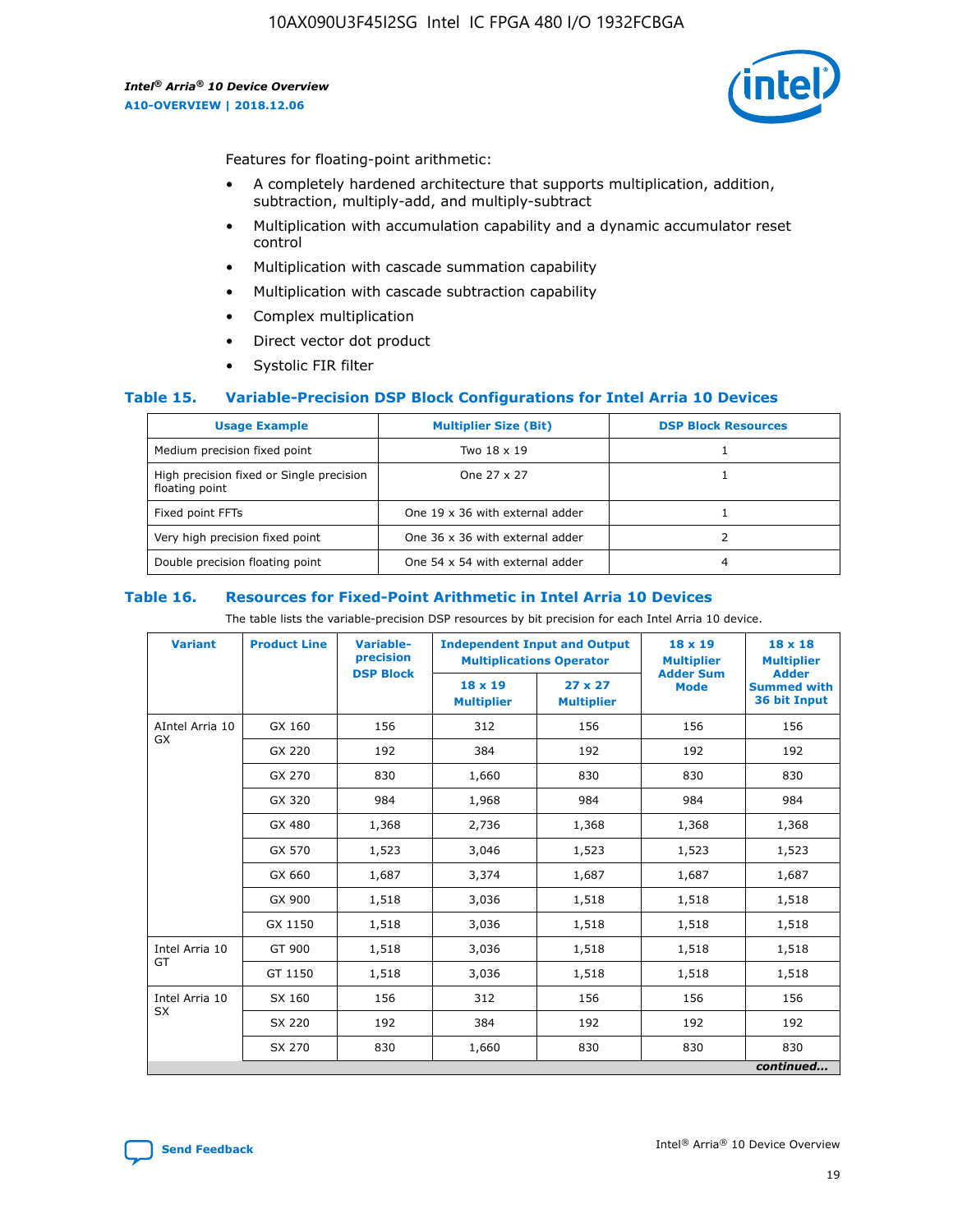

| <b>Variant</b> | <b>Product Line</b> | Variable-<br>precision | <b>Independent Input and Output</b><br><b>Multiplications Operator</b> |                                     | $18 \times 19$<br><b>Multiplier</b> | $18 \times 18$<br><b>Multiplier</b><br><b>Adder</b> |  |
|----------------|---------------------|------------------------|------------------------------------------------------------------------|-------------------------------------|-------------------------------------|-----------------------------------------------------|--|
|                |                     | <b>DSP Block</b>       | $18 \times 19$<br><b>Multiplier</b>                                    | $27 \times 27$<br><b>Multiplier</b> | <b>Adder Sum</b><br><b>Mode</b>     | <b>Summed with</b><br>36 bit Input                  |  |
|                | SX 320              | 984                    | 1,968                                                                  | 984                                 | 984                                 | 984                                                 |  |
|                | SX 480              | 1,368                  | 2,736                                                                  | 1,368                               | 1,368                               | 1,368                                               |  |
|                | SX 570              | 1,523                  | 3,046                                                                  | 1,523                               | 1,523                               | 1,523                                               |  |
|                | SX 660              | 1,687                  | 3,374                                                                  | 1,687                               | 1,687                               | 1,687                                               |  |

## **Table 17. Resources for Floating-Point Arithmetic in Intel Arria 10 Devices**

The table lists the variable-precision DSP resources by bit precision for each Intel Arria 10 device.

| <b>Variant</b> | <b>Product Line</b> | <b>Variable-</b><br>precision<br><b>DSP Block</b> | <b>Single</b><br><b>Precision</b><br><b>Floating-Point</b><br><b>Multiplication</b><br><b>Mode</b> | <b>Single-Precision</b><br><b>Floating-Point</b><br><b>Adder Mode</b> | Single-<br><b>Precision</b><br><b>Floating-Point</b><br><b>Multiply</b><br><b>Accumulate</b><br><b>Mode</b> | <b>Peak</b><br><b>Giga Floating-</b><br><b>Point</b><br><b>Operations</b><br>per Second<br>(GFLOPs) |
|----------------|---------------------|---------------------------------------------------|----------------------------------------------------------------------------------------------------|-----------------------------------------------------------------------|-------------------------------------------------------------------------------------------------------------|-----------------------------------------------------------------------------------------------------|
| Intel Arria 10 | GX 160              | 156                                               | 156                                                                                                | 156                                                                   | 156                                                                                                         | 140                                                                                                 |
| GX             | GX 220              | 192                                               | 192                                                                                                | 192                                                                   | 192                                                                                                         | 173                                                                                                 |
|                | GX 270              | 830                                               | 830                                                                                                | 830                                                                   | 830                                                                                                         | 747                                                                                                 |
|                | GX 320              | 984                                               | 984                                                                                                | 984                                                                   | 984                                                                                                         | 886                                                                                                 |
|                | GX 480              | 1,369                                             | 1,368                                                                                              | 1,368                                                                 | 1,368                                                                                                       | 1,231                                                                                               |
|                | GX 570              | 1,523                                             | 1,523                                                                                              | 1,523                                                                 | 1,523                                                                                                       | 1,371                                                                                               |
|                | GX 660              | 1,687                                             | 1,687                                                                                              | 1,687                                                                 | 1,687                                                                                                       | 1,518                                                                                               |
|                | GX 900              | 1,518                                             | 1,518                                                                                              | 1,518                                                                 | 1,518                                                                                                       | 1,366                                                                                               |
|                | GX 1150             | 1,518                                             | 1,518                                                                                              | 1,518                                                                 | 1,518                                                                                                       | 1,366                                                                                               |
| Intel Arria 10 | GT 900              | 1,518                                             | 1,518                                                                                              | 1,518                                                                 | 1,518                                                                                                       | 1,366                                                                                               |
| GT             | GT 1150             | 1,518                                             | 1,518                                                                                              | 1,518                                                                 | 1,518                                                                                                       | 1,366                                                                                               |
| Intel Arria 10 | SX 160              | 156                                               | 156                                                                                                | 156                                                                   | 156                                                                                                         | 140                                                                                                 |
| <b>SX</b>      | SX 220              | 192                                               | 192                                                                                                | 192                                                                   | 192                                                                                                         | 173                                                                                                 |
|                | SX 270              | 830                                               | 830                                                                                                | 830                                                                   | 830                                                                                                         | 747                                                                                                 |
|                | SX 320              | 984                                               | 984                                                                                                | 984                                                                   | 984                                                                                                         | 886                                                                                                 |
|                | SX 480              | 1,369                                             | 1,368                                                                                              | 1,368                                                                 | 1,368                                                                                                       | 1,231                                                                                               |
|                | SX 570              | 1,523                                             | 1,523                                                                                              | 1,523                                                                 | 1,523                                                                                                       | 1,371                                                                                               |
|                | SX 660              | 1,687                                             | 1,687                                                                                              | 1,687                                                                 | 1,687                                                                                                       | 1,518                                                                                               |

# **Embedded Memory Blocks**

The embedded memory blocks in the devices are flexible and designed to provide an optimal amount of small- and large-sized memory arrays to fit your design requirements.

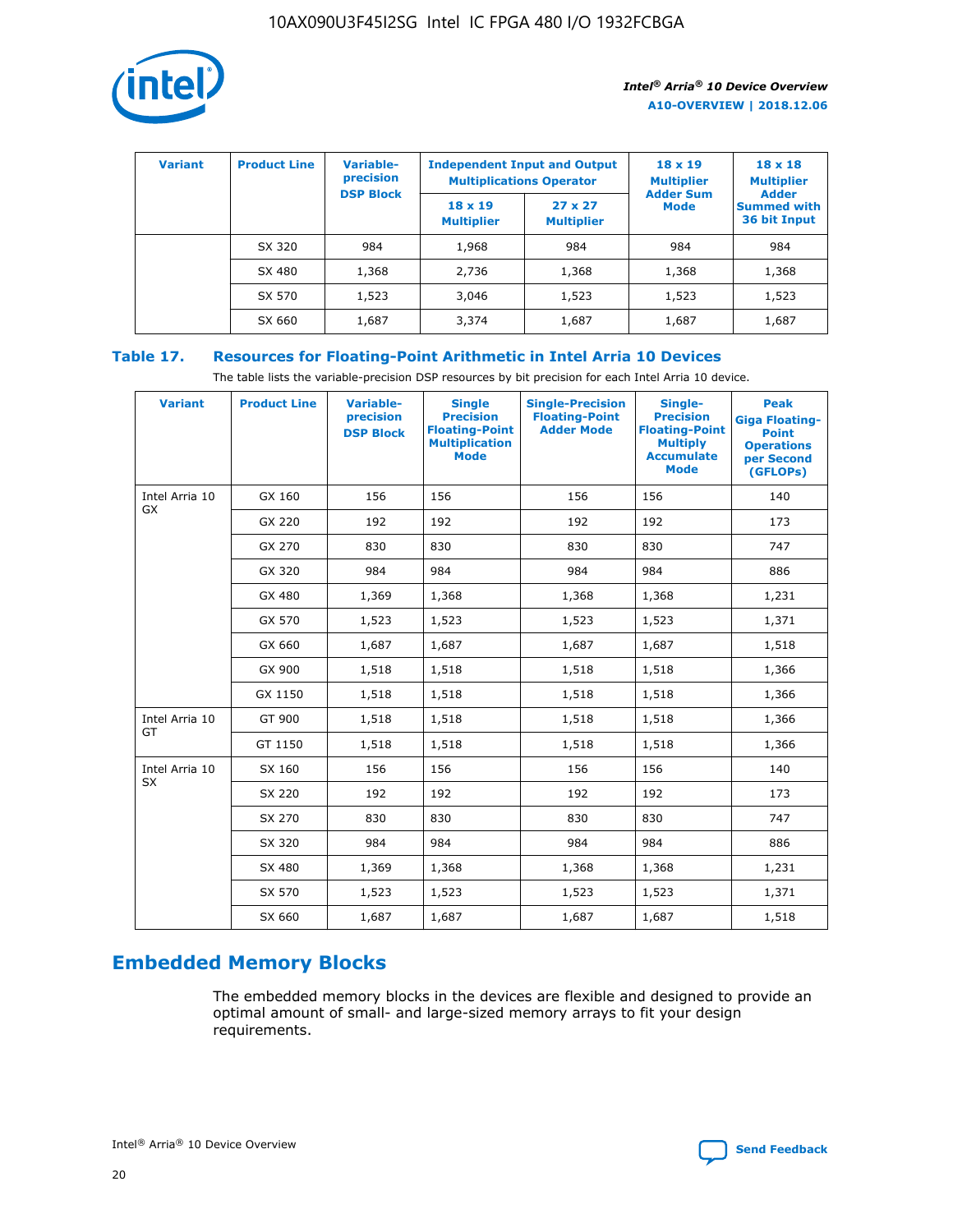

## **Types of Embedded Memory**

The Intel Arria 10 devices contain two types of memory blocks:

- 20 Kb M20K blocks—blocks of dedicated memory resources. The M20K blocks are ideal for larger memory arrays while still providing a large number of independent ports.
- 640 bit memory logic array blocks (MLABs)—enhanced memory blocks that are configured from dual-purpose logic array blocks (LABs). The MLABs are ideal for wide and shallow memory arrays. The MLABs are optimized for implementation of shift registers for digital signal processing (DSP) applications, wide and shallow FIFO buffers, and filter delay lines. Each MLAB is made up of ten adaptive logic modules (ALMs). In the Intel Arria 10 devices, you can configure these ALMs as ten 32 x 2 blocks, giving you one 32 x 20 simple dual-port SRAM block per MLAB.

## **Embedded Memory Capacity in Intel Arria 10 Devices**

|                   | <b>Product</b> |              | <b>M20K</b>         | <b>MLAB</b>  |                     | <b>Total RAM Bit</b> |
|-------------------|----------------|--------------|---------------------|--------------|---------------------|----------------------|
| <b>Variant</b>    | <b>Line</b>    | <b>Block</b> | <b>RAM Bit (Kb)</b> | <b>Block</b> | <b>RAM Bit (Kb)</b> | (Kb)                 |
| Intel Arria 10 GX | GX 160         | 440          | 8,800               | 1,680        | 1,050               | 9,850                |
|                   | GX 220         | 587          | 11,740              | 2,703        | 1,690               | 13,430               |
|                   | GX 270         | 750          | 15,000              | 3,922        | 2,452               | 17,452               |
|                   | GX 320         | 891          | 17,820              | 4,363        | 2,727               | 20,547               |
|                   | GX 480         | 1,431        | 28,620              | 6,662        | 4,164               | 32,784               |
|                   | GX 570         | 1,800        | 36,000              | 8,153        | 5,096               | 41,096               |
|                   | GX 660         | 2,131        | 42,620              | 9,260        | 5,788               | 48,408               |
|                   | GX 900         | 2,423        | 48,460              | 15,017       | 9,386               | 57,846               |
|                   | GX 1150        | 2,713        | 54,260              | 20,774       | 12,984              | 67,244               |
| Intel Arria 10 GT | GT 900         | 2,423        | 48,460              | 15,017       | 9,386               | 57,846               |
|                   | GT 1150        | 2,713        | 54,260              | 20,774       | 12,984              | 67,244               |
| Intel Arria 10 SX | SX 160         | 440          | 8,800               | 1,680        | 1,050               | 9,850                |
|                   | SX 220         | 587          | 11,740              | 2,703        | 1,690               | 13,430               |
|                   | SX 270         | 750          | 15,000              | 3,922        | 2,452               | 17,452               |
|                   | SX 320         | 891          | 17,820              | 4,363        | 2,727               | 20,547               |
|                   | SX 480         | 1,431        | 28,620              | 6,662        | 4,164               | 32,784               |
|                   | SX 570         | 1,800        | 36,000              | 8,153        | 5,096               | 41,096               |
|                   | SX 660         | 2,131        | 42,620              | 9,260        | 5,788               | 48,408               |

#### **Table 18. Embedded Memory Capacity and Distribution in Intel Arria 10 Devices**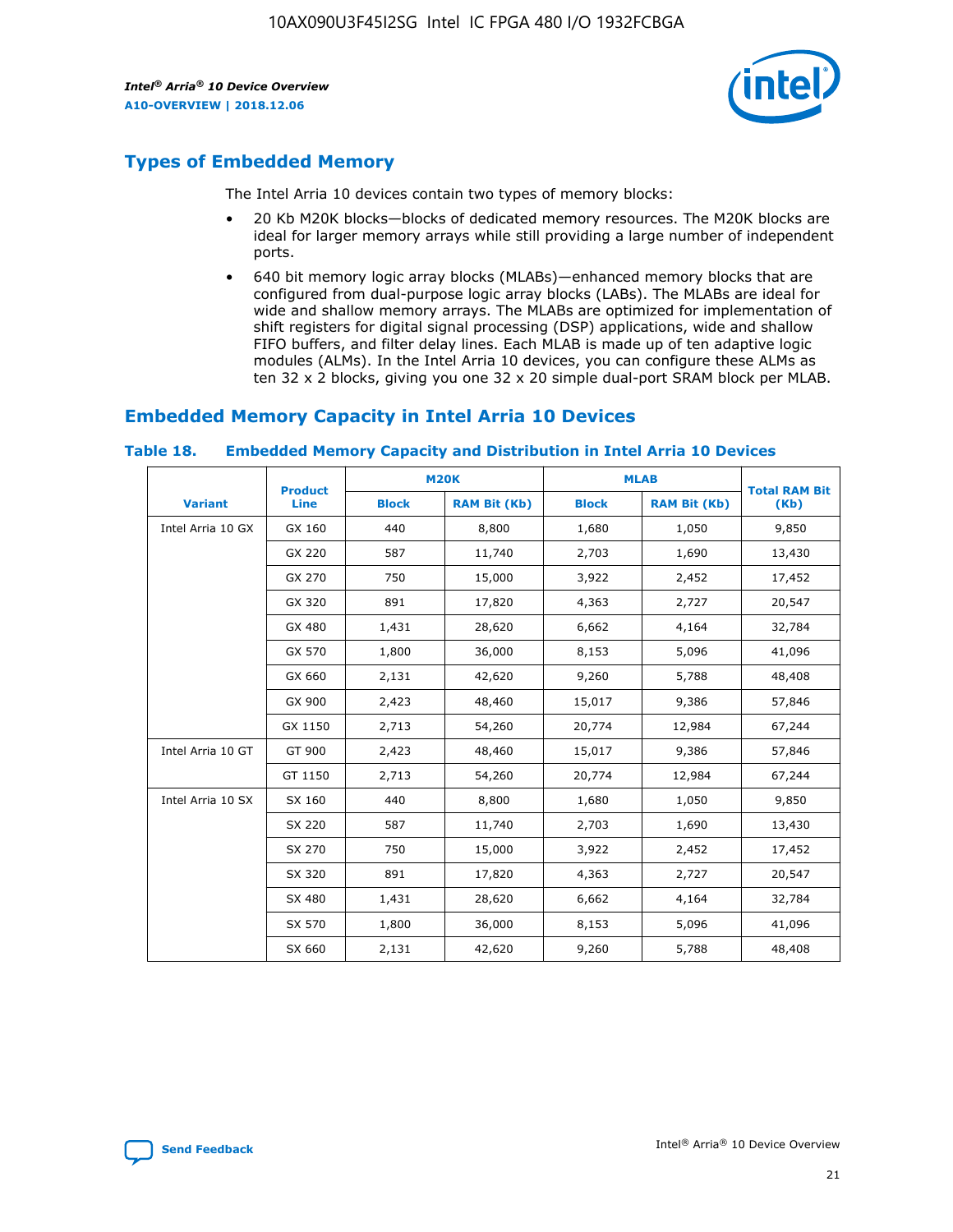

## **Embedded Memory Configurations for Single-port Mode**

#### **Table 19. Single-port Embedded Memory Configurations for Intel Arria 10 Devices**

This table lists the maximum configurations supported for single-port RAM and ROM modes.

| <b>Memory Block</b> | Depth (bits) | <b>Programmable Width</b> |
|---------------------|--------------|---------------------------|
| MLAB                | 32           | x16, x18, or x20          |
|                     | 64(10)       | x8, x9, x10               |
| M20K                | 512          | x40, x32                  |
|                     | 1K           | x20, x16                  |
|                     | 2K           | x10, x8                   |
|                     | 4K           | x5, x4                    |
|                     | 8K           | x2                        |
|                     | 16K          | x1                        |

## **Clock Networks and PLL Clock Sources**

The clock network architecture is based on Intel's global, regional, and peripheral clock structure. This clock structure is supported by dedicated clock input pins, fractional clock synthesis PLLs, and integer I/O PLLs.

## **Clock Networks**

The Intel Arria 10 core clock networks are capable of up to 800 MHz fabric operation across the full industrial temperature range. For the external memory interface, the clock network supports the hard memory controller with speeds up to 2,400 Mbps in a quarter-rate transfer.

To reduce power consumption, the Intel Quartus Prime software identifies all unused sections of the clock network and powers them down.

## **Fractional Synthesis and I/O PLLs**

Intel Arria 10 devices contain up to 32 fractional synthesis PLLs and up to 16 I/O PLLs that are available for both specific and general purpose uses in the core:

- Fractional synthesis PLLs—located in the column adjacent to the transceiver blocks
- I/O PLLs—located in each bank of the 48 I/Os

#### **Fractional Synthesis PLLs**

You can use the fractional synthesis PLLs to:

- Reduce the number of oscillators that are required on your board
- Reduce the number of clock pins that are used in the device by synthesizing multiple clock frequencies from a single reference clock source

<sup>(10)</sup> Supported through software emulation and consumes additional MLAB blocks.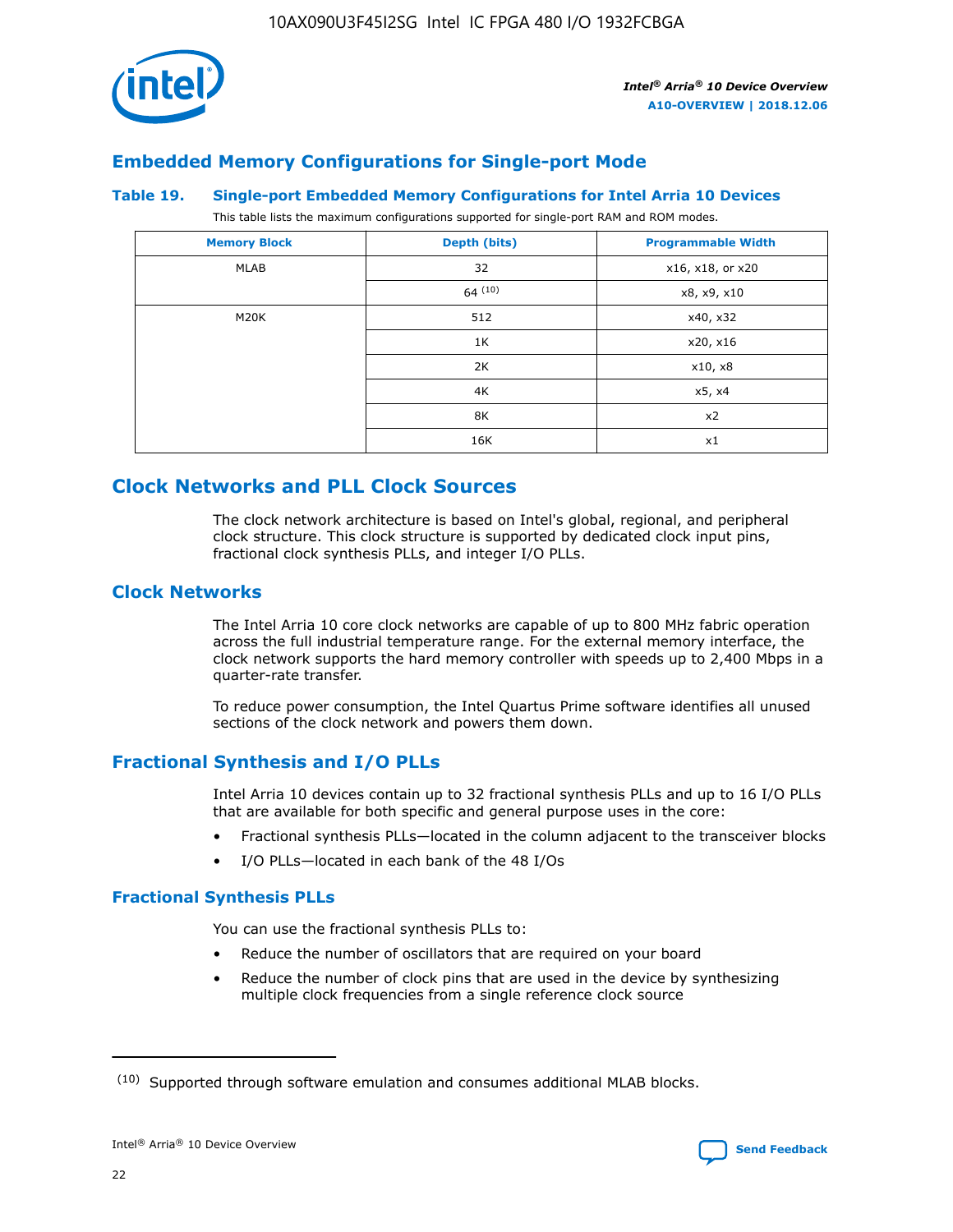

The fractional synthesis PLLs support the following features:

- Reference clock frequency synthesis for transceiver CMU and Advanced Transmit (ATX) PLLs
- Clock network delay compensation
- Zero-delay buffering
- Direct transmit clocking for transceivers
- Independently configurable into two modes:
	- Conventional integer mode equivalent to the general purpose PLL
	- Enhanced fractional mode with third order delta-sigma modulation
- PLL cascading

#### **I/O PLLs**

The integer mode I/O PLLs are located in each bank of 48 I/Os. You can use the I/O PLLs to simplify the design of external memory and high-speed LVDS interfaces.

In each I/O bank, the I/O PLLs are adjacent to the hard memory controllers and LVDS SERDES. Because these PLLs are tightly coupled with the I/Os that need to use them, it makes it easier to close timing.

You can use the I/O PLLs for general purpose applications in the core such as clock network delay compensation and zero-delay buffering.

Intel Arria 10 devices support PLL-to-PLL cascading.

## **FPGA General Purpose I/O**

Intel Arria 10 devices offer highly configurable GPIOs. Each I/O bank contains 48 general purpose I/Os and a high-efficiency hard memory controller.

The following list describes the features of the GPIOs:

- Consist of 3 V I/Os for high-voltage application and LVDS I/Os for differential signaling
	- Up to two 3 V I/O banks, available in some devices, that support up to 3 V I/O standards
	- LVDS I/O banks that support up to 1.8 V I/O standards
- Support a wide range of single-ended and differential I/O interfaces
- LVDS speeds up to 1.6 Gbps
- Each LVDS pair of pins has differential input and output buffers, allowing you to configure the LVDS direction for each pair.
- Programmable bus hold and weak pull-up
- Programmable differential output voltage  $(V_{OD})$  and programmable pre-emphasis

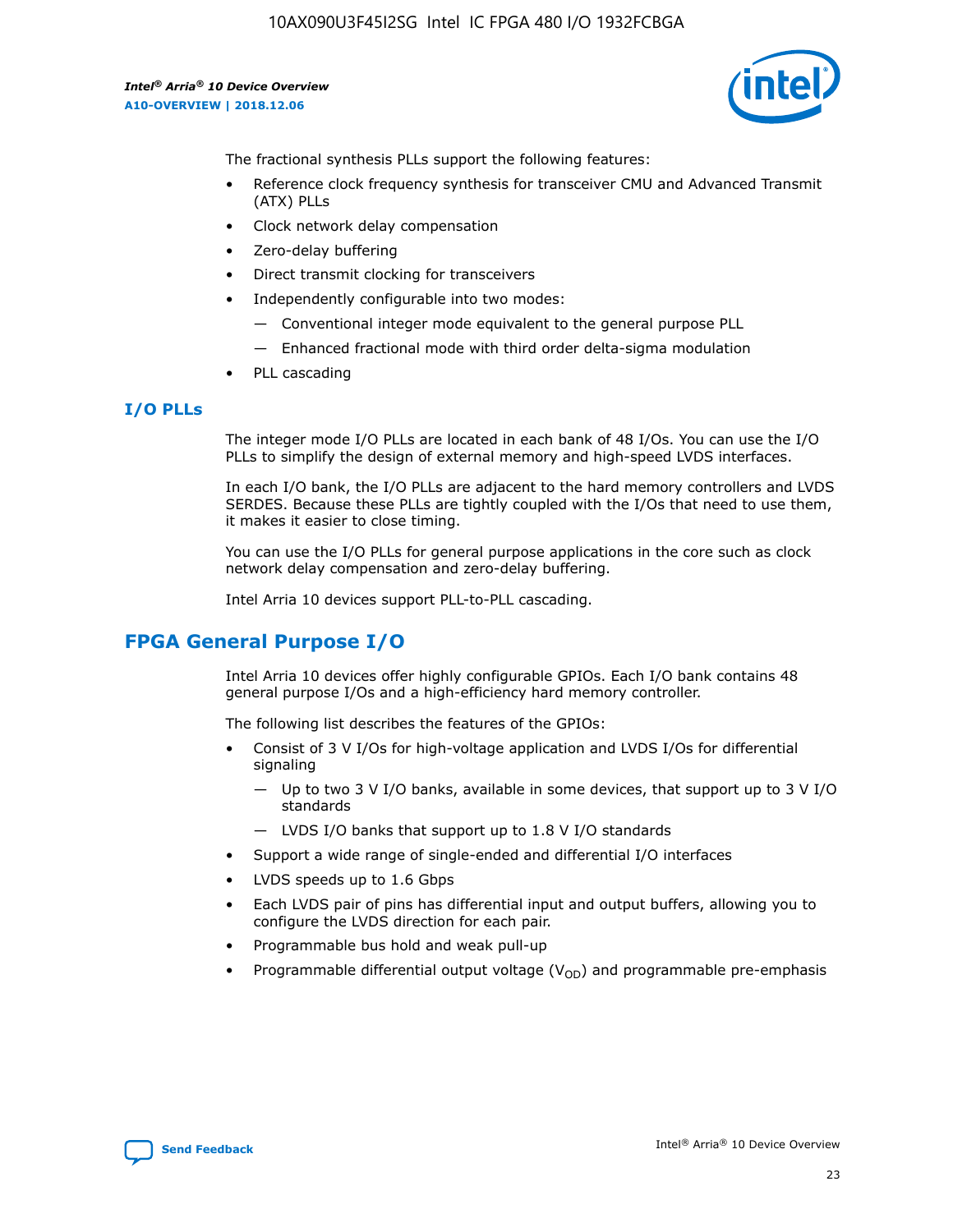

- Series (R<sub>S</sub>) and parallel (R<sub>T</sub>) on-chip termination (OCT) for all I/O banks with OCT calibration to limit the termination impedance variation
- On-chip dynamic termination that has the ability to swap between series and parallel termination, depending on whether there is read or write on a common bus for signal integrity
- Easy timing closure support using the hard read FIFO in the input register path, and delay-locked loop (DLL) delay chain with fine and coarse architecture

## **External Memory Interface**

Intel Arria 10 devices offer massive external memory bandwidth, with up to seven 32 bit DDR4 memory interfaces running at up to 2,400 Mbps. This bandwidth provides additional ease of design, lower power, and resource efficiencies of hardened highperformance memory controllers.

The memory interface within Intel Arria 10 FPGAs and SoCs delivers the highest performance and ease of use. You can configure up to a maximum width of 144 bits when using the hard or soft memory controllers. If required, you can bypass the hard memory controller and use a soft controller implemented in the user logic.

Each I/O contains a hardened DDR read/write path (PHY) capable of performing key memory interface functionality such as read/write leveling, FIFO buffering to lower latency and improve margin, timing calibration, and on-chip termination.

The timing calibration is aided by the inclusion of hard microcontrollers based on Intel's Nios® II technology, specifically tailored to control the calibration of multiple memory interfaces. This calibration allows the Intel Arria 10 device to compensate for any changes in process, voltage, or temperature either within the Intel Arria 10 device itself, or within the external memory device. The advanced calibration algorithms ensure maximum bandwidth and robust timing margin across all operating conditions.

In addition to parallel memory interfaces, Intel Arria 10 devices support serial memory technologies such as the Hybrid Memory Cube (HMC). The HMC is supported by the Intel Arria 10 high-speed serial transceivers which connect up to four HMC links, with each link running at data rates up to 15 Gbps.

#### **Related Information**

#### [External Memory Interface Spec Estimator](http://www.altera.com/technology/memory/estimator/mem-emif-index.html)

Provides a parametric tool that allows you to find and compare the performance of the supported external memory interfaces in IntelFPGAs.

## **Memory Standards Supported by Intel Arria 10 Devices**

The I/Os are designed to provide high performance support for existing and emerging external memory standards.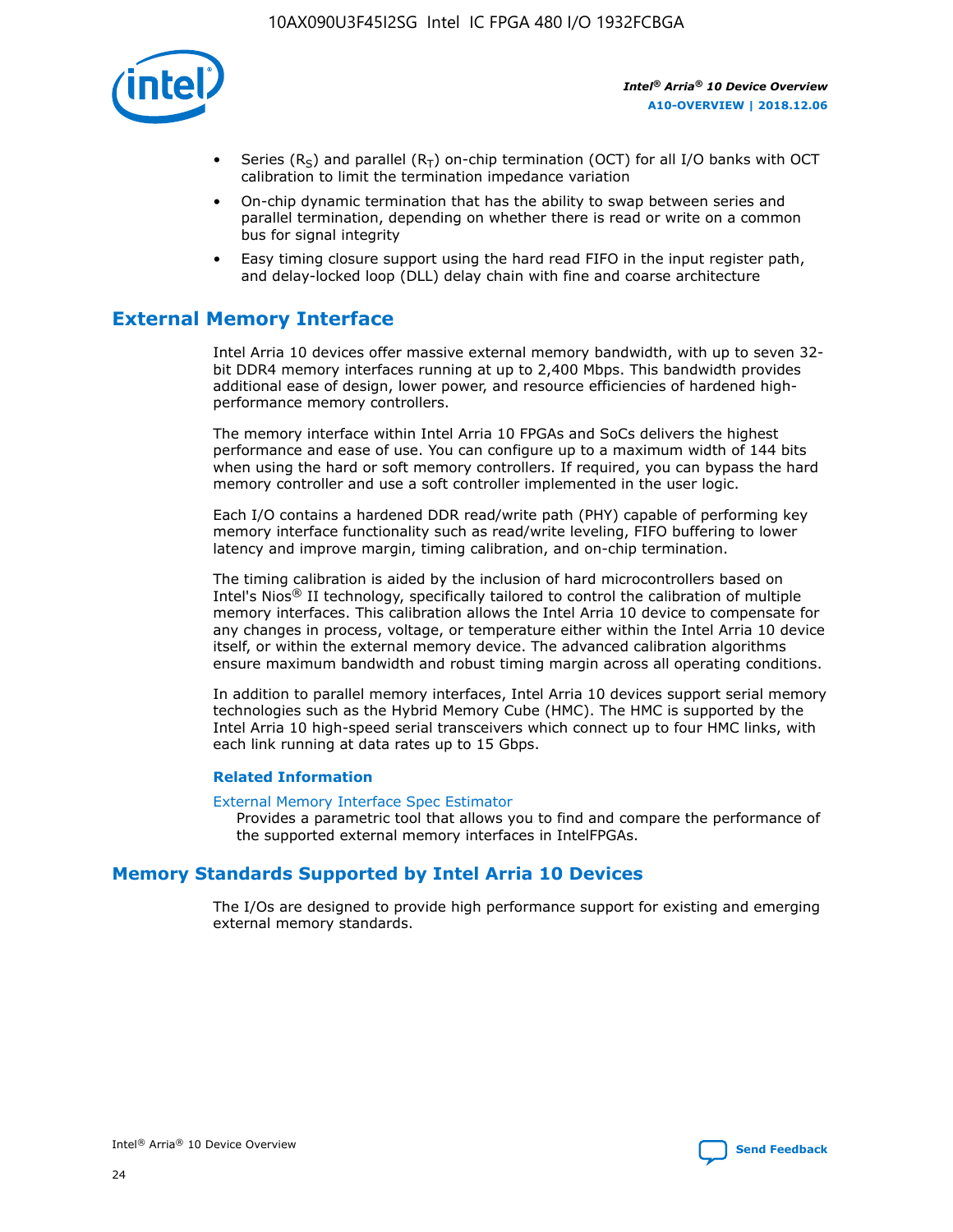

#### **Table 20. Memory Standards Supported by the Hard Memory Controller**

This table lists the overall capability of the hard memory controller. For specific details, refer to the External Memory Interface Spec Estimator and Intel Arria 10 Device Datasheet.

| <b>Memory Standard</b> | <b>Rate Support</b> | <b>Ping Pong PHY Support</b> | <b>Maximum Frequency</b><br>(MHz) |
|------------------------|---------------------|------------------------------|-----------------------------------|
| <b>DDR4 SDRAM</b>      | Quarter rate        | Yes                          | 1,067                             |
|                        |                     |                              | 1,200                             |
| DDR3 SDRAM             | Half rate           | Yes                          | 533                               |
|                        |                     |                              | 667                               |
|                        | Quarter rate        | Yes                          | 1,067                             |
|                        |                     |                              | 1,067                             |
| <b>DDR3L SDRAM</b>     | Half rate           | Yes                          | 533                               |
|                        |                     |                              | 667                               |
|                        | Quarter rate        | Yes                          | 933                               |
|                        |                     |                              | 933                               |
| LPDDR3 SDRAM           | Half rate           |                              | 533                               |
|                        | Quarter rate        |                              | 800                               |

#### **Table 21. Memory Standards Supported by the Soft Memory Controller**

| <b>Memory Standard</b>      | <b>Rate Support</b> | <b>Maximum Frequency</b><br>(MHz) |
|-----------------------------|---------------------|-----------------------------------|
| <b>RLDRAM 3 (11)</b>        | Quarter rate        | 1,200                             |
| ODR IV SRAM <sup>(11)</sup> | Quarter rate        | 1,067                             |
| <b>ODR II SRAM</b>          | Full rate           | 333                               |
|                             | Half rate           | 633                               |
| <b>ODR II+ SRAM</b>         | Full rate           | 333                               |
|                             | Half rate           | 633                               |
| <b>ODR II+ Xtreme SRAM</b>  | Full rate           | 333                               |
|                             | Half rate           | 633                               |

#### **Table 22. Memory Standards Supported by the HPS Hard Memory Controller**

The hard processor system (HPS) is available in Intel Arria 10 SoC devices only.

| <b>Memory Standard</b> | <b>Rate Support</b> | <b>Maximum Frequency</b><br>(MHz) |
|------------------------|---------------------|-----------------------------------|
| <b>DDR4 SDRAM</b>      | Half rate           | 1,200                             |
| DDR3 SDRAM             | Half rate           | 1,067                             |
| <b>DDR3L SDRAM</b>     | Half rate           | 933                               |

<sup>(11)</sup> Intel Arria 10 devices support this external memory interface using hard PHY with soft memory controller.

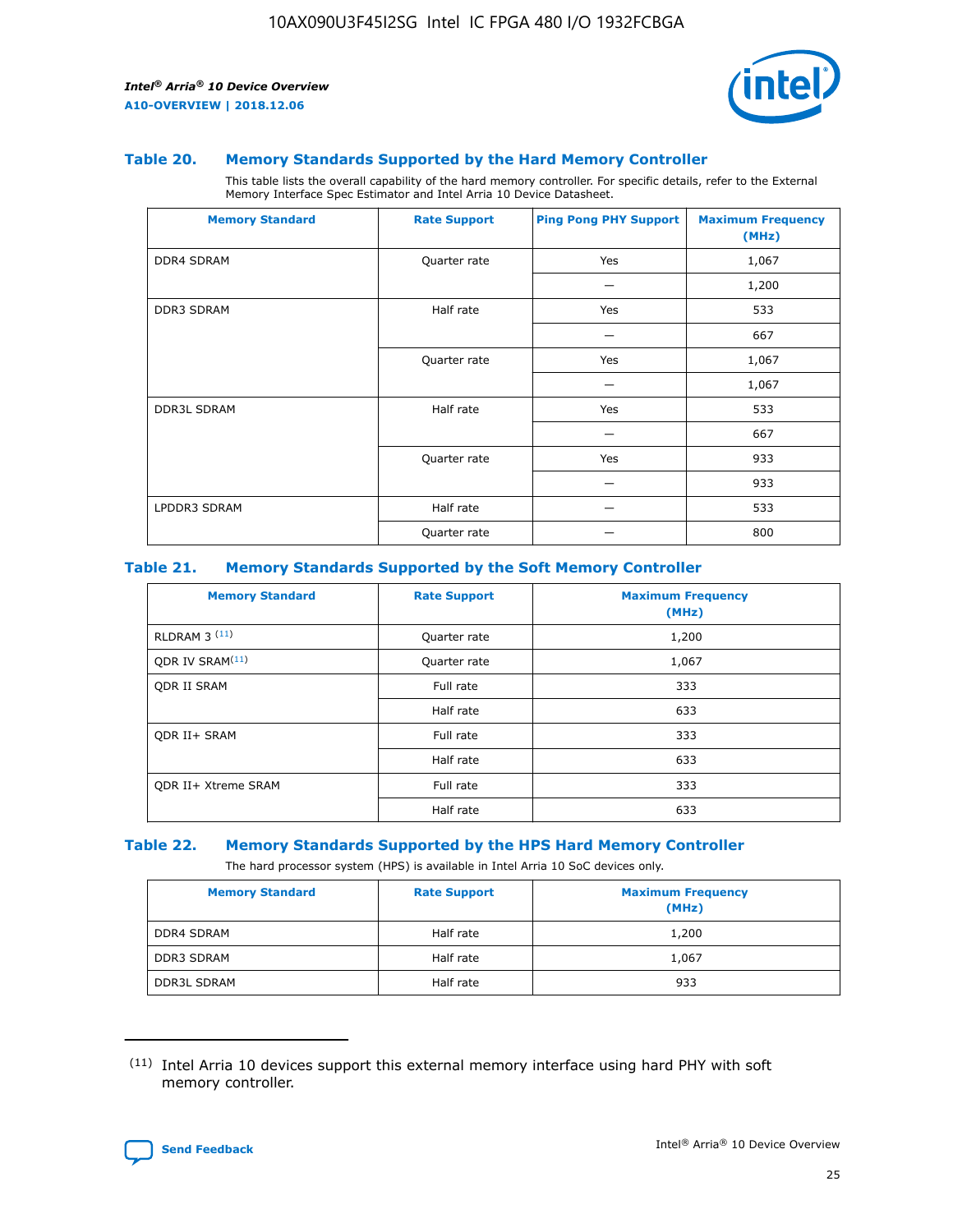

#### **Related Information**

#### [Intel Arria 10 Device Datasheet](https://www.intel.com/content/www/us/en/programmable/documentation/mcn1413182292568.html#mcn1413182153340)

Lists the memory interface performance according to memory interface standards, rank or chip select configurations, and Intel Arria 10 device speed grades.

# **PCIe Gen1, Gen2, and Gen3 Hard IP**

Intel Arria 10 devices contain PCIe hard IP that is designed for performance and ease-of-use:

- Includes all layers of the PCIe stack—transaction, data link and physical layers.
- Supports PCIe Gen3, Gen2, and Gen1 Endpoint and Root Port in x1, x2, x4, or x8 lane configuration.
- Operates independently from the core logic—optional configuration via protocol (CvP) allows the PCIe link to power up and complete link training in less than 100 ms while the Intel Arria 10 device completes loading the programming file for the rest of the FPGA.
- Provides added functionality that makes it easier to support emerging features such as Single Root I/O Virtualization (SR-IOV) and optional protocol extensions.
- Provides improved end-to-end datapath protection using ECC.
- Supports FPGA configuration via protocol (CvP) using PCIe at Gen3, Gen2, or Gen1 speed.

#### **Related Information**

PCS Features on page 30

## **Enhanced PCS Hard IP for Interlaken and 10 Gbps Ethernet**

## **Interlaken Support**

The Intel Arria 10 enhanced PCS hard IP provides integrated Interlaken PCS supporting rates up to 25.8 Gbps per lane.

The Interlaken PCS is based on the proven functionality of the PCS developed for Intel's previous generation FPGAs, which demonstrated interoperability with Interlaken ASSP vendors and third-party IP suppliers. The Interlaken PCS is present in every transceiver channel in Intel Arria 10 devices.

#### **Related Information**

PCS Features on page 30

## **10 Gbps Ethernet Support**

The Intel Arria 10 enhanced PCS hard IP supports 10GBASE-R PCS compliant with IEEE 802.3 10 Gbps Ethernet (10GbE). The integrated hard IP support for 10GbE and the 10 Gbps transceivers save external PHY cost, board space, and system power.

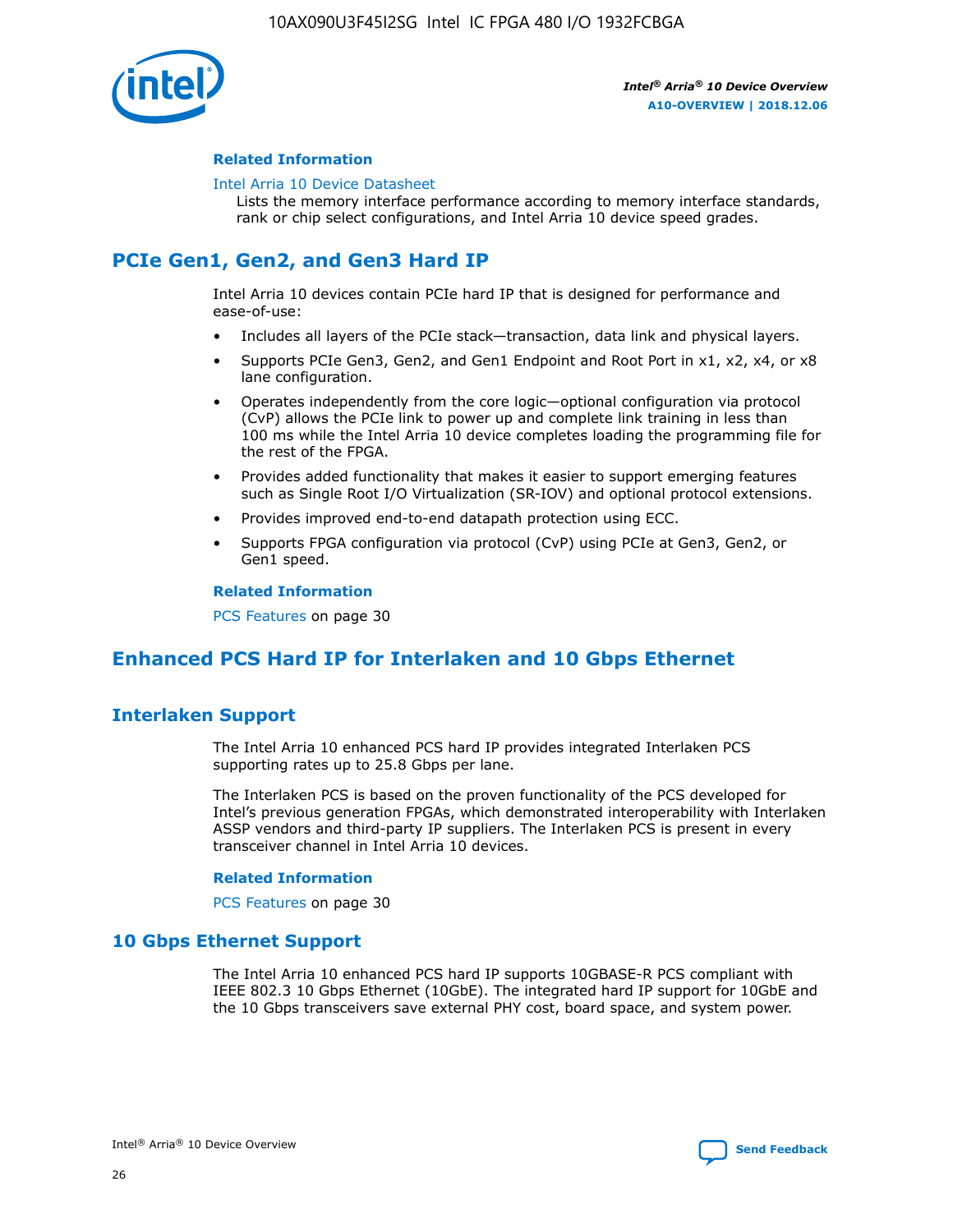

The scalable hard IP supports multiple independent 10GbE ports while using a single PLL for all the 10GBASE-R PCS instantiations, which saves on core logic resources and clock networks:

- Simplifies multiport 10GbE systems compared to XAUI interfaces that require an external XAUI-to-10G PHY.
- Incorporates Electronic Dispersion Compensation (EDC), which enables direct connection to standard 10 Gbps XFP and SFP+ pluggable optical modules.
- Supports backplane Ethernet applications and includes a hard 10GBASE-KR Forward Error Correction (FEC) circuit that you can use for 10 Gbps and 40 Gbps applications.

The 10 Gbps Ethernet PCS hard IP and 10GBASE-KR FEC are present in every transceiver channel.

#### **Related Information**

PCS Features on page 30

## **Low Power Serial Transceivers**

Intel Arria 10 FPGAs and SoCs include lowest power transceivers that deliver high bandwidth, throughput and low latency.

Intel Arria 10 devices deliver the industry's lowest power consumption per transceiver channel:

- 12.5 Gbps transceivers at as low as 242 mW
- 10 Gbps transceivers at as low as 168 mW
- 6 Gbps transceivers at as low as 117 mW

Intel Arria 10 transceivers support various data rates according to application:

- Chip-to-chip and chip-to-module applications—from 1 Gbps up to 25.8 Gbps
- Long reach and backplane applications—from 1 Gbps up to 12.5 with advanced adaptive equalization
- Critical power sensitive applications—from 1 Gbps up to 11.3 Gbps using lower power modes

The combination of 20 nm process technology and architectural advances provide the following benefits:

- Significant reduction in die area and power consumption
- Increase of up to two times in transceiver I/O density compared to previous generation devices while maintaining optimal signal integrity
- Up to 72 total transceiver channels—you can configure up to 6 of these channels to run as fast as 25.8 Gbps
- All channels feature continuous data rate support up to the maximum rated speed

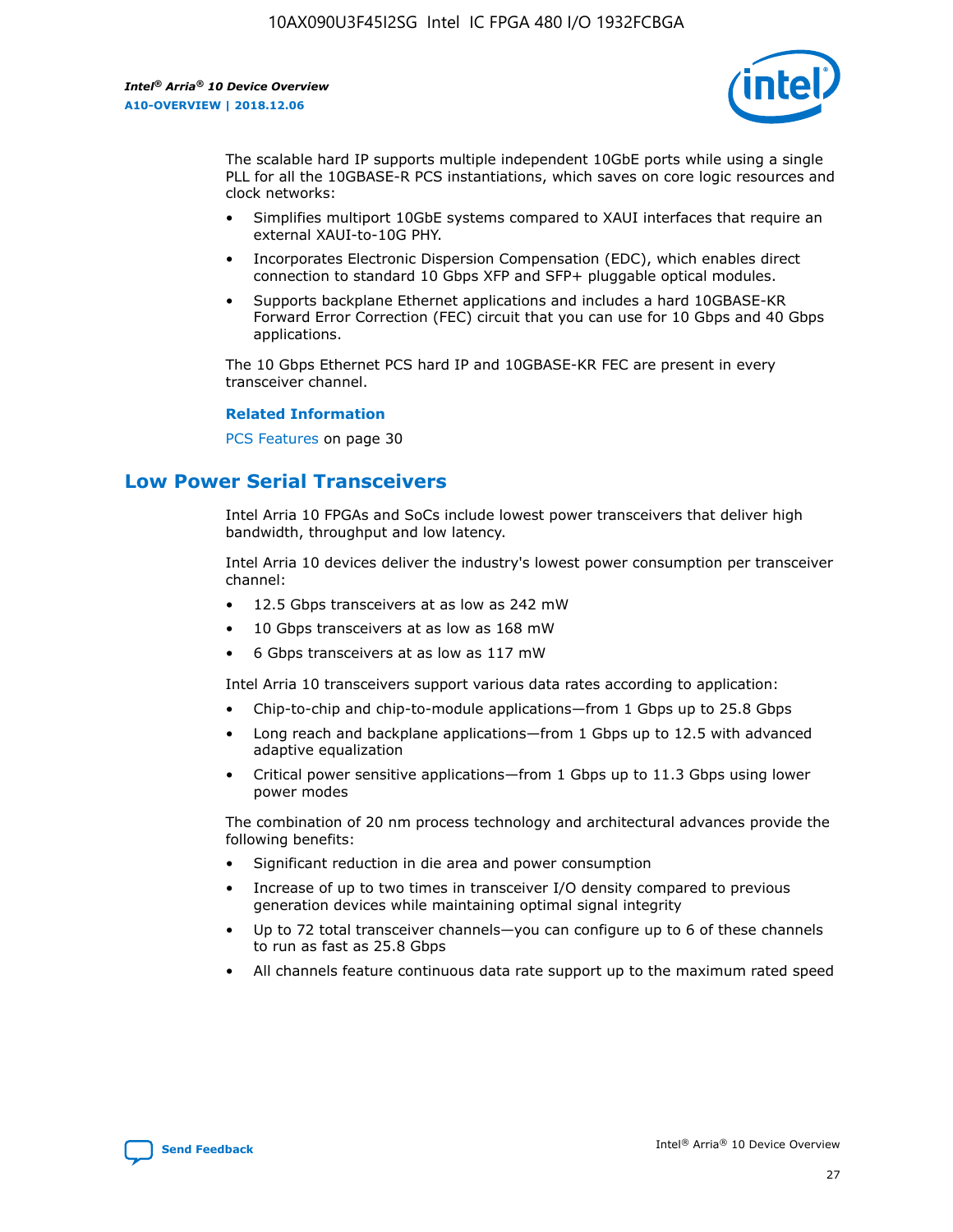

## Transceiver PMA TX/RX PCS ATX PLL Transceiver PMA TX/RX PCS fPLL Network Flexible Clock Distribution Network PCS Transceiver PMA TX/RX FPGA **Clock Distribution** Fabric PCS Transceiver PMA TX/RX ATX Flexible PLL PCS Transceiver PMA TX/RX ▲ fPLL Transceiver PMA TX/RX PCS 4

### **Figure 6. Intel Arria 10 Transceiver Block Architecture**

## **Transceiver Channels**

All transceiver channels feature a dedicated Physical Medium Attachment (PMA) and a hardened Physical Coding Sublayer (PCS).

- The PMA provides primary interfacing capabilities to physical channels.
- The PCS typically handles encoding/decoding, word alignment, and other preprocessing functions before transferring data to the FPGA core fabric.

A transceiver channel consists of a PMA and a PCS block. Most transceiver banks have 6 channels. There are some transceiver banks that contain only 3 channels.

A wide variety of bonded and non-bonded data rate configurations is possible using a highly configurable clock distribution network. Up to 80 independent transceiver data rates can be configured.

The following figures are graphical representations of top views of the silicon die, which correspond to reverse views for flip chip packages. Different Intel Arria 10 devices may have different floorplans than the ones shown in the figures.

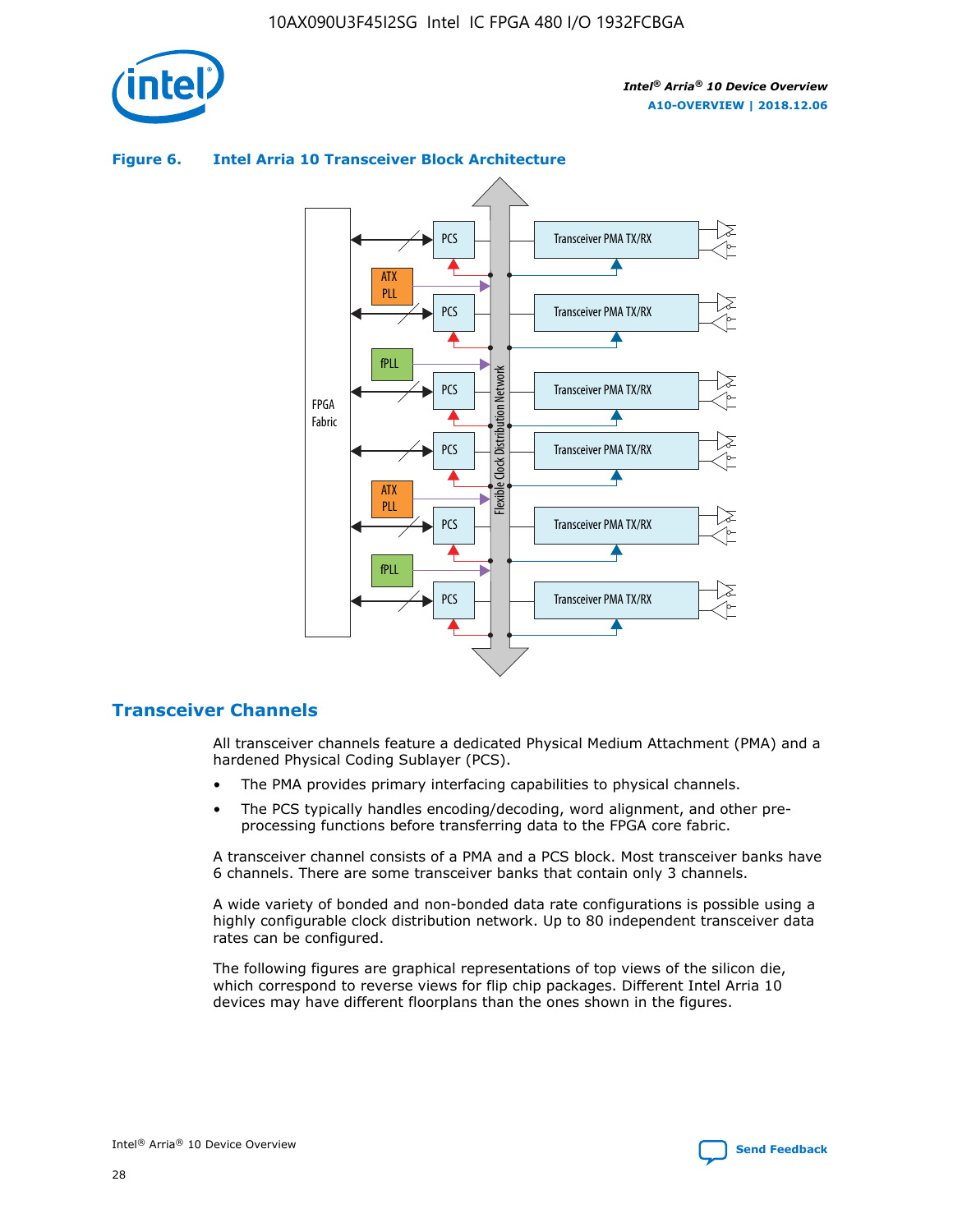

## **Figure 7. Device Chip Overview for Intel Arria 10 GX and GT Devices**





## **PMA Features**

Intel Arria 10 transceivers provide exceptional signal integrity at data rates up to 25.8 Gbps. Clocking options include ultra-low jitter ATX PLLs (LC tank based), clock multiplier unit (CMU) PLLs, and fractional PLLs.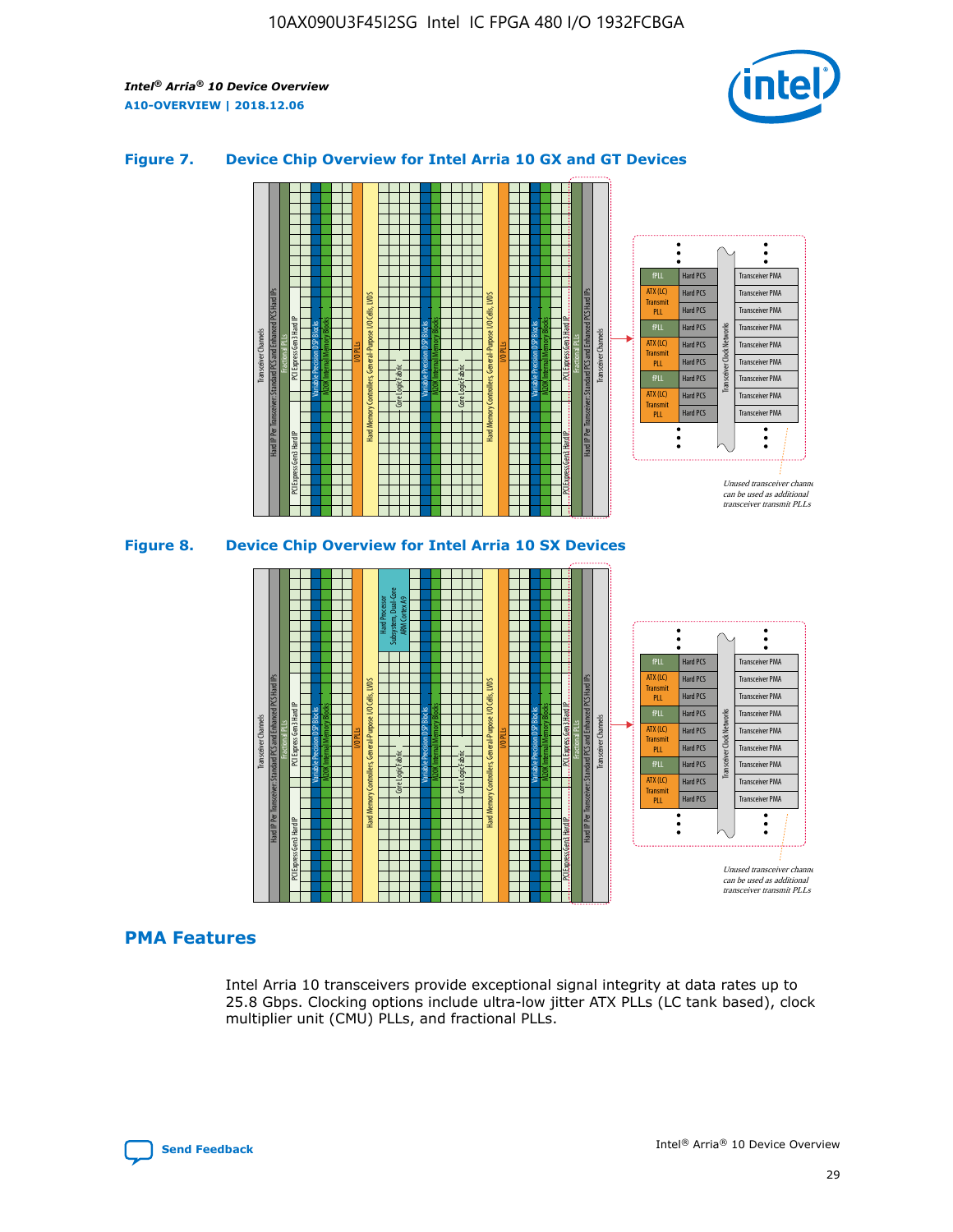

Each transceiver channel contains a channel PLL that can be used as the CMU PLL or clock data recovery (CDR) PLL. In CDR mode, the channel PLL recovers the receiver clock and data in the transceiver channel. Up to 80 independent data rates can be configured on a single Intel Arria 10 device.

### **Table 23. PMA Features of the Transceivers in Intel Arria 10 Devices**

| <b>Feature</b>                                             | <b>Capability</b>                                                                                                                                                                                                             |
|------------------------------------------------------------|-------------------------------------------------------------------------------------------------------------------------------------------------------------------------------------------------------------------------------|
| Chip-to-Chip Data Rates                                    | 1 Gbps to 17.4 Gbps (Intel Arria 10 GX devices)<br>1 Gbps to 25.8 Gbps (Intel Arria 10 GT devices)                                                                                                                            |
| <b>Backplane Support</b>                                   | Drive backplanes at data rates up to 12.5 Gbps                                                                                                                                                                                |
| <b>Optical Module Support</b>                              | SFP+/SFP, XFP, CXP, QSFP/QSFP28, CFP/CFP2/CFP4                                                                                                                                                                                |
| Cable Driving Support                                      | SFP+ Direct Attach, PCI Express over cable, eSATA                                                                                                                                                                             |
| Transmit Pre-Emphasis                                      | 4-tap transmit pre-emphasis and de-emphasis to compensate for system channel loss                                                                                                                                             |
| Continuous Time Linear<br>Equalizer (CTLE)                 | Dual mode, high-gain, and high-data rate, linear receive equalization to compensate for<br>system channel loss                                                                                                                |
| Decision Feedback Equalizer<br>(DFE)                       | 7-fixed and 4-floating tap DFE to equalize backplane channel loss in the presence of<br>crosstalk and noisy environments                                                                                                      |
| Variable Gain Amplifier                                    | Optimizes the signal amplitude prior to the CDR sampling and operates in fixed and<br>adaptive modes                                                                                                                          |
| Altera Digital Adaptive<br>Parametric Tuning (ADAPT)       | Fully digital adaptation engine to automatically adjust all link equalization parameters-<br>including CTLE, DFE, and variable gain amplifier blocks—that provide optimal link margin<br>without intervention from user logic |
| Precision Signal Integrity<br>Calibration Engine (PreSICE) | Hardened calibration controller to quickly calibrate all transceiver control parameters on<br>power-up, which provides the optimal signal integrity and jitter performance                                                    |
| Advanced Transmit (ATX)<br><b>PLL</b>                      | Low jitter ATX (LC tank based) PLLs with continuous tuning range to cover a wide range of<br>standard and proprietary protocols                                                                                               |
| <b>Fractional PLLs</b>                                     | On-chip fractional frequency synthesizers to replace on-board crystal oscillators and reduce<br>system cost                                                                                                                   |
| Digitally Assisted Analog<br><b>CDR</b>                    | Superior jitter tolerance with fast lock time                                                                                                                                                                                 |
| <b>Dynamic Partial</b><br>Reconfiguration                  | Allows independent control of the Avalon memory-mapped interface of each transceiver<br>channel for the highest transceiver flexibility                                                                                       |
| Multiple PCS-PMA and PCS-<br>PLD interface widths          | 8-, 10-, 16-, 20-, 32-, 40-, or 64-bit interface widths for flexibility of deserialization width,<br>encoding, and reduced latency                                                                                            |

## **PCS Features**

This table summarizes the Intel Arria 10 transceiver PCS features. You can use the transceiver PCS to support a wide range of protocols ranging from 1 Gbps to 25.8 Gbps.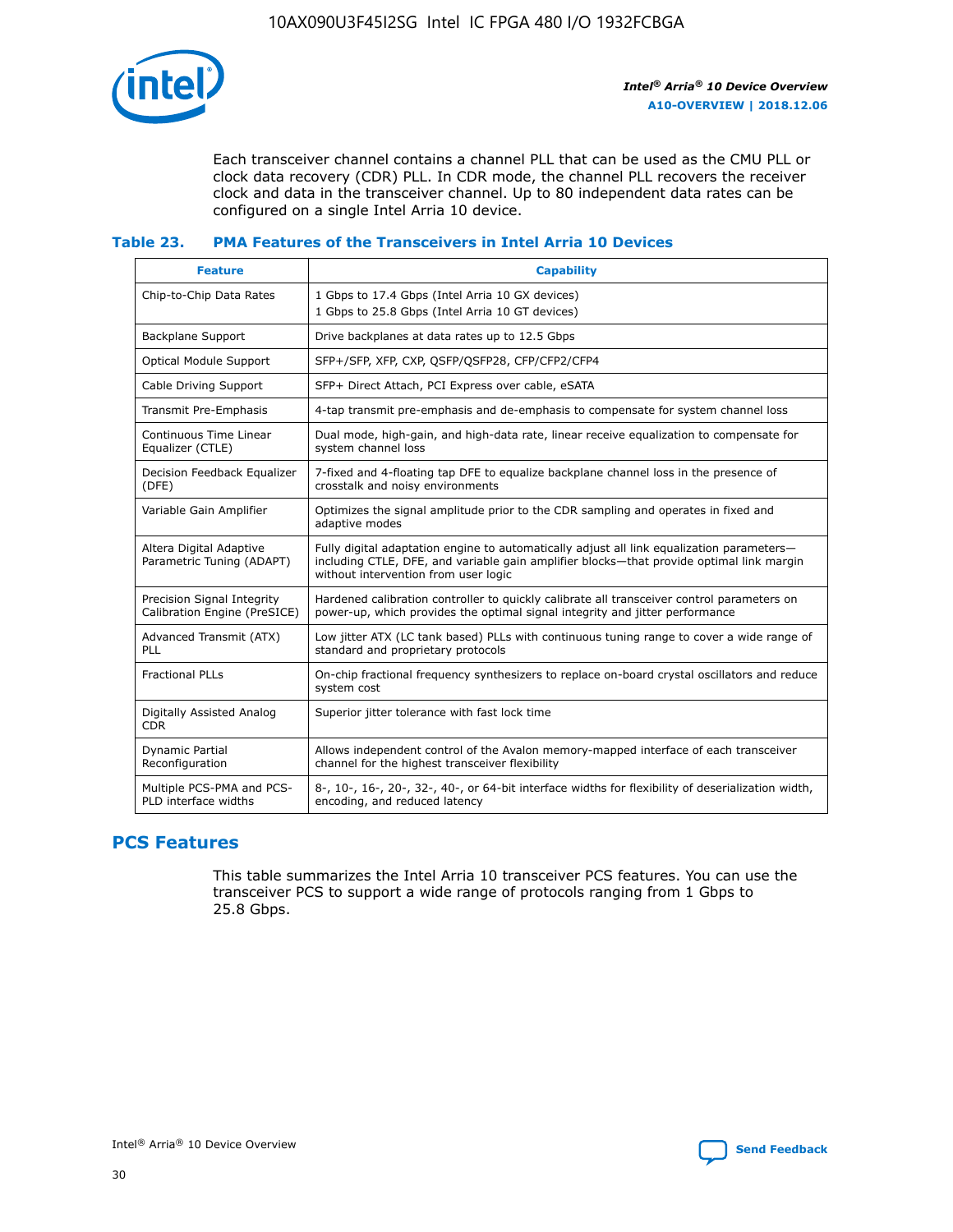

| <b>PCS</b>          | <b>Description</b>                                                                                                                                                                                                                                                                                                                                                                                             |
|---------------------|----------------------------------------------------------------------------------------------------------------------------------------------------------------------------------------------------------------------------------------------------------------------------------------------------------------------------------------------------------------------------------------------------------------|
| Standard PCS        | Operates at a data rate up to 12 Gbps<br>Supports protocols such as PCI-Express, CPRI 4.2+, GigE, IEEE 1588 in Hard PCS<br>Implements other protocols using Basic/Custom (Standard PCS) transceiver<br>configuration rules.                                                                                                                                                                                    |
| <b>Enhanced PCS</b> | Performs functions common to most serial data industry standards, such as word<br>alignment, encoding/decoding, and framing, before data is sent or received off-chip<br>through the PMA<br>• Handles data transfer to and from the FPGA fabric<br>Handles data transfer internally to and from the PMA<br>Provides frequency compensation<br>Performs channel bonding for multi-channel low skew applications |
| PCIe Gen3 PCS       | Supports the seamless switching of Data and Clock between the Gen1, Gen2, and Gen3<br>data rates<br>Provides support for PIPE 3.0 features<br>Supports the PIPE interface with the Hard IP enabled, as well as with the Hard IP<br>bypassed                                                                                                                                                                    |

#### **Related Information**

- PCIe Gen1, Gen2, and Gen3 Hard IP on page 26
- Interlaken Support on page 26
- 10 Gbps Ethernet Support on page 26

## **PCS Protocol Support**

This table lists some of the protocols supported by the Intel Arria 10 transceiver PCS. For more information about the blocks in the transmitter and receiver data paths, refer to the related information.

| <b>Protocol</b>                                 | <b>Data Rate</b><br>(Gbps) | <b>Transceiver IP</b>       | <b>PCS Support</b>                      |
|-------------------------------------------------|----------------------------|-----------------------------|-----------------------------------------|
| PCIe Gen3 x1, x2, x4, x8                        | 8.0                        | Native PHY (PIPE)           | Standard PCS and PCIe<br>Gen3 PCS       |
| PCIe Gen2 x1, x2, x4, x8                        | 5.0                        | Native PHY (PIPE)           | <b>Standard PCS</b>                     |
| PCIe Gen1 x1, x2, x4, x8                        | 2.5                        | Native PHY (PIPE)           | Standard PCS                            |
| 1000BASE-X Gigabit Ethernet                     | 1.25                       | Native PHY                  | <b>Standard PCS</b>                     |
| 1000BASE-X Gigabit Ethernet with<br>IEEE 1588v2 | 1.25                       | Native PHY                  | Standard PCS                            |
| 10GBASE-R                                       | 10.3125                    | Native PHY                  | <b>Enhanced PCS</b>                     |
| 10GBASE-R with IEEE 1588v2                      | 10.3125                    | Native PHY                  | <b>Enhanced PCS</b>                     |
| 10GBASE-R with KR FEC                           | 10.3125                    | Native PHY                  | <b>Enhanced PCS</b>                     |
| 10GBASE-KR and 1000BASE-X                       | 10.3125                    | 1G/10GbE and 10GBASE-KR PHY | Standard PCS and<br><b>Enhanced PCS</b> |
| Interlaken (CEI-6G/11G)                         | 3.125 to 17.4              | Native PHY                  | <b>Enhanced PCS</b>                     |
| SFI-S/SFI-5.2                                   | 11.2                       | Native PHY                  | <b>Enhanced PCS</b>                     |
| $10G$ SDI                                       | 10.692                     | Native PHY                  | <b>Enhanced PCS</b>                     |
|                                                 |                            |                             | continued                               |

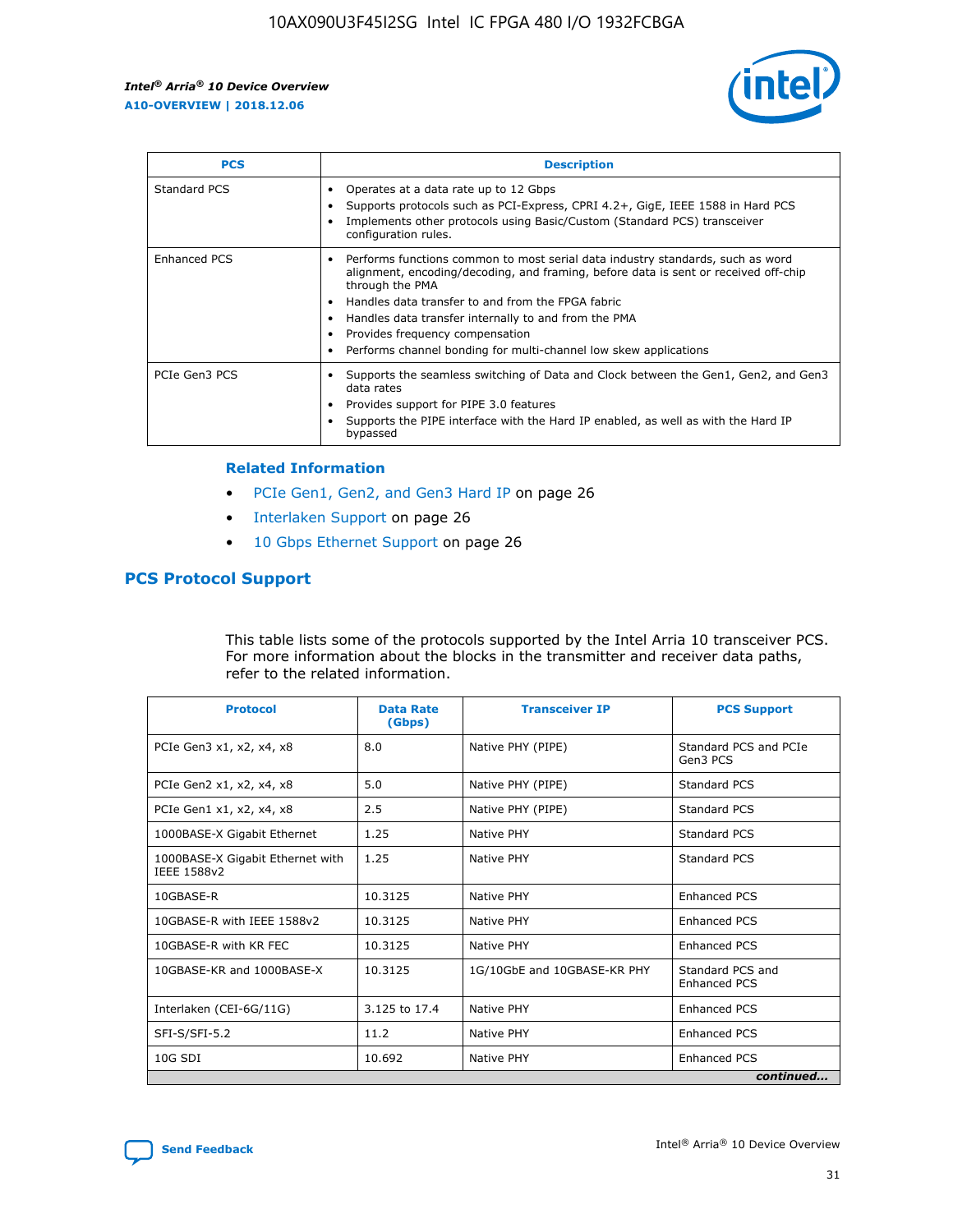

| <b>Protocol</b>      | <b>Data Rate</b><br>(Gbps) | <b>Transceiver IP</b> | <b>PCS Support</b> |
|----------------------|----------------------------|-----------------------|--------------------|
| CPRI 6.0 (64B/66B)   | 0.6144 to<br>10.1376       | Native PHY            | Enhanced PCS       |
| CPRI 4.2 (8B/10B)    | 0.6144 to<br>9.8304        | Native PHY            | Standard PCS       |
| OBSAI RP3 v4.2       | 0.6144 to 6.144            | Native PHY            | Standard PCS       |
| SD-SDI/HD-SDI/3G-SDI | $0.143(12)$ to<br>2.97     | Native PHY            | Standard PCS       |

## **Related Information**

#### [Intel Arria 10 Transceiver PHY User Guide](https://www.intel.com/content/www/us/en/programmable/documentation/nik1398707230472.html#nik1398707091164)

Provides more information about the supported transceiver protocols and PHY IP, the PMA architecture, and the standard, enhanced, and PCIe Gen3 PCS architecture.

## **SoC with Hard Processor System**

Each SoC device combines an FPGA fabric and a hard processor system (HPS) in a single device. This combination delivers the flexibility of programmable logic with the power and cost savings of hard IP in these ways:

- Reduces board space, system power, and bill of materials cost by eliminating a discrete embedded processor
- Allows you to differentiate the end product in both hardware and software, and to support virtually any interface standard
- Extends the product life and revenue through in-field hardware and software updates

 $(12)$  The 0.143 Gbps data rate is supported using oversampling of user logic that you must implement in the FPGA fabric.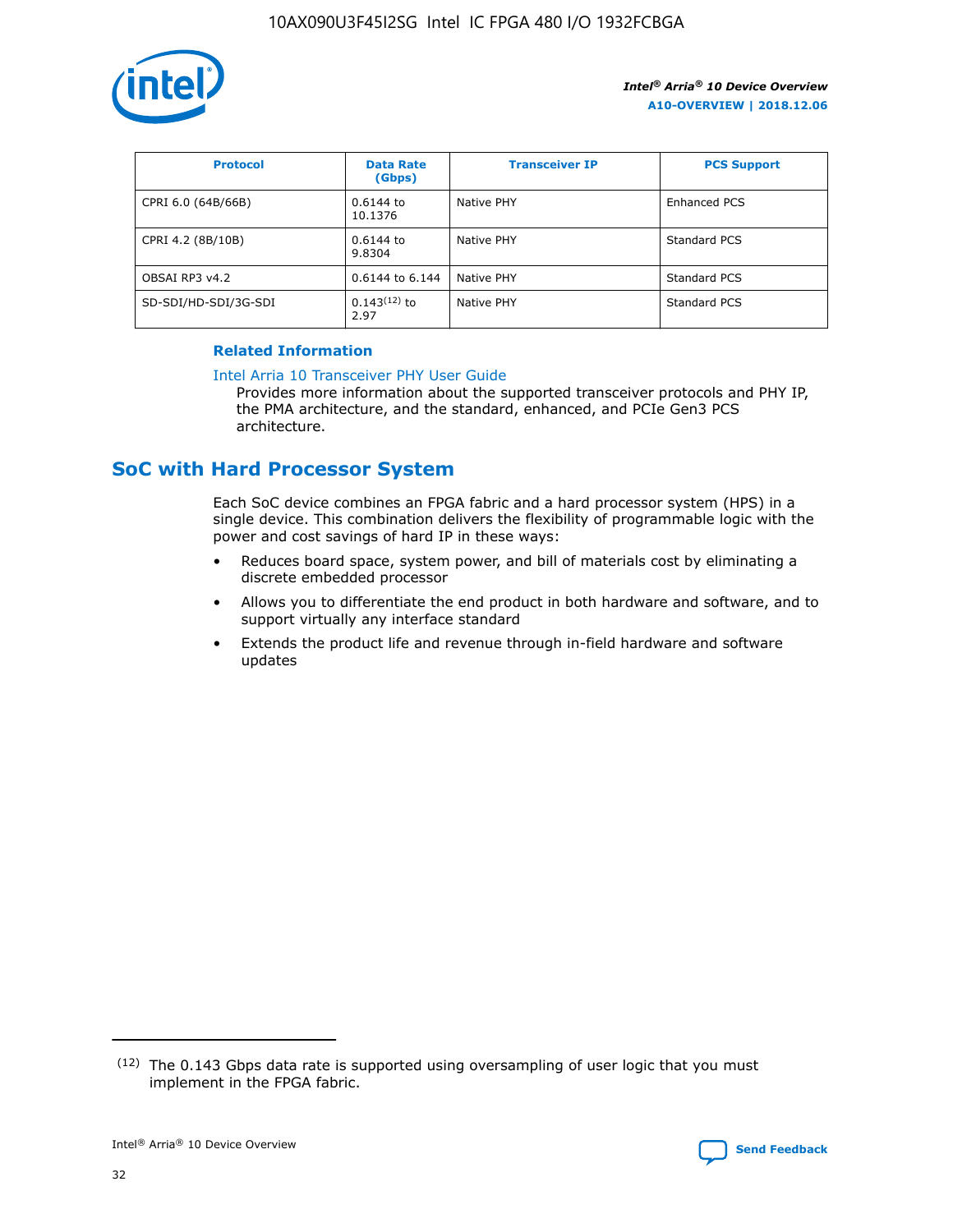

#### **Figure 9. HPS Block Diagram**

This figure shows a block diagram of the HPS with the dual ARM Cortex-A9 MPCore processor.



## **Key Advantages of 20-nm HPS**

The 20-nm HPS strikes a balance between enabling maximum software compatibility with 28-nm SoCs while still improving upon the 28-nm HPS architecture. These improvements address the requirements of the next generation target markets such as wireless and wireline communications, compute and storage equipment, broadcast and military in terms of performance, memory bandwidth, connectivity via backplane and security.

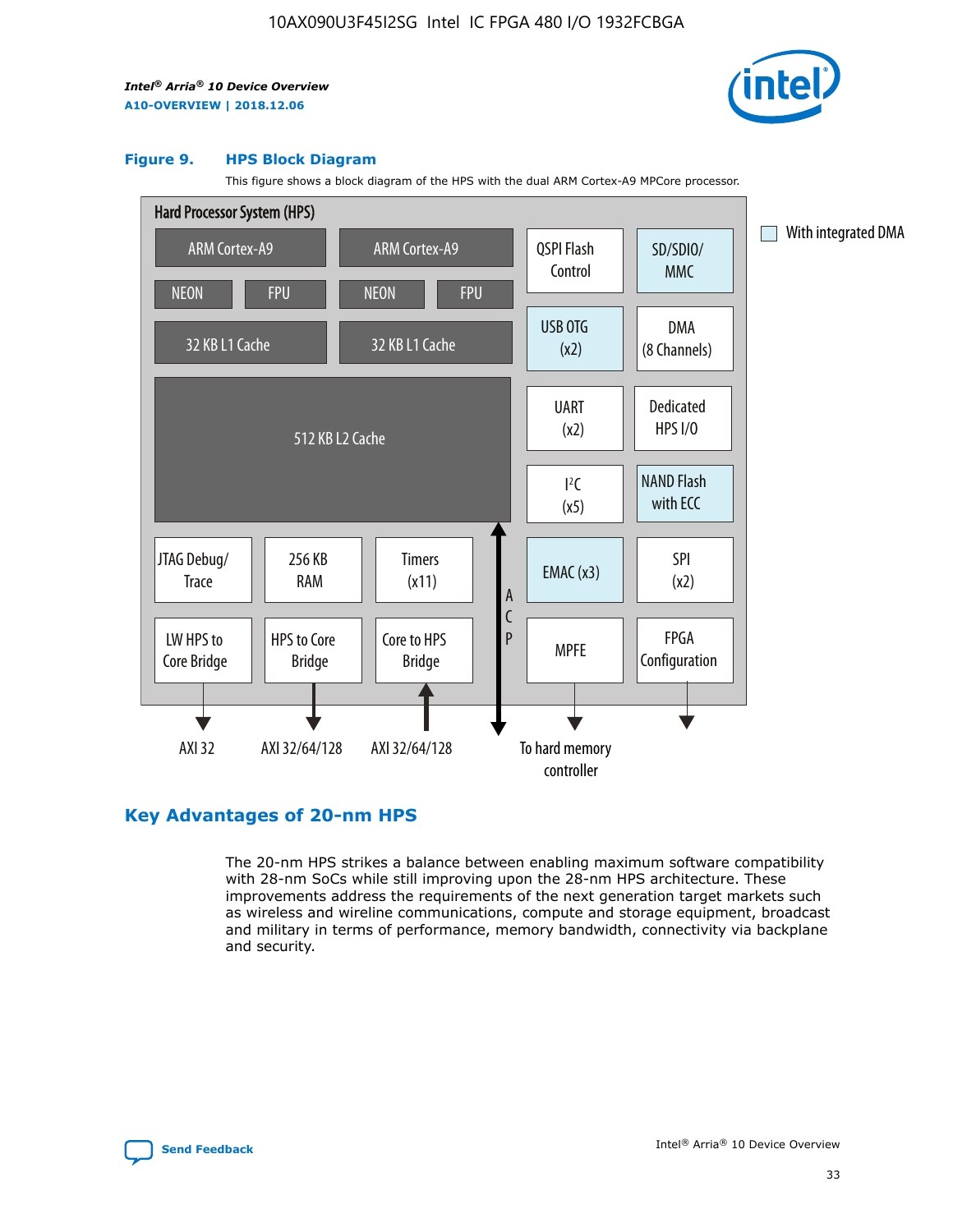

## **Table 24. Improvements in 20 nm HPS**

This table lists the key improvements of the 20 nm HPS compared to the 28 nm HPS.

| Advantages/<br><b>Improvements</b>                          | <b>Description</b>                                                                                                                                                                                                                                                                                                                                                                                                                                                                                                                                                                                                                                                                                                                                                                                                                                                                                                                                |
|-------------------------------------------------------------|---------------------------------------------------------------------------------------------------------------------------------------------------------------------------------------------------------------------------------------------------------------------------------------------------------------------------------------------------------------------------------------------------------------------------------------------------------------------------------------------------------------------------------------------------------------------------------------------------------------------------------------------------------------------------------------------------------------------------------------------------------------------------------------------------------------------------------------------------------------------------------------------------------------------------------------------------|
| Increased performance and<br>overdrive capability           | While the nominal processor frequency is 1.2 GHz, the 20 nm HPS offers an "overdrive"<br>feature which enables a higher processor operating frequency. This requires a higher supply<br>voltage value that is unique to the HPS and may require a separate regulator.                                                                                                                                                                                                                                                                                                                                                                                                                                                                                                                                                                                                                                                                             |
| Increased processor memory<br>bandwidth and DDR4<br>support | Up to 64-bit DDR4 memory at 2,400 Mbps support is available for the processor. The hard<br>memory controller for the HPS comprises a multi-port front end that manages connections<br>to a single port memory controller. The multi-port front end allows logic core and the HPS<br>to share ports and thereby the available bandwidth of the memory controller.                                                                                                                                                                                                                                                                                                                                                                                                                                                                                                                                                                                  |
| Flexible I/O sharing                                        | An advanced I/O pin muxing scheme allows improved sharing of I/O between the HPS and<br>the core logic. The following types of I/O are available for SoC:<br>$\bullet$<br>17 dedicated I/Os-physically located inside the HPS block and are not accessible to<br>logic within the core. The 17 dedicated I/Os are used for HPS clock, resets, and<br>interfacing with boot devices, QSPI, and SD/MMC.<br>48 direct shared I/O-located closest to the HPS block and are ideal for high speed HPS<br>$\bullet$<br>peripherals such as EMAC, USB, and others. There is one bank of 48 I/Os that supports<br>direct sharing where the 48 I/Os can be shared 12 I/Os at a time.<br>Standard (shared) I/O-all standard I/Os can be shared by the HPS peripherals and any<br>logic within the core. For designs where more than 48 I/Os are required to fully use all<br>the peripherals in the HPS, these I/Os can be connected through the core logic. |
| <b>EMAC</b> core                                            | Three EMAC cores are available in the HPS. The EMAC cores enable an application to<br>support two redundant Ethernet connections; for example, backplane, or two EMAC cores<br>for managing IEEE 1588 time stamp information while allowing a third EMAC core for debug<br>and configuration. All three EMACs can potentially share the same time stamps, simplifying<br>the 1588 time stamping implementation. A new serial time stamp interface allows core<br>logic to access and read the time stamp values. The integrated EMAC controllers can be<br>connected to external Ethernet PHY through the provided MDIO or I <sup>2</sup> C interface.                                                                                                                                                                                                                                                                                            |
| On-chip memory                                              | The on-chip memory is updated to 256 KB support and can support larger data sets and<br>real time algorithms.                                                                                                                                                                                                                                                                                                                                                                                                                                                                                                                                                                                                                                                                                                                                                                                                                                     |
| <b>ECC</b> enhancements                                     | Improvements in L2 Cache ECC management allow identification of errors down to the<br>address level. ECC enhancements also enable improved error injection and status reporting<br>via the introduction of new memory mapped access to syndrome and data signals.                                                                                                                                                                                                                                                                                                                                                                                                                                                                                                                                                                                                                                                                                 |
| HPS to FPGA Interconnect<br>Backbone                        | Although the HPS and the Logic Core can operate independently, they are tightly coupled<br>via a high-bandwidth system interconnect built from high-performance ARM AMBA AXI bus<br>bridges. IP bus masters in the FPGA fabric have access to HPS bus slaves via the FPGA-to-<br>HPS interconnect. Similarly, HPS bus masters have access to bus slaves in the core fabric<br>via the HPS-to-FPGA bridge. Both bridges are AMBA AXI-3 compliant and support<br>simultaneous read and write transactions. Up to three masters within the core fabric can<br>share the HPS SDRAM controller with the processor. Additionally, the processor can be used<br>to configure the core fabric under program control via a dedicated 32-bit configuration port.                                                                                                                                                                                            |
| FPGA configuration and HPS<br>booting                       | The FPGA fabric and HPS in the SoCs are powered independently. You can reduce the clock<br>frequencies or gate the clocks to reduce dynamic power.<br>You can configure the FPGA fabric and boot the HPS independently, in any order, providing<br>you with more design flexibility.                                                                                                                                                                                                                                                                                                                                                                                                                                                                                                                                                                                                                                                              |
| Security                                                    | New security features have been introduced for anti-tamper management, secure boot,<br>encryption (AES), and authentication (SHA).                                                                                                                                                                                                                                                                                                                                                                                                                                                                                                                                                                                                                                                                                                                                                                                                                |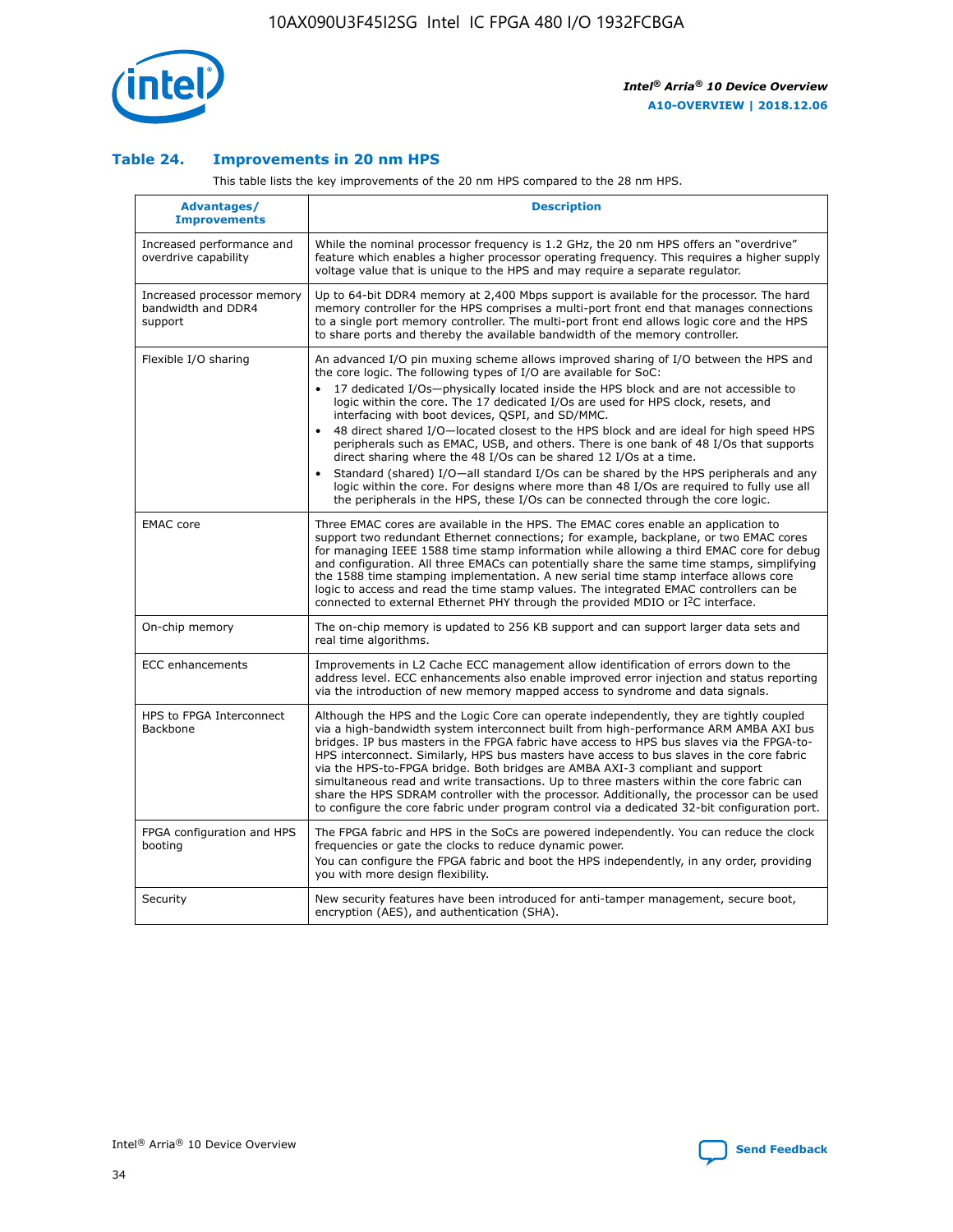

## **Features of the HPS**

The HPS has the following features:

- 1.2-GHz, dual-core ARM Cortex-A9 MPCore processor with up to 1.5-GHz via overdrive
	- ARMv7-A architecture that runs 32-bit ARM instructions, 16-bit and 32-bit Thumb instructions, and 8-bit Java byte codes in Jazelle style
	- Superscalar, variable length, out-of-order pipeline with dynamic branch prediction
	- Instruction Efficiency 2.5 MIPS/MHz, which provides total performance of 7500 MIPS at 1.5 GHz
- Each processor core includes:
	- 32 KB of L1 instruction cache, 32 KB of L1 data cache
	- Single- and double-precision floating-point unit and NEON media engine
	- CoreSight debug and trace technology
	- Snoop Control Unit (SCU) and Acceleration Coherency Port (ACP)
- 512 KB of shared L2 cache
- 256 KB of scratch RAM
- Hard memory controller with support for DDR3, DDR4 and optional error correction code (ECC) support
- Multiport Front End (MPFE) Scheduler interface to the hard memory controller
- 8-channel direct memory access (DMA) controller
- QSPI flash controller with SIO, DIO, QIO SPI Flash support
- NAND flash controller (ONFI 1.0 or later) with DMA and ECC support, updated to support 8 and 16-bit Flash devices and new command DMA to offload CPU for fast power down recovery
- Updated SD/SDIO/MMC controller to eMMC 4.5 with DMA with CE-ATA digital command support
- 3 10/100/1000 Ethernet media access control (MAC) with DMA
- 2 USB On-the-Go (OTG) controllers with DMA
- $\bullet$  5 I<sup>2</sup>C controllers (3 can be used by EMAC for MIO to external PHY)
- 2 UART 16550 Compatible controllers
- 4 serial peripheral interfaces (SPI) (2 Master, 2 Slaves)
- 62 programmable general-purpose I/Os, which includes 48 direct share I/Os that allows the HPS peripherals to connect directly to the FPGA I/Os
- 7 general-purpose timers
- 4 watchdog timers
- Anti-tamper, Secure Boot, Encryption (AES) and Authentication (SHA)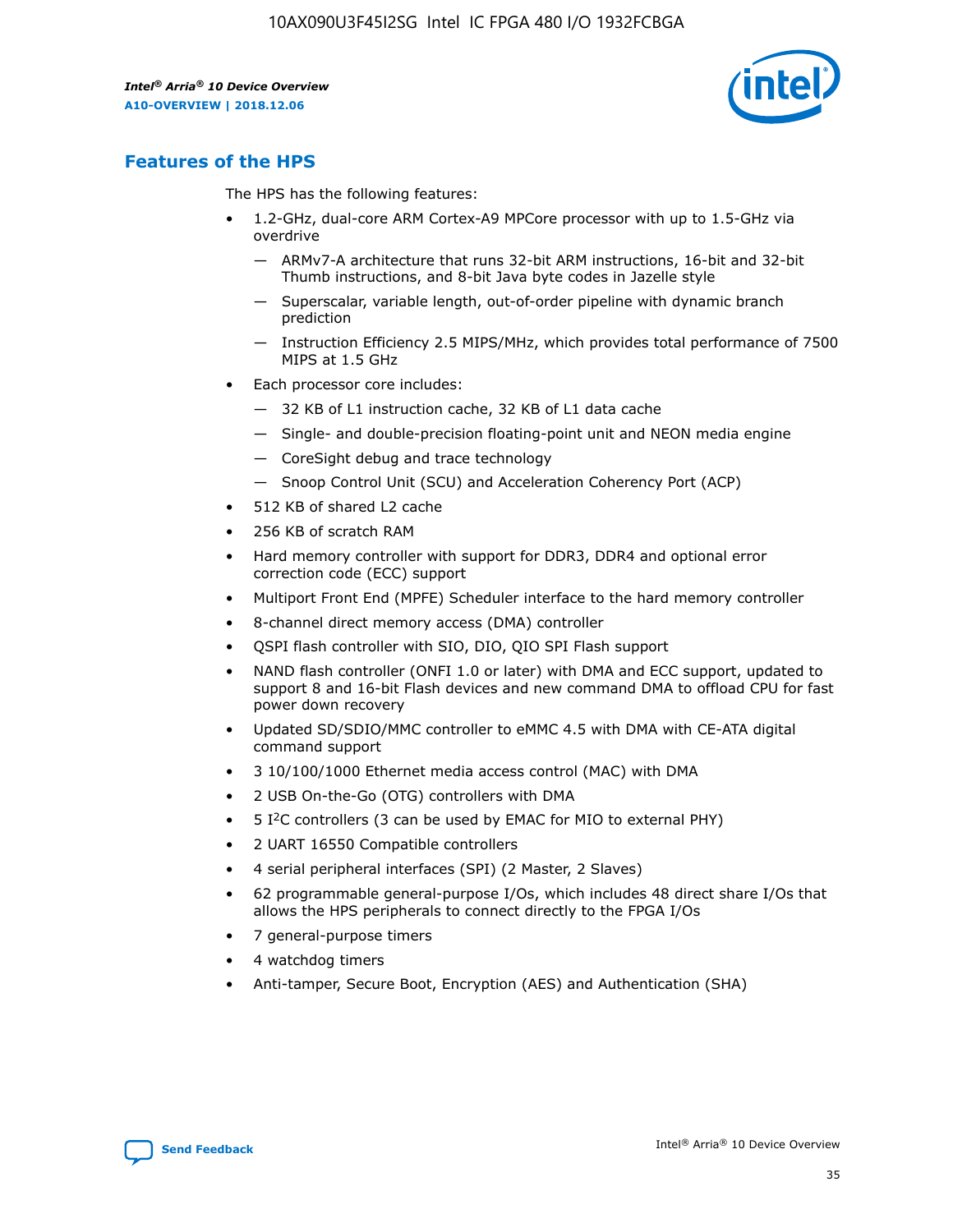

## **System Peripherals and Debug Access Port**

Each Ethernet MAC, USB OTG, NAND flash controller, and SD/MMC controller module has an integrated DMA controller. For modules without an integrated DMA controller, an additional DMA controller module provides up to eight channels of high-bandwidth data transfers. Peripherals that communicate off-chip are multiplexed with other peripherals at the HPS pin level. This allows you to choose which peripherals interface with other devices on your PCB.

The debug access port provides interfaces to industry standard JTAG debug probes and supports ARM CoreSight debug and core traces to facilitate software development.

## **HPS–FPGA AXI Bridges**

The HPS–FPGA bridges, which support the Advanced Microcontroller Bus Architecture (AMBA) Advanced eXtensible Interface (AXI™) specifications, consist of the following bridges:

- FPGA-to-HPS AMBA AXI bridge—a high-performance bus supporting 32, 64, and 128 bit data widths that allows the FPGA fabric to issue transactions to slaves in the HPS.
- HPS-to-FPGA Avalon/AMBA AXI bridge—a high-performance bus supporting 32, 64, and 128 bit data widths that allows the HPS to issue transactions to slaves in the FPGA fabric.
- Lightweight HPS-to-FPGA AXI bridge—a lower latency 32 bit width bus that allows the HPS to issue transactions to soft peripherals in the FPGA fabric. This bridge is primarily used for control and status register (CSR) accesses to peripherals in the FPGA fabric.

The HPS–FPGA AXI bridges allow masters in the FPGA fabric to communicate with slaves in the HPS logic, and vice versa. For example, the HPS-to-FPGA AXI bridge allows you to share memories instantiated in the FPGA fabric with one or both microprocessors in the HPS, while the FPGA-to-HPS AXI bridge allows logic in the FPGA fabric to access the memory and peripherals in the HPS.

Each HPS–FPGA bridge also provides asynchronous clock crossing for data transferred between the FPGA fabric and the HPS.

#### **HPS SDRAM Controller Subsystem**

The HPS SDRAM controller subsystem contains a multiport SDRAM controller and DDR PHY that are shared between the FPGA fabric (through the FPGA-to-HPS SDRAM interface), the level 2 (L2) cache, and the level 3 (L3) system interconnect. The FPGA-to-HPS SDRAM interface supports AMBA AXI and Avalon® Memory-Mapped (Avalon-MM) interface standards, and provides up to six individual ports for access by masters implemented in the FPGA fabric.

The HPS SDRAM controller supports up to 3 masters (command ports), 3x 64-bit read data ports and 3x 64-bit write data ports.

To maximize memory performance, the SDRAM controller subsystem supports command and data reordering, deficit round-robin arbitration with aging, and high-priority bypass features.

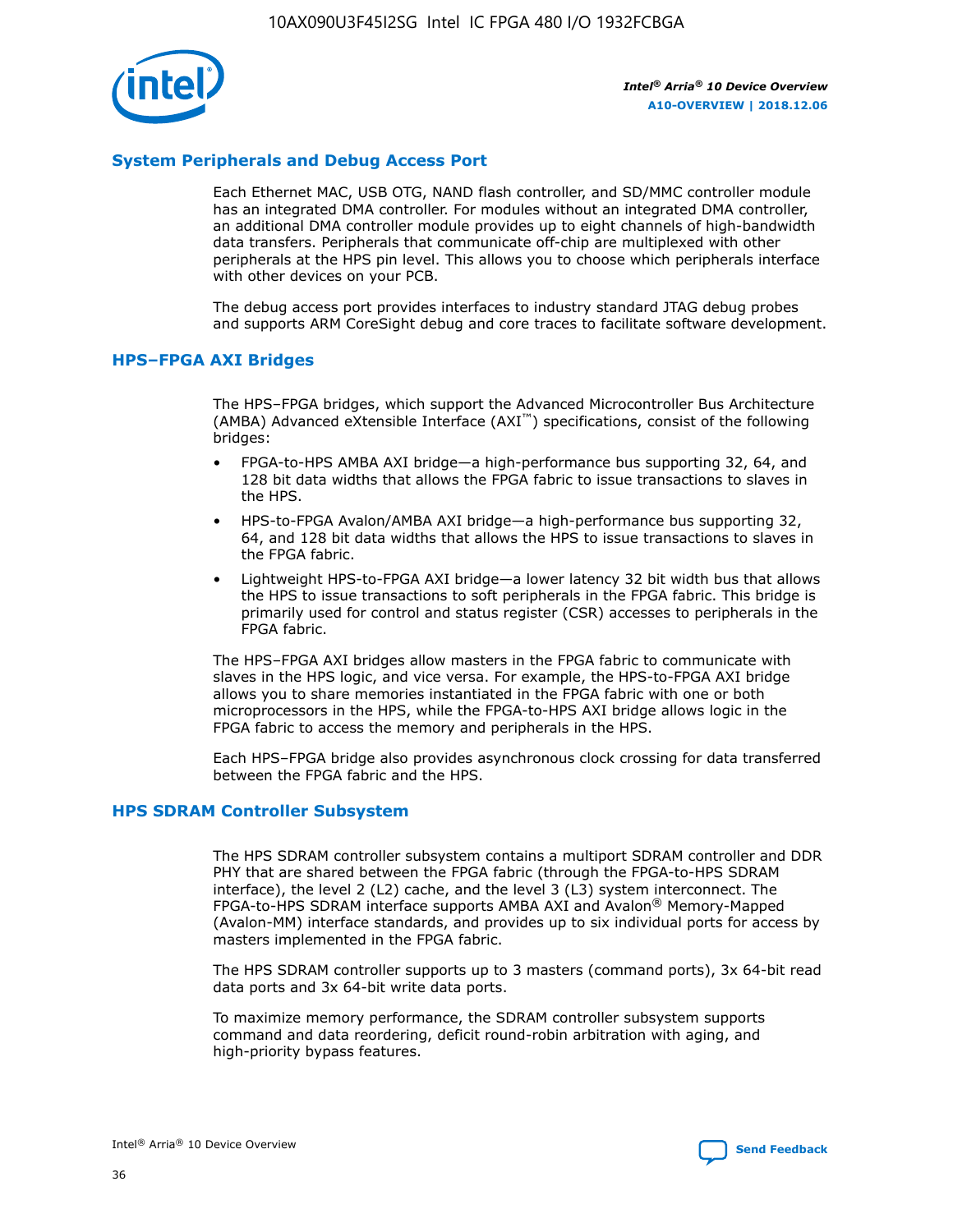

## **FPGA Configuration and HPS Booting**

The FPGA fabric and HPS in the SoC FPGA must be powered at the same time. You can reduce the clock frequencies or gate the clocks to reduce dynamic power.

Once powered, the FPGA fabric and HPS can be configured independently thus providing you with more design flexibility:

- You can boot the HPS independently. After the HPS is running, the HPS can fully or partially reconfigure the FPGA fabric at any time under software control. The HPS can also configure other FPGAs on the board through the FPGA configuration controller.
- Configure the FPGA fabric first, and then boot the HPS from memory accessible to the FPGA fabric.

## **Hardware and Software Development**

For hardware development, you can configure the HPS and connect your soft logic in the FPGA fabric to the HPS interfaces using the Platform Designer system integration tool in the Intel Quartus Prime software.

For software development, the ARM-based SoC FPGA devices inherit the rich software development ecosystem available for the ARM Cortex-A9 MPCore processor. The software development process for Intel SoC FPGAs follows the same steps as those for other SoC devices from other manufacturers. Support for Linux\*, VxWorks\*, and other operating systems are available for the SoC FPGAs. For more information on the operating systems support availability, contact the Intel FPGA sales team.

You can begin device-specific firmware and software development on the Intel SoC FPGA Virtual Target. The Virtual Target is a fast PC-based functional simulation of a target development system—a model of a complete development board. The Virtual Target enables the development of device-specific production software that can run unmodified on actual hardware.

## **Dynamic and Partial Reconfiguration**

The Intel Arria 10 devices support dynamic and partial reconfiguration. You can use dynamic and partial reconfiguration simultaneously to enable seamless reconfiguration of both the device core and transceivers.

## **Dynamic Reconfiguration**

You can reconfigure the PMA and PCS blocks while the device continues to operate. This feature allows you to change the data rates, protocol, and analog settings of a channel in a transceiver bank without affecting on-going data transfer in other transceiver banks. This feature is ideal for applications that require dynamic multiprotocol or multirate support.

## **Partial Reconfiguration**

Using partial reconfiguration, you can reconfigure some parts of the device while keeping the device in operation.

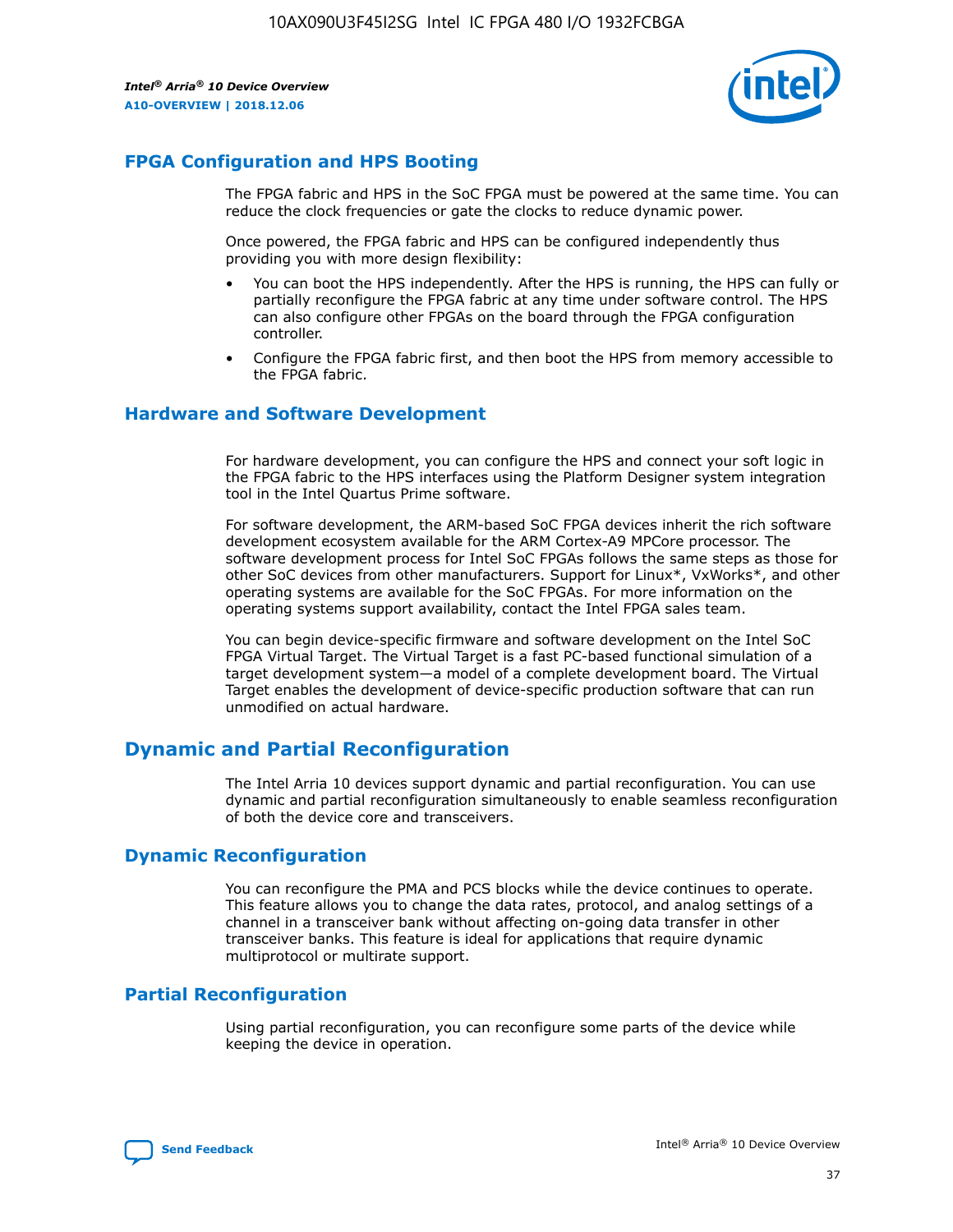

Instead of placing all device functions in the FPGA fabric, you can store some functions that do not run simultaneously in external memory and load them only when required. This capability increases the effective logic density of the device, and lowers cost and power consumption.

In the Intel solution, you do not have to worry about intricate device architecture to perform a partial reconfiguration. The partial reconfiguration capability is built into the Intel Quartus Prime design software, making such time-intensive task simple.

Intel Arria 10 devices support partial reconfiguration in the following configuration options:

- Using an internal host:
	- All supported configuration modes where the FPGA has access to external memory devices such as serial and parallel flash memory.
	- Configuration via Protocol [CvP (PCIe)]
- Using an external host—passive serial (PS), fast passive parallel (FPP) x8, FPP x16, and FPP x32 I/O interface.

# **Enhanced Configuration and Configuration via Protocol**

## **Table 25. Configuration Schemes and Features of Intel Arria 10 Devices**

Intel Arria 10 devices support 1.8 V programming voltage and several configuration schemes.

| <b>Scheme</b>                                                          | <b>Data</b><br><b>Width</b> | <b>Max Clock</b><br>Rate<br>(MHz) | <b>Max Data</b><br>Rate<br>(Mbps)<br>(13) | <b>Decompression</b> | <b>Design</b><br>Security <sup>(1</sup><br>4) | <b>Partial</b><br>Reconfiguration<br>(15) | <b>Remote</b><br><b>System</b><br><b>Update</b> |
|------------------------------------------------------------------------|-----------------------------|-----------------------------------|-------------------------------------------|----------------------|-----------------------------------------------|-------------------------------------------|-------------------------------------------------|
| <b>JTAG</b>                                                            | 1 bit                       | 33                                | 33                                        |                      |                                               | Yes(16)                                   |                                                 |
| Active Serial (AS)<br>through the<br>EPCO-L<br>configuration<br>device | 1 bit,<br>4 bits            | 100                               | 400                                       | Yes                  | Yes                                           | Yes(16)                                   | Yes                                             |
| Passive serial (PS)<br>through CPLD or<br>external<br>microcontroller  | 1 bit                       | 100                               | 100                                       | Yes                  | Yes                                           | Yes <sup>(16)</sup>                       | Parallel<br>Flash<br>Loader<br>(PFL) IP<br>core |
|                                                                        | continued                   |                                   |                                           |                      |                                               |                                           |                                                 |

<sup>(13)</sup> Enabling either compression or design security features affects the maximum data rate. Refer to the Intel Arria 10 Device Datasheet for more information.

<sup>(14)</sup> Encryption and compression cannot be used simultaneously.

 $(15)$  Partial reconfiguration is an advanced feature of the device family. If you are interested in using partial reconfiguration, contact Intel for support.

 $(16)$  Partial configuration can be performed only when it is configured as internal host.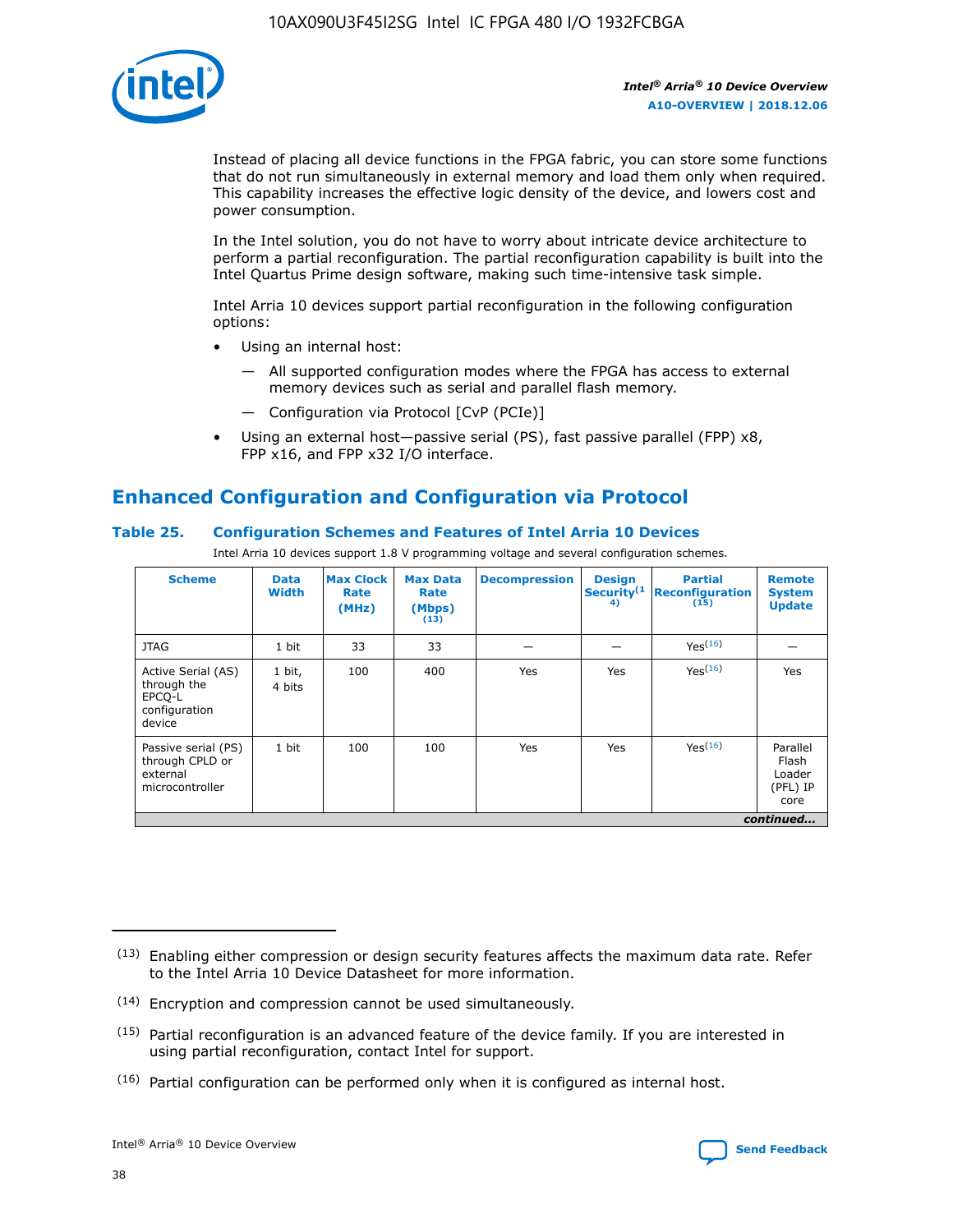

| <b>Scheme</b>                                   | <b>Data</b><br><b>Width</b> | <b>Max Clock</b><br>Rate<br>(MHz) | <b>Max Data</b><br>Rate<br>(Mbps)<br>(13) | <b>Decompression</b> | <b>Design</b><br>Security <sup>(1</sup><br>4) | <b>Partial</b><br><b>Reconfiguration</b><br>(15) | <b>Remote</b><br><b>System</b><br><b>Update</b> |
|-------------------------------------------------|-----------------------------|-----------------------------------|-------------------------------------------|----------------------|-----------------------------------------------|--------------------------------------------------|-------------------------------------------------|
| Fast passive                                    | 8 bits                      | 100                               | 3200                                      | Yes                  | Yes                                           | Yes <sup>(17)</sup>                              | PFL IP                                          |
| parallel (FPP)<br>through CPLD or               | 16 bits                     |                                   |                                           | Yes                  | Yes                                           |                                                  | core                                            |
| external<br>microcontroller                     | 32 bits                     |                                   |                                           | Yes                  | Yes                                           |                                                  |                                                 |
| Configuration via                               | 16 bits                     | 100                               | 3200                                      | Yes                  | Yes                                           | Yes <sup>(17)</sup>                              |                                                 |
| <b>HPS</b>                                      | 32 bits                     |                                   |                                           | Yes                  | Yes                                           |                                                  |                                                 |
| Configuration via<br>Protocol [CvP<br>$(PCIe*)$ | x1, x2,<br>x4, x8<br>lanes  |                                   | 8000                                      | Yes                  | Yes                                           | Yes <sup>(16)</sup>                              |                                                 |

You can configure Intel Arria 10 devices through PCIe using Configuration via Protocol (CvP). The Intel Arria 10 CvP implementation conforms to the PCIe 100 ms power-up-to-active time requirement.

#### **Related Information**

[Configuration via Protocol \(CvP\) Implementation in Intel FPGAs User Guide](https://www.intel.com/content/www/us/en/programmable/documentation/dsu1441819344145.html#dsu1442269728522) Provides more information about the CvP configuration scheme.

## **SEU Error Detection and Correction**

Intel Arria 10 devices offer robust and easy-to-use single-event upset (SEU) error detection and correction circuitry.

The detection and correction circuitry includes protection for Configuration RAM (CRAM) programming bits and user memories. The CRAM is protected by a continuously running CRC error detection circuit with integrated ECC that automatically corrects one or two errors and detects higher order multi-bit errors. When more than two errors occur, correction is available through reloading of the core programming file, providing a complete design refresh while the FPGA continues to operate.

The physical layout of the Intel Arria 10 CRAM array is optimized to make the majority of multi-bit upsets appear as independent single-bit or double-bit errors which are automatically corrected by the integrated CRAM ECC circuitry. In addition to the CRAM protection, the M20K memory blocks also include integrated ECC circuitry and are layout-optimized for error detection and correction. The MLAB does not have ECC.

(14) Encryption and compression cannot be used simultaneously.

<sup>(17)</sup> Supported at a maximum clock rate of 100 MHz.



 $(13)$  Enabling either compression or design security features affects the maximum data rate. Refer to the Intel Arria 10 Device Datasheet for more information.

 $(15)$  Partial reconfiguration is an advanced feature of the device family. If you are interested in using partial reconfiguration, contact Intel for support.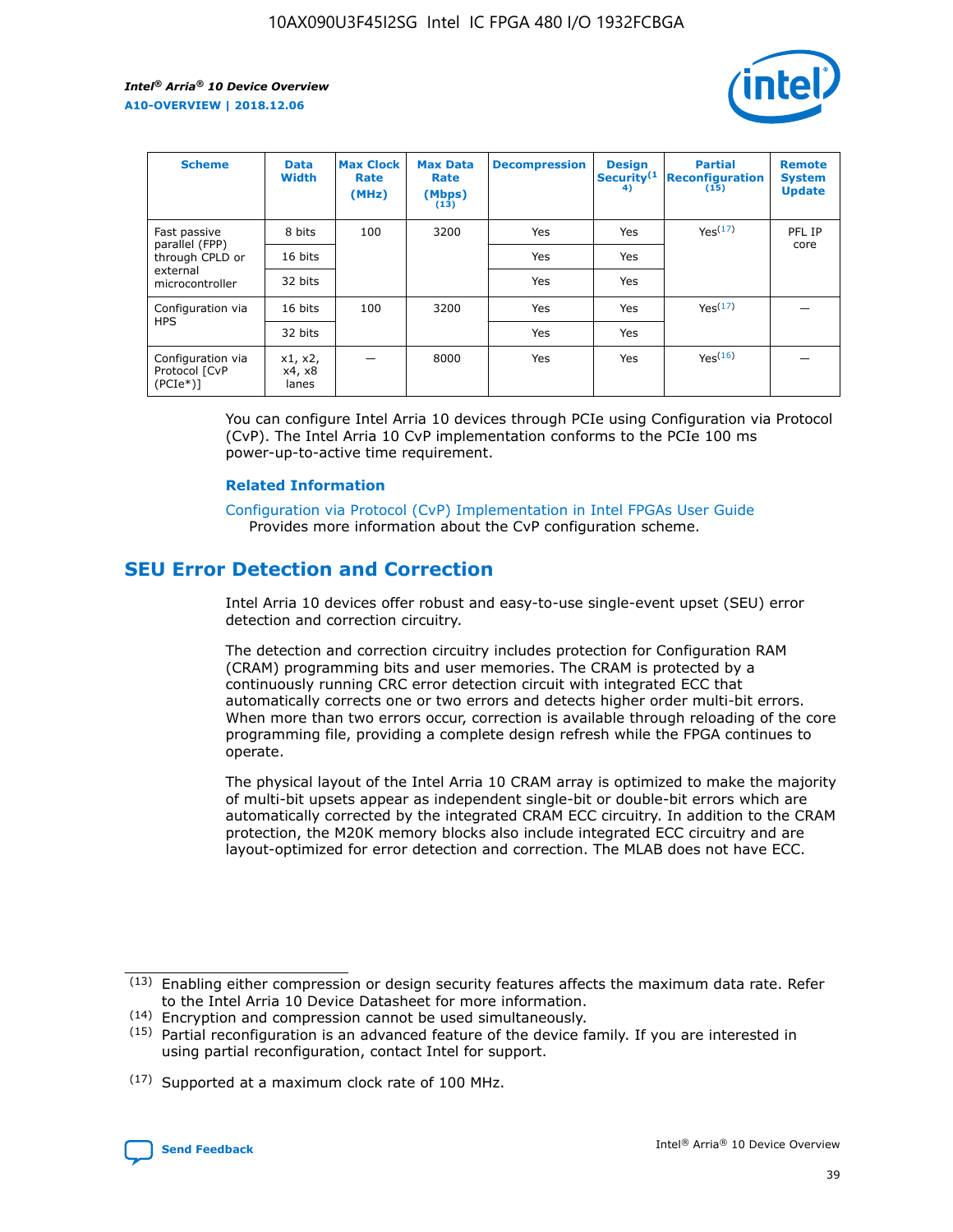

## **Power Management**

Intel Arria 10 devices leverage the advanced 20 nm process technology, a low 0.9 V core power supply, an enhanced core architecture, and several optional power reduction techniques to reduce total power consumption by as much as 40% compared to Arria V devices and as much as 60% compared to Stratix V devices.

The optional power reduction techniques in Intel Arria 10 devices include:

- **SmartVID**—a code is programmed into each device during manufacturing that allows a smart regulator to operate the device at lower core  $V_{CC}$  while maintaining performance
- **Programmable Power Technology**—non-critical timing paths are identified by the Intel Quartus Prime software and the logic in these paths is biased for low power instead of high performance
- **Low Static Power Options**—devices are available with either standard static power or low static power while maintaining performance

Furthermore, Intel Arria 10 devices feature Intel's industry-leading low power transceivers and include a number of hard IP blocks that not only reduce logic resources but also deliver substantial power savings compared to soft implementations. In general, hard IP blocks consume up to 90% less power than the equivalent soft logic implementations.

## **Incremental Compilation**

The Intel Quartus Prime software incremental compilation feature reduces compilation time and helps preserve performance to ease timing closure. The incremental compilation feature enables the partial reconfiguration flow for Intel Arria 10 devices.

Incremental compilation supports top-down, bottom-up, and team-based design flows. This feature facilitates modular, hierarchical, and team-based design flows where different designers compile their respective design sections in parallel. Furthermore, different designers or IP providers can develop and optimize different blocks of the design independently. These blocks can then be imported into the top level project.

# **Document Revision History for Intel Arria 10 Device Overview**

| <b>Document</b><br><b>Version</b> | <b>Changes</b>                                                                                                                                                                                                                                                              |
|-----------------------------------|-----------------------------------------------------------------------------------------------------------------------------------------------------------------------------------------------------------------------------------------------------------------------------|
| 2018.12.06                        | Added links to Intel Arria 10 device errata documents.<br>Removed automotive temperature option from the Intel Arria 10 GX devices.<br>Removed -3 fabric speed grade from the Intel Arria 10 GT devices.<br>Updated power options for the Intel Arria 10 GX and GT devices. |
| 2018.04.09                        | Updated the lowest $V_{CC}$ from 0.83 V to 0.82 V in the topic listing a summary of the device features.                                                                                                                                                                    |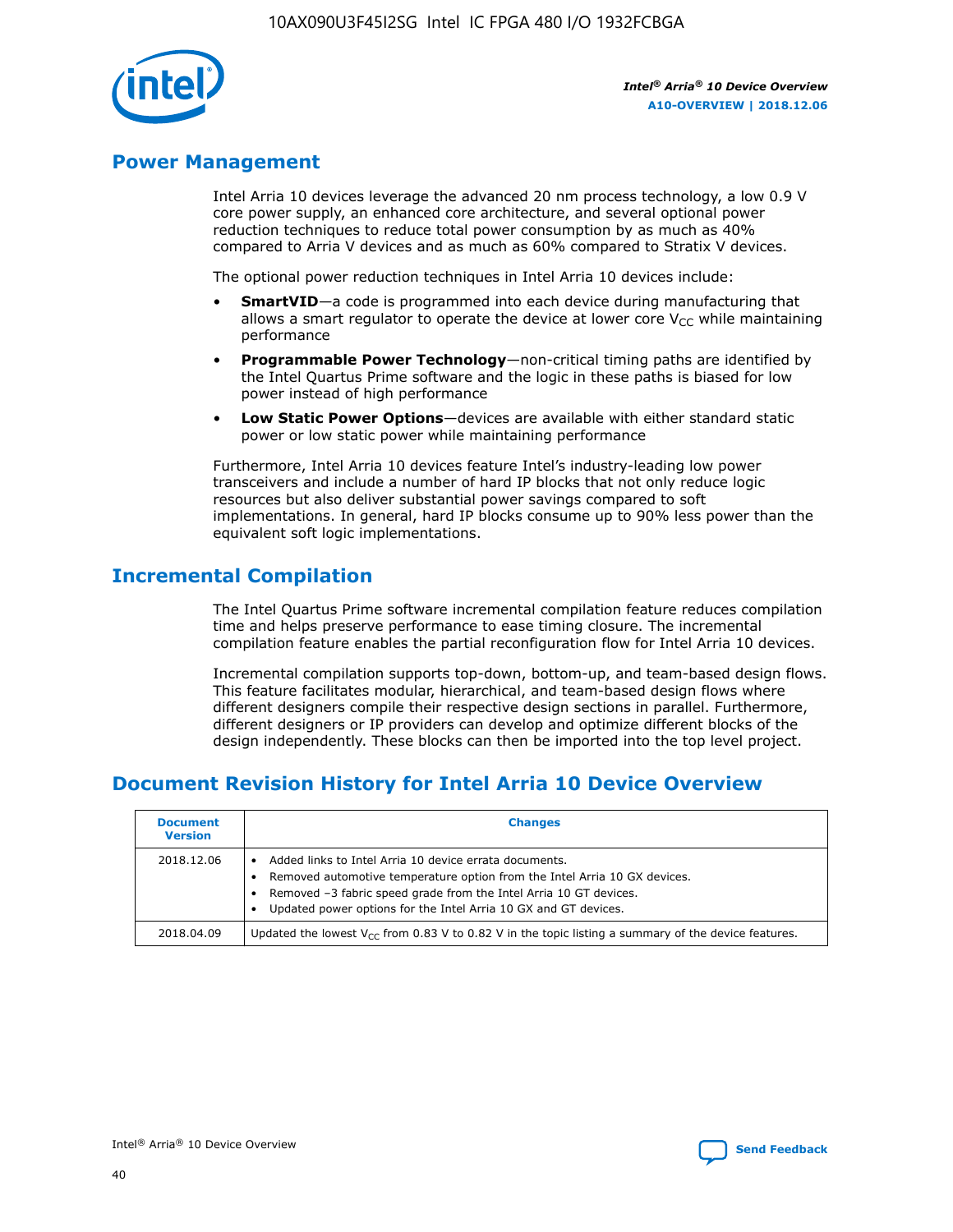*Intel® Arria® 10 Device Overview* **A10-OVERVIEW | 2018.12.06**



| <b>Date</b>    | <b>Version</b> | <b>Changes</b>                                                                                                                                                                                                                                                                                                                                                                                                                                                                                                                                                                                                                                                                                                                                                                                                                                                                                                                                                            |
|----------------|----------------|---------------------------------------------------------------------------------------------------------------------------------------------------------------------------------------------------------------------------------------------------------------------------------------------------------------------------------------------------------------------------------------------------------------------------------------------------------------------------------------------------------------------------------------------------------------------------------------------------------------------------------------------------------------------------------------------------------------------------------------------------------------------------------------------------------------------------------------------------------------------------------------------------------------------------------------------------------------------------|
| January 2018   | 2018.01.17     | Updated the maximum data rate for HPS (Intel Arria 10 SX devices<br>external memory interface DDR3 controller from 2,166 Mbps to 2,133<br>Mbps.<br>Updated maximum frequency supported for half rate QDRII and QDRII<br>+ SRAM to 633 MHz in Memory Standards Supported by the Soft<br>Memory Controller table.<br>Updated transceiver backplane capability to 12.5 Gbps.<br>$\bullet$<br>Removed transceiver speed grade 5 in Sample Ordering Core and<br>Available Options for Intel Arria 10 GX Devices figure.<br>Removed package code 40, low static power, SmartVID, industrial, and<br>military operating temperature support from Sample Ordering Core and<br>Available Options for Intel Arria 10 GT Devices figure.<br>Updated short reach transceiver rate for Intel Arria 10 GT devices to<br>25.8 Gbps.<br>Removed On-Die Instrumentation - EyeQ and Jitter Margin Tool<br>support from PMA Features of the Transceivers in Intel Arria 10 Devices<br>table. |
| September 2017 | 2017.09.20     | Updated the maximum speed of the DDR4 external memory interface from<br>1,333 MHz/2,666 Mbps to 1,200 MHz/2,400 Mbps.                                                                                                                                                                                                                                                                                                                                                                                                                                                                                                                                                                                                                                                                                                                                                                                                                                                     |
| July 2017      | 2017.07.13     | Corrected the automotive temperature range in the figure showing the<br>available options for the Intel Arria 10 GX devices from "-40°C to 100°C"<br>to "-40°C to 125°C".                                                                                                                                                                                                                                                                                                                                                                                                                                                                                                                                                                                                                                                                                                                                                                                                 |
| July 2017      | 2017.07.06     | Added automotive temperature option to Intel Arria 10 GX device family.                                                                                                                                                                                                                                                                                                                                                                                                                                                                                                                                                                                                                                                                                                                                                                                                                                                                                                   |
| May 2017       | 2017.05.08     | Corrected protocol names with "1588" to "IEEE 1588v2".<br>Updated the vertical migration table to remove vertical migration<br>between Intel Arria 10 GX and Intel Arria 10 SX device variants.<br>Removed all "Preliminary" marks.                                                                                                                                                                                                                                                                                                                                                                                                                                                                                                                                                                                                                                                                                                                                       |
| March 2017     | 2017.03.15     | Removed the topic about migration from Intel Arria 10 to Intel Stratix<br>10 devices.<br>Rebranded as Intel.<br>$\bullet$                                                                                                                                                                                                                                                                                                                                                                                                                                                                                                                                                                                                                                                                                                                                                                                                                                                 |
| October 2016   | 2016.10.31     | Removed package F36 from Intel Arria 10 GX devices.<br>Updated Intel Arria 10 GT sample ordering code and maximum GX<br>$\bullet$<br>transceiver count. Intel Arria 10 GT devices are available only in the<br>SF45 package option with a maximum of 72 transceivers.                                                                                                                                                                                                                                                                                                                                                                                                                                                                                                                                                                                                                                                                                                     |
| May 2016       | 2016.05.02     | Updated the FPGA Configuration and HPS Booting topic.<br>Remove V <sub>CC</sub> PowerManager from the Summary of Features, Power<br>Management and Arria 10 Device Variants and packages topics. This<br>feature is no longer supported in Arria 10 devices.<br>Removed LPDDR3 from the Memory Standards Supported by the HPS<br>Hard Memory Controller table in the Memory Standards Supported by<br>Intel Arria 10 Devices topic. This standard is only supported by the<br>FPGA.<br>Removed transceiver speed grade 5 from the Device Variants and<br>Packages topic for Arria 10 GX and SX devices.                                                                                                                                                                                                                                                                                                                                                                   |
| February 2016  | 2016.02.11     | Changed the maximum Arria 10 GT datarate to 25.8 Gbps and the<br>minimum datarate to 1 Gbps globally.<br>Revised the state for Core clock networks in the Summary of Features<br>$\bullet$<br>topic.<br>Changed the transceiver parameters in the "Summary of Features for<br>Arria 10 Devices" table.<br>• Changed the transceiver parameters in the "Maximum Resource Counts<br>for Arria 10 GT Devices" table.<br>• Changed the package availability for GT devices in the "Package Plan<br>for Arria 10 GT Devices" table.<br>Changed the package configurations for GT devices in the "Migration"<br>Capability Across Arria 10 Product Lines" figure.<br>continued                                                                                                                                                                                                                                                                                                  |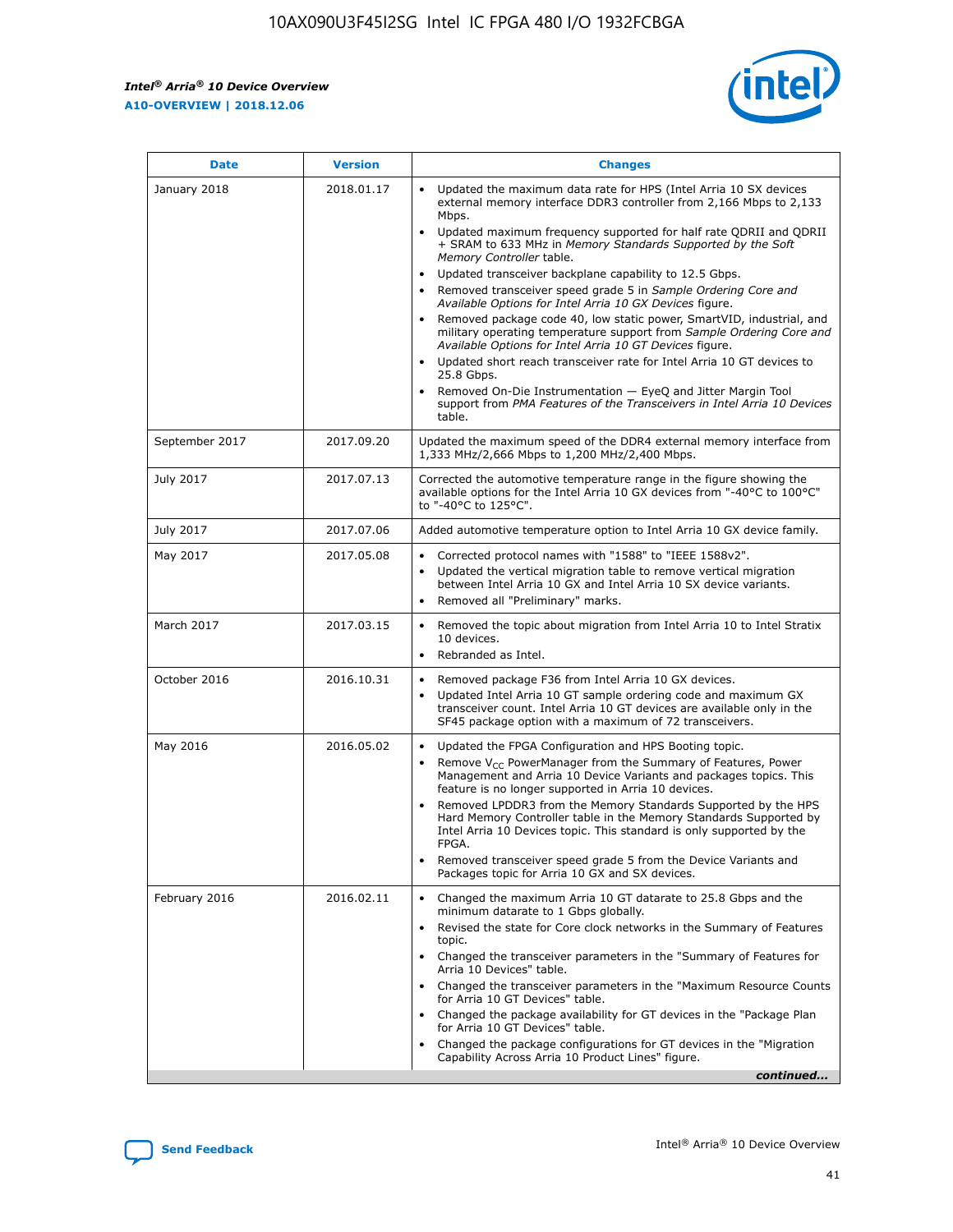

| <b>Date</b>   | <b>Version</b> | <b>Changes</b>                                                                                                                                                               |
|---------------|----------------|------------------------------------------------------------------------------------------------------------------------------------------------------------------------------|
|               |                | • Changed transceiver parameters in the "Low Power Serial Transceivers"<br>section.                                                                                          |
|               |                | • Changed the transceiver descriptions in the "Device Variants for the<br>Arria 10 Device Family" table.                                                                     |
|               |                | Changed the "Sample Ordering Code and Available Options for Arria 10<br>$\bullet$<br>GT Devices" figure.                                                                     |
|               |                | Changed the datarates for GT devices in the "PMA Features" section.                                                                                                          |
|               |                | Changed the datarates for GT devices in the "PCS Features" section.<br>$\bullet$                                                                                             |
| December 2015 | 2015.12.14     | Updated the number of M20K memory blocks for Arria 10 GX 660 from<br>2133 to 2131 and corrected the total RAM bit from 48,448 Kb to<br>48,408 Kb.                            |
|               |                | Corrected the number of DSP blocks for Arria 10 GX 660 from 1688 to<br>1687 in the table listing floating-point arithmetic resources.                                        |
| November 2015 | 2015.11.02     | Updated the maximum resources for Arria 10 GX 220, GX 320, GX 480,<br>$\bullet$<br>GX 660, SX 220, SX 320, SX 480, and SX 660.                                               |
|               |                | • Updated resource count for Arria 10 GX 320, GX 480, GX 660, SX 320,<br>SX 480, a SX 660 devices in Number of Multipliers in Intel Arria 10<br><b>Devices</b> table.        |
|               |                | Updated the available options for Arria 10 GX, GT, and SX.                                                                                                                   |
|               |                | Changed instances of Quartus II to Quartus Prime.<br>$\bullet$                                                                                                               |
| June 2015     | 2015.06.15     | Corrected label for Intel Arria 10 GT product lines in the vertical migration<br>figure.                                                                                     |
| May 2015      | 2015.05.15     | Corrected the DDR3 half rate and quarter rate maximum frequencies in the<br>table that lists the memory standards supported by the Intel Arria 10 hard<br>memory controller. |
| May 2015      | 2015.05.04     | • Added support for 13.5G JESD204b in the Summary of Features table.                                                                                                         |
|               |                | • Added a link to Arria 10 GT Channel Usage in the Arria 10 GT Package<br>Plan topic.                                                                                        |
|               |                | • Added a note to the table, Maximum Resource Counts for Arria 10 GT<br>devices.                                                                                             |
|               |                | • Updated the power requirements of the transceivers in the Low Power<br>Serial Transceivers topic.                                                                          |
| January 2015  | 2015.01.23     | • Added floating point arithmetic features in the Summary of Features<br>table.                                                                                              |
|               |                | • Updated the total embedded memory from 38.38 megabits (Mb) to<br>65.6 Mb.                                                                                                  |
|               |                | • Updated the table that lists the memory standards supported by Intel<br>Arria 10 devices.                                                                                  |
|               |                | Removed support for DDR3U, LPDDR3 SDRAM, RLDRAM 2, and DDR2.                                                                                                                 |
|               |                | Moved RLDRAM 3 support from hard memory controller to soft memory<br>controller. RLDRAM 3 support uses hard PHY with soft memory<br>controller.                              |
|               |                | Added soft memory controller support for QDR IV.<br>٠                                                                                                                        |
|               |                | Updated the maximum resource count table to include the number of<br>hard memory controllers available in each device variant.                                               |
|               |                | Updated the transceiver PCS data rate from 12.5 Gbps to 12 Gbps.<br>$\bullet$                                                                                                |
|               |                | Updated the max clock rate of PS, FPP x8, FPP x16, and Configuration<br>via HPS from 125 MHz to 100 MHz.                                                                     |
|               |                | Added a feature for fractional synthesis PLLs: PLL cascading.                                                                                                                |
|               |                | Updated the HPS programmable general-purpose I/Os from 54 to 62.<br>$\bullet$                                                                                                |
|               |                | continued                                                                                                                                                                    |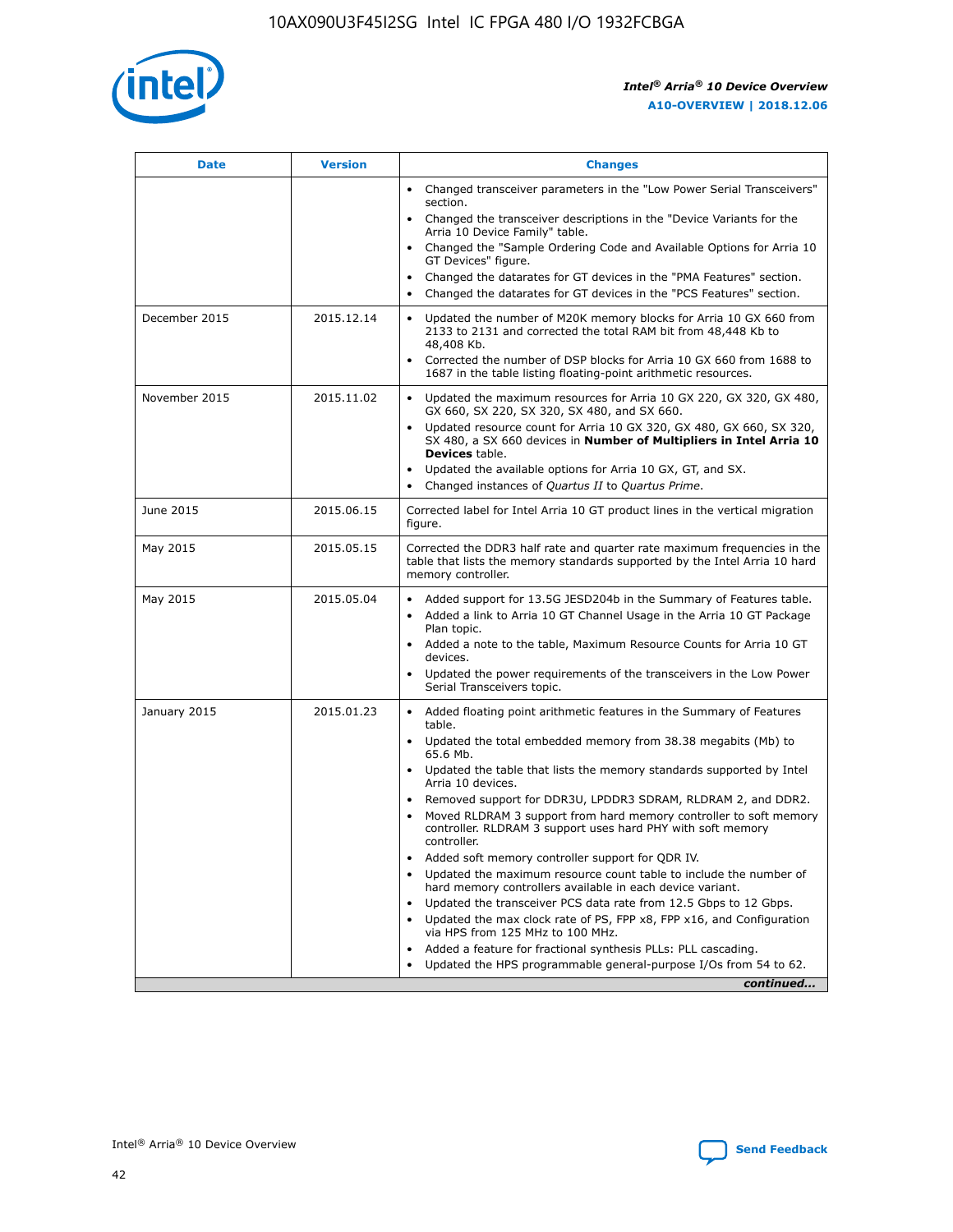r



| <b>Date</b>    | <b>Version</b> | <b>Changes</b>                                                                                                                                                                                                                                                                                                                                                                                                                                                                                                                                      |
|----------------|----------------|-----------------------------------------------------------------------------------------------------------------------------------------------------------------------------------------------------------------------------------------------------------------------------------------------------------------------------------------------------------------------------------------------------------------------------------------------------------------------------------------------------------------------------------------------------|
| September 2014 | 2014.09.30     | Corrected the 3 V I/O and LVDS I/O counts for F35 and F36 packages<br>$\bullet$<br>of Arria 10 GX.<br>Corrected the 3 V I/O, LVDS I/O, and transceiver counts for the NF40<br>$\bullet$<br>package of the Arria GX 570 and 660.<br>Removed 3 V I/O, LVDS I/O, and transceiver counts for the NF40<br>package of the Arria GX 900 and 1150. The NF40 package is not<br>available for Arria 10 GX 900 and 1150.                                                                                                                                       |
| August 2014    | 2014.08.18     | Updated Memory (Kb) M20K maximum resources for Arria 10 GX 660<br>devices from 42,660 to 42,620.<br>Added GPIO columns consisting of LVDS I/O Bank and 3V I/O Bank in<br>$\bullet$<br>the Package Plan table.<br>Added how to use memory interface clock frequency higher than 533<br>$\bullet$<br>MHz in the I/O vertical migration.<br>Added information to clarify that RLDRAM3 support uses hard PHY with<br>$\bullet$<br>soft memory controller.<br>Added variable precision DSP blocks support for floating-point<br>$\bullet$<br>arithmetic. |
| June 2014      | 2014.06.19     | Updated number of dedicated I/Os in the HPS block to 17.                                                                                                                                                                                                                                                                                                                                                                                                                                                                                            |
| February 2014  | 2014.02.21     | Updated transceiver speed grade options for GT devices in Figure 2.                                                                                                                                                                                                                                                                                                                                                                                                                                                                                 |
| February 2014  | 2014.02.06     | Updated data rate for Arria 10 GT devices from 28.1 Gbps to 28.3 Gbps.                                                                                                                                                                                                                                                                                                                                                                                                                                                                              |
| December 2013  | 2013.12.10     | Updated the HPS memory standards support from LPDDR2 to LPDDR3.<br>Updated HPS block diagram to include dedicated HPS I/O and FPGA<br>$\bullet$<br>Configuration blocks as well as repositioned SD/SDIO/MMC, DMA, SPI<br>and NAND Flash with ECC blocks.                                                                                                                                                                                                                                                                                            |
| December 2013  | 2013.12.02     | Initial release.                                                                                                                                                                                                                                                                                                                                                                                                                                                                                                                                    |